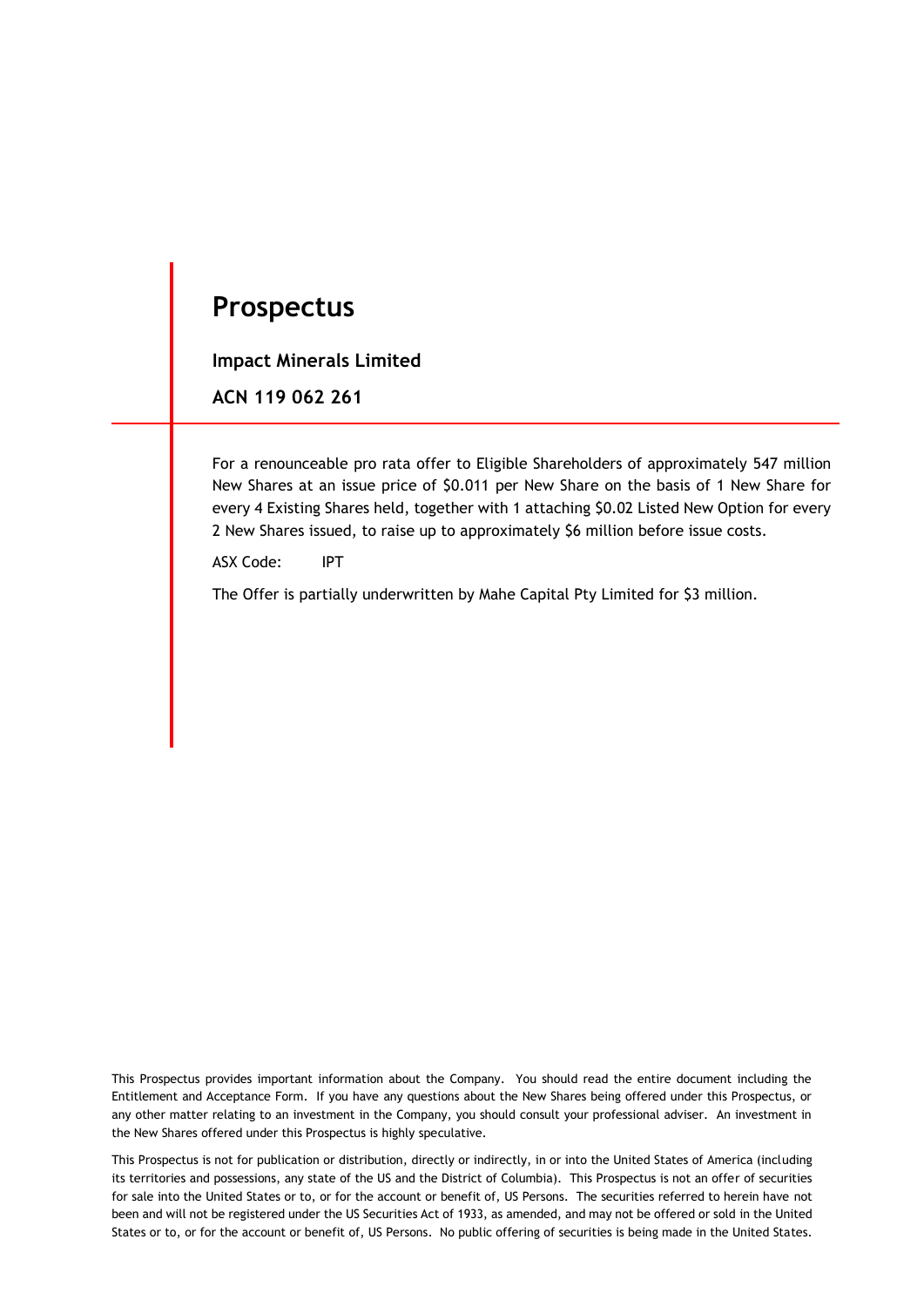#### **Important Notice**

This Prospectus is dated 26 April 2022 and was lodged with ASIC on that date. Application will be made to ASX for quotation of the New Shares offered under this Prospectus within 7 days of this date.

Neither ASIC, ASX nor any of their respective officers take any responsibility for the contents of this Prospectus or the merits of the investment to which this Prospectus relates. No securities will be allotted or issued on the basis of this Prospectus later than 13 months after the date of this Prospectus.

#### **Nature of this Prospectus**

The New Shares which will be issued pursuant to this Prospectus are in the same class of Shares that have been quoted on the official list of the ASX during the 12 months prior to the issue of this Prospectus. This Prospectus is a 'transaction specific prospectus' to which the special content rules under section 713 of the Corporations Act apply. That provision allows the issue of a more concise prospectus in relation to an offer of securities in a class which has been continuously quoted by ASX in the 3 months prior to the date of the prospectus. In general terms 'transaction specific prospectuses' are only required to contain information in relation to the effect of the issue of New Shares on the Company and the rights attaching to the New Shares. It is not necessary to include general information in relation to all of the assets and liabilities, financial position, profits and losses or prospects of the issuing company.

This Prospectus contains information only to the extent to which it is reasonable for investors and their professional advisers to expect to find the information in it. It does not include all of the information that would be included in a prospectus for an initial public offer.

#### **Prospectus availability**

Eligible Shareholders can obtain a copy of this Prospectus during the Offer period on the Company's website at impactminerals.com.au or by contacting the Company. If you access an electronic copy of this Prospectus, you should ensure that you download and read the entire Prospectus.

The electronic copy of this Prospectus available from the Company's website will not include a personalised Entitlement and Acceptance Form. Eligible Shareholders will only be able to accept the Offer by completing the personalised Entitlement and Acceptance Form which accompanies this Prospectus or by making payment using BPAY® (refer to section [7.8](#page-18-0) of this Prospectus for further information).

#### **Foreign jurisdictions**

The distribution of this Prospectus in jurisdictions outside Australia and New Zealand may be restricted by law and persons who come into possession of this Prospectus should seek advice on and observe any of these restrictions. Failure to comply with these restrictions may violate securities laws. Applicants who are residents in countries other than Australia should consult their professional advisers as to whether any governmental or other consents are required or whether any other formalities need to be considered and followed. This Prospectus does not constitute an offer in any place in which, or to any person to whom, it should not be lawful to make such an offer.

#### **Disclaimer of representations**

No person is authorised to provide any information or make any representation in connection with the Offer which is not contained in this Prospectus.

#### **Forward looking statements**

This Prospectus contains forward looking statements that, despite being based on the Company's current expectations about future events, are subject to known and unknown risks, uncertainties and assumptions, many of which are outside the control of the Company and the Directors. These known and unknown risks, uncertainties and assumptions, could cause actual results, performance or achievements to materially differ from future results, performance or achievements expressed or implied by forwardlooking statements in this Prospectus. These risks, uncertainties and assumptions include, but are not limited to, the risks outlined in section 6 of this Prospectus. Forward-looking statements include those containing such words as 'anticipate', 'estimate', 'believe', 'should', 'will', 'may' and similar expressions.

#### **Privacy**

Please read the privacy information located in section [8.15](#page-26-0) of this Prospectus. By submitting an Entitlement and Acceptance Form, you consent to the matters outlined in that section.

#### **Definitions**

Certain terms and abbreviations used in this Prospectus have defined meanings which are explained in the Glossary.

#### **Enquiries**

If you have any questions please call the Company Secretary on + 61 8 6454 6666 at any time between 8.00am and 5.00pm (WST) Monday to Friday until the Closing Date. Alternatively, consult your broker, accountant or other professional adviser.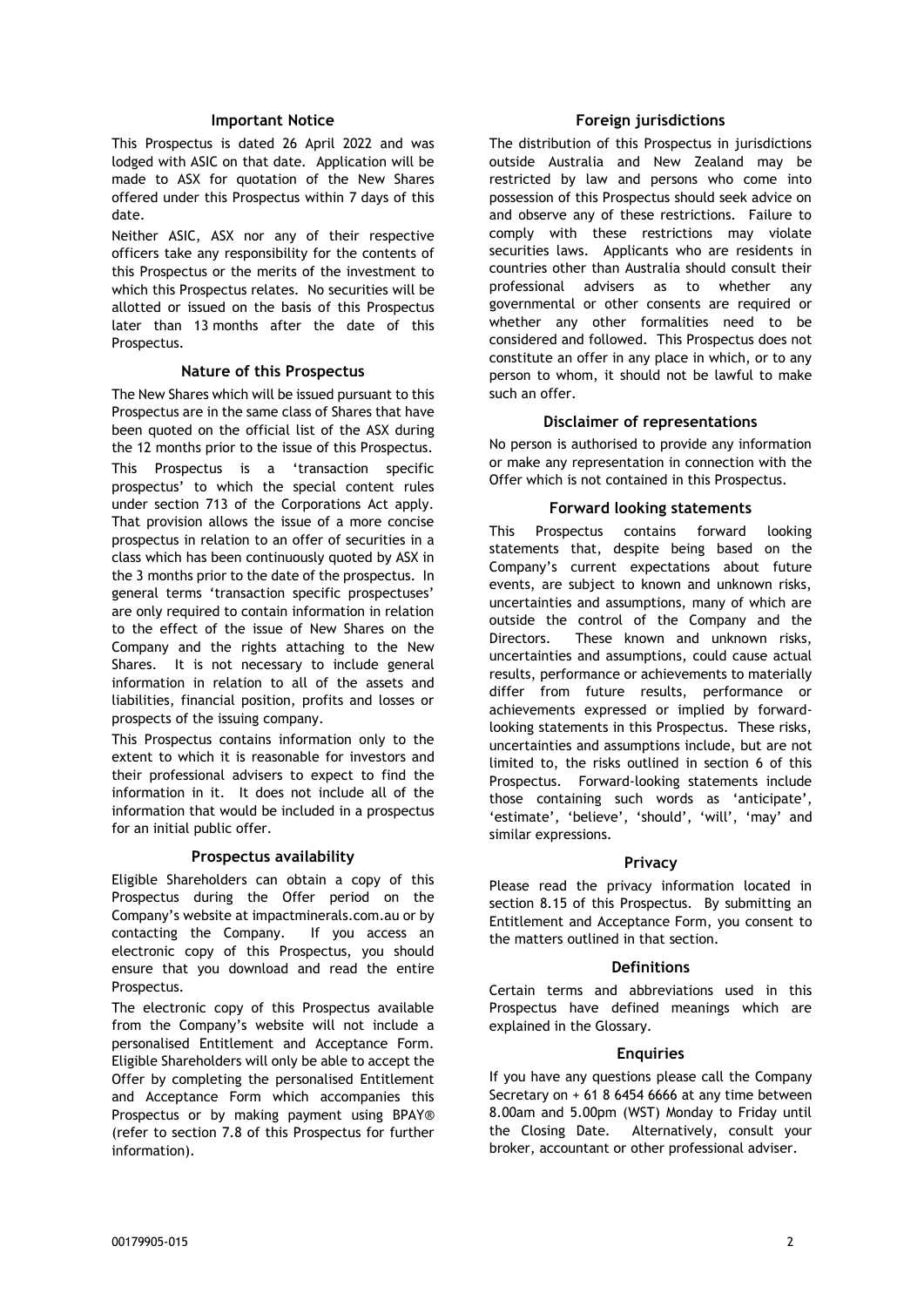# **Table of Contents**

| $\mathbf{1}$    |  |
|-----------------|--|
| $\overline{2}$  |  |
| 3               |  |
| $\overline{4}$  |  |
| 5               |  |
| 6               |  |
| $\overline{7}$  |  |
| 8               |  |
| 9               |  |
| 10 <sup>1</sup> |  |
| 11              |  |
| 12              |  |
| 13 <sup>1</sup> |  |
|                 |  |

# **Corporate Directory**

| <b>Directors</b>  |                          | <b>Company Secretary</b> |
|-------------------|--------------------------|--------------------------|
| Mr Peter Unsworth | Non-executive Chairman   | <b>Bernard Crawford</b>  |
| Dr Michael Jones  | <b>Managing Director</b> |                          |
| Mr Paul Ingram    | Non-executive Director   | Website                  |
| Dr Frank Bierlein | Non-executive Director   | impactminerals.com.au    |

**Registered Office** 26 Richardson Street West Perth WA 6005 Tel: +61 8 6454 6666 Email: info@impactminerals.com.au

#### **Lead Manager and Underwriter**

Mahe Capital Pty Limited

#### **Auditor\***

**Solicitor to the Offer**

Atkinson Corporate Lawyers

**Share Registry\***

Tel: 1300 850 505 Fax: +61 (8) 9473 2500

Computershare Investor Services Pty Limited

www.computershare.com.au

Hall Chadwick WA Audit Pty Limited

\*This party is named for informational purposes only and was not involved in the preparation of this Prospectus.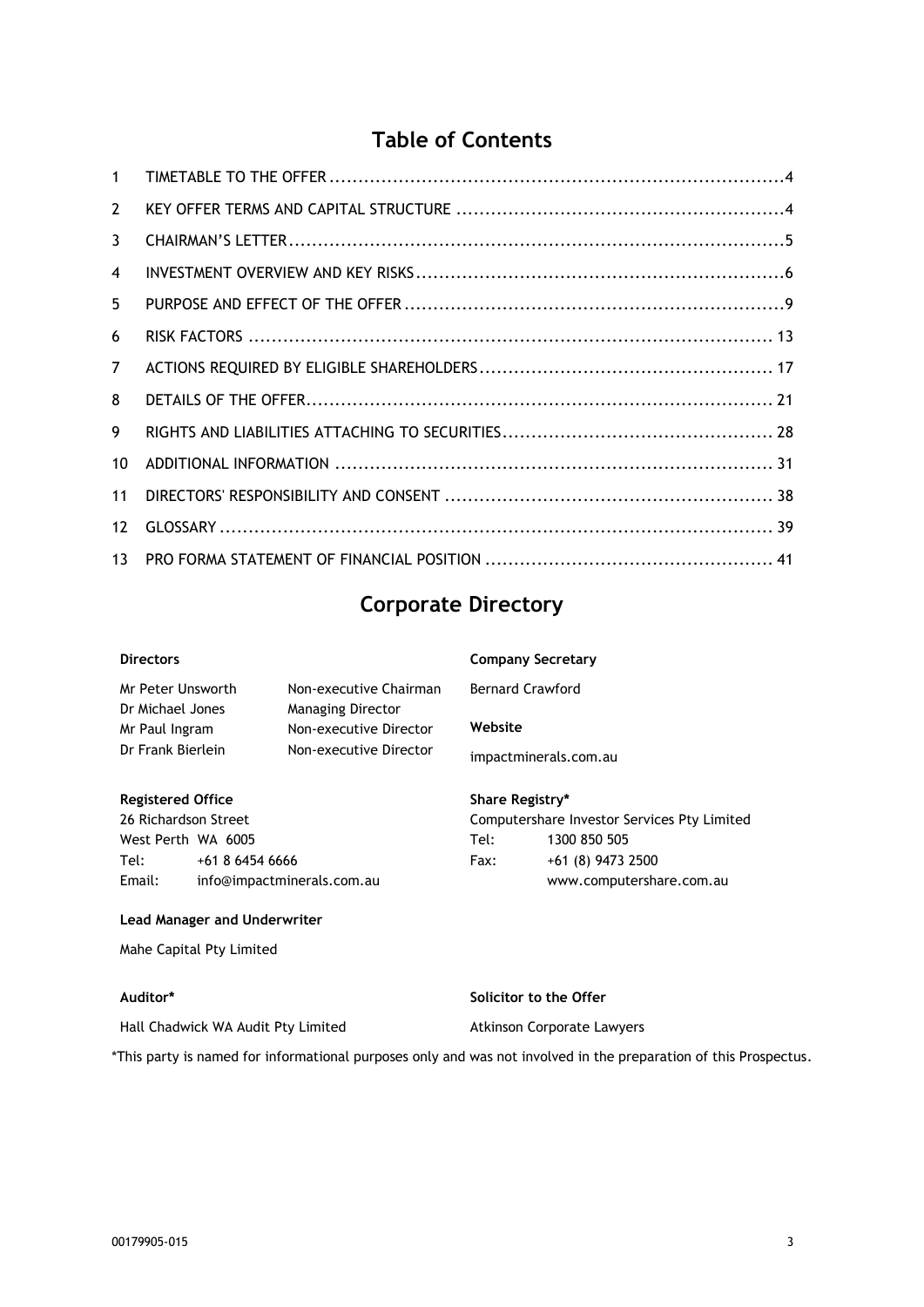# <span id="page-3-0"></span>**1 TIMETABLE TO THE OFFER**

| Ex date - Shares trade ex Entitlement (Ex Date)                   | 28 April 2022  |
|-------------------------------------------------------------------|----------------|
| Rights trading commences on a deferred settlement basis           |                |
| Record date to determine Entitlement (Record Date)                | 29 April 2022  |
| Prospectus with Entitlement and Acceptance Form dispatched        | 4 May 2022     |
| Offer opens for receipt of Applications                           |                |
| Rights trading ends                                               | 13 May 2022    |
| Closing date for acceptances                                      | 20 May 2022    |
| Announce results of the Offer                                     | 27 May 2022    |
| Issue of New Shares and New Options                               |                |
| Dispatch of shareholding statements                               | 30 May 2022    |
| Normal trading of New Shares and New Options expected to commence |                |
| Last date to issue Shortfall Shares (see section 8.6)             | 20 August 2022 |
|                                                                   |                |

**Note:** The Directors may extend the Closing Date by giving at least 3 Business Days' notice to ASX prior to the Closing Date, subject to such date being no later than 3 months after the date of this Prospectus. As such the date the New Shares and New Options are expected to commence trading on ASX may vary.

## <span id="page-3-1"></span>**2 KEY OFFER TERMS AND CAPITAL STRUCTURE**

|                                                                                          | <b>Underwritten</b><br>Amount | Full<br>Subscription |
|------------------------------------------------------------------------------------------|-------------------------------|----------------------|
| Shares currently on issue                                                                | 2,190,461,586                 | 2,190,461,586        |
| Total unquoted Options currently on issue                                                | 207,500,000                   | 207,500,000          |
| New Shares offered under this Prospectus, on a 1 for 4 basis <sup>1</sup>                | 272,727,273                   | 547,615,397          |
| New Options offered under this Prospectus, being 1 New Option<br>for 2 new Shares issued | 136,363,636                   | 273,807,698          |
| <b>Underwriter Options</b>                                                               | 12,000,000                    | 24,095,077           |
| Issue price per New Share                                                                | \$0.011                       | \$0.011              |
| Amount raised under this Prospectus (before costs) <sup>1</sup>                          | \$3,000,000                   | \$6,023,769          |
| Total Shares on issue following the Offer <sup>1</sup>                                   | 2,463,188,859                 | 2,738,076,983        |
| Total Options on issue following the Offer <sup>1</sup>                                  | 355,863,636                   | 505,402,775          |

1 This assumes no further Shares or Options are issued prior to the Record Date.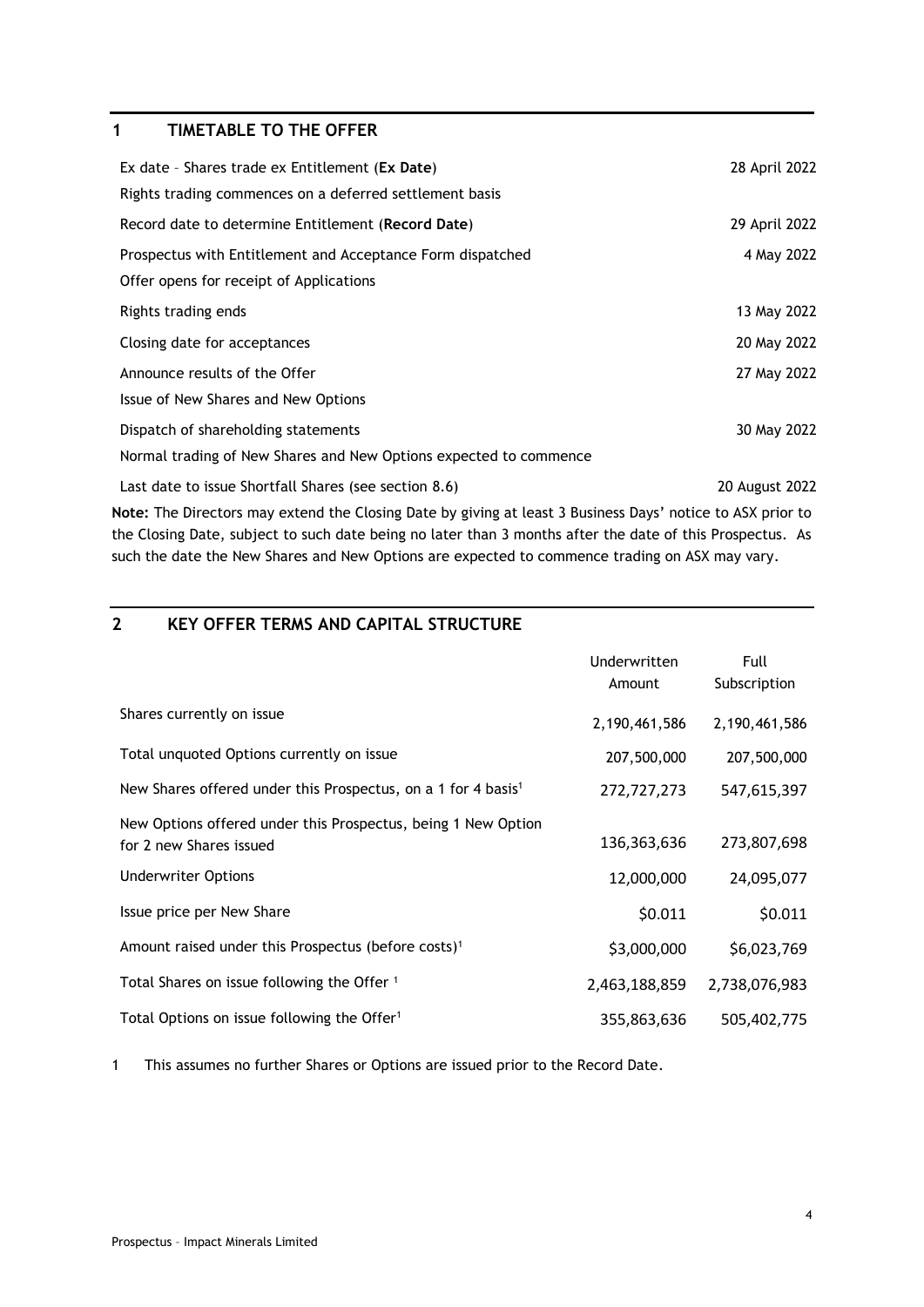## <span id="page-4-0"></span>**3 CHAIRMAN'S LETTER**

Dear Shareholder,

On behalf of Directors I am pleased to offer you the opportunity to participate in a Rights Issue the Company is undertaking to raise approximately \$6 million. The Offer is partially underwritten by Mahe Capital for \$3 million.

The past 18 months has seen a change in Impact's focus from its projects in New South Wales and Queensland to Western Australia. This has been driven by your Company's ability to assemble a large and significant portfolio of prospective, early-stage projects in the south west of Western Australia which is rapidly emerging as a significant mineral province following the discovery of the world class Julimar platinum group metal (PGM)-nickel-copper discovery close to Perth (Chalice Mining Limited ASX:CHN).

These new projects are very poorly explored and yet, based on Impact's early assessment and initial results, have significant potential for the discovery of a wide range of strategic and battery metals that are vital to the on-going move away from fossil fuels as the predominant supplier of global energy demand. In particular these metals include nickel, copper, PGM's, lithium and rare earth elements (REE) and we are very pleased that the Company's early work has indicated the presence of all of these metals within its new portfolio.

Impact wants to embark on an ambitious exploration programme to further test the significant number of targets that have already been identified, as well as help generate what will undoubtedly be a large number of new targets as work progresses across the portfolio.

As part of the change in focus Impact has been rationalising its eastern states projects. The Company recently announced a major joint venture with IGO Limited (ASX:IGO) over part of its Broken Hill Project and also now holds shares worth about \$700,000 in two junior exploration companies from the project sales. The Company is actively pursuing commercial outcomes on the remaining projects.

With this rights issue Impact will be fully funded for the next two years and be in a position to rapidly progress its new portfolio. The Company is very excited about the potential of these projects and accordingly wishes to invite all current shareholders via this Rights Issue to participate in what we hope will be a very exciting time over the next 12 to 24 months.

Your Directors will be participating in the Rights Issue.

There are risks in investing in the Company, including exploration risks arising from the early stage exploration tenements, usual access and title risks, and ongoing funding of the Company's annual minimum expenditure commitment (as at 31 December 2021, total exploration expenditure commitments on granted tenements held by the Company covering the following 12 month period amounted to approximately \$1.5 Million). See section 6 for details.

I recommend the Offer to you.

Ramond ?

Peter Unsworth Non-executive Chairman Impact Minerals Limited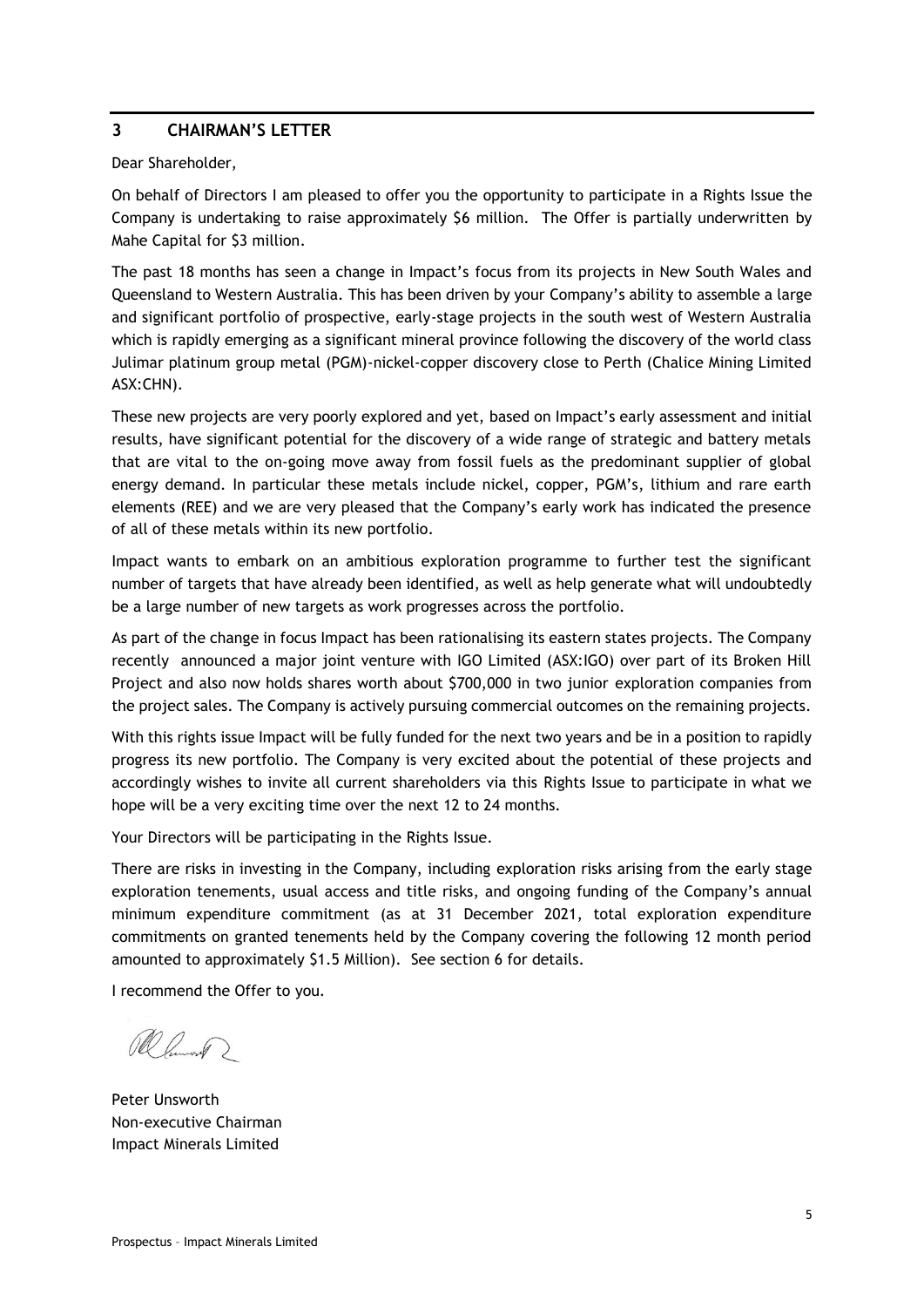# <span id="page-5-0"></span>**4 INVESTMENT OVERVIEW AND KEY RISKS**

This information is a selective overview only. Prospective investors should read the Prospectus in full before deciding to invest in New Shares.

| Question                                                       | Where to find<br>more<br>information                                                                                                                                                                                                                    |             |  |  |
|----------------------------------------------------------------|---------------------------------------------------------------------------------------------------------------------------------------------------------------------------------------------------------------------------------------------------------|-------------|--|--|
| What<br>is<br>the<br>Offer?                                    | 1 New Share for every 4 Existing Shares held on the Section 8<br>Record Date at an issue price of \$0.011, with 1<br>attaching \$0.02 New Listed Option for every 2 New<br>Shares issued.                                                               |             |  |  |
|                                                                | The Offer seeks to issue up to approximately 547 New<br>Shares and 274 New Options to raise up to<br>approximately \$6 million (before costs) if fully<br>subscribed. Up to a further \$5.96 million may be raised<br>if all New Options are exercised. |             |  |  |
|                                                                | The Offer is partially underwritten by Mahe Capital for<br>\$3 million.                                                                                                                                                                                 |             |  |  |
| Am I an Eligible<br>Shareholder?                               | The Offer is made to Eligible Shareholders, being Section 8.5<br>Shareholders who:                                                                                                                                                                      |             |  |  |
|                                                                | are the registered holder of Shares as at<br>(a)<br>7.00pm (AEST) on the Record Date; and                                                                                                                                                               |             |  |  |
|                                                                | (b)<br>have a registered address in Australia or New<br>Zealand.                                                                                                                                                                                        |             |  |  |
|                                                                | Shareholders who are not eligible to participate in the<br>Offer may not participate in the Offer.                                                                                                                                                      |             |  |  |
| Can I sell my<br><b>Entitlements</b><br>under<br>the<br>Offer? | Yes, the Offer is renounceable meaning Entitlements<br>may be transferred.                                                                                                                                                                              | Section 7.1 |  |  |
| will<br>the<br>How<br>proceeds of the                          | The Company will use funds raised under the Offer Section 5.2<br>(together with existing cash on hand):                                                                                                                                                 |             |  |  |
| Offer be used?                                                 | Use of funds<br>Underwritten<br>Full<br>Amount<br>Subscription                                                                                                                                                                                          |             |  |  |
|                                                                | \$840,000<br>\$1,500,000<br>Arkun Project                                                                                                                                                                                                               |             |  |  |
|                                                                | \$700,000<br>\$1,250,000<br>Doonia and<br>Hopetoun Projects                                                                                                                                                                                             |             |  |  |
|                                                                | \$560,000<br>\$1,000,000<br><b>WA Other Projects</b>                                                                                                                                                                                                    |             |  |  |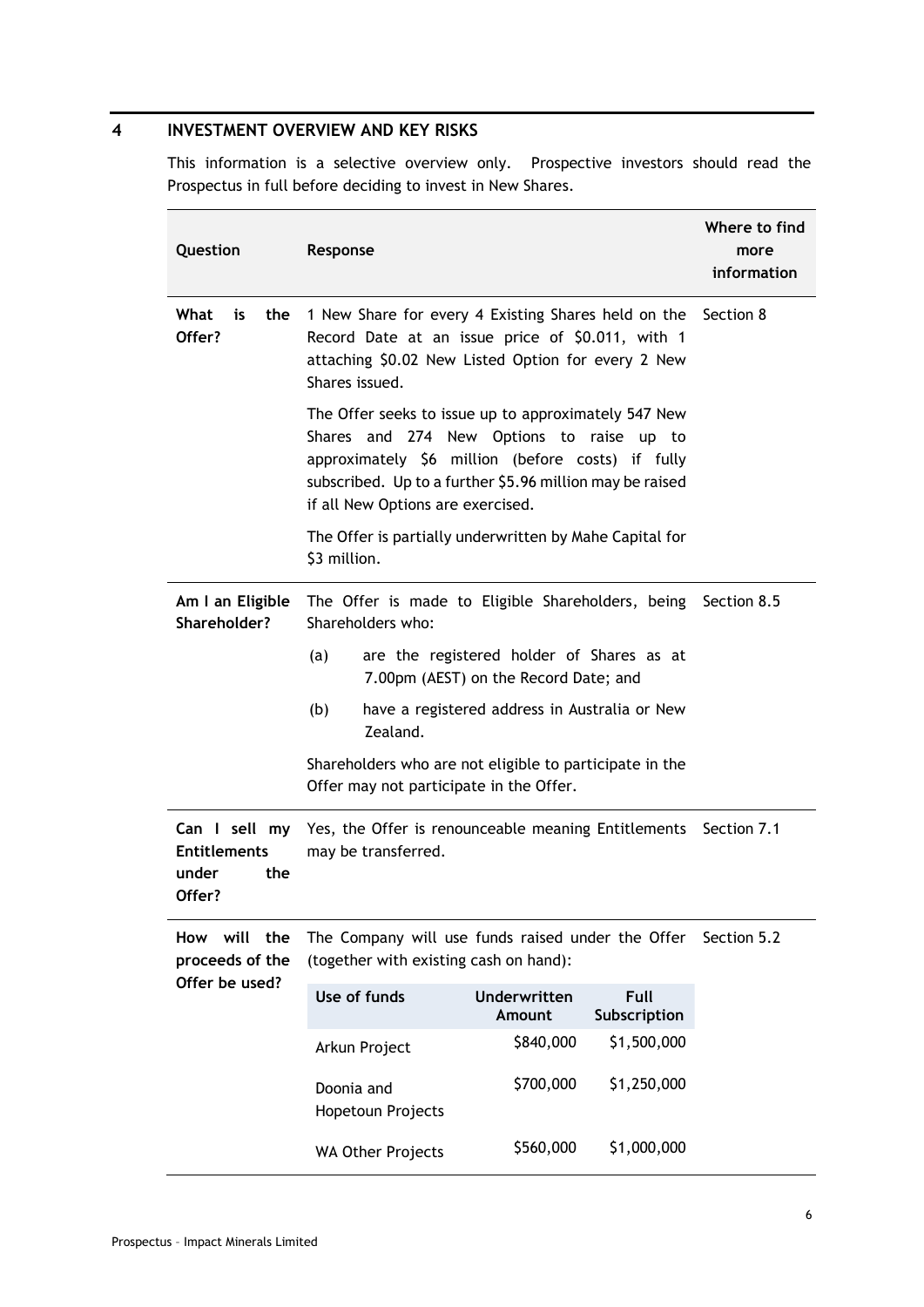| Question                                       | Response                                                                                                                                                                                                                                                                                             |                                     |              | Where to find<br>more<br>information |
|------------------------------------------------|------------------------------------------------------------------------------------------------------------------------------------------------------------------------------------------------------------------------------------------------------------------------------------------------------|-------------------------------------|--------------|--------------------------------------|
|                                                | Broken Hill and<br>Commonwealth                                                                                                                                                                                                                                                                      | \$280,000                           | \$500,000    |                                      |
|                                                | <b>Working Capital</b>                                                                                                                                                                                                                                                                               | \$313,482                           | \$1,276,514  |                                      |
|                                                | Costs of the Offer                                                                                                                                                                                                                                                                                   | \$306,518                           | \$497,255    |                                      |
|                                                | Total*                                                                                                                                                                                                                                                                                               | \$3,000,000                         | \$6,023,769  |                                      |
| What are the<br>key risks of a<br>subscription | An investment in the Company has risks that you should<br>consider before making a decision to invest.<br>risks include:                                                                                                                                                                             |                                     | <b>These</b> | Section 6                            |
| the<br>under<br>Offer?                         | Exploration, access and title risks ordinarily<br>$\bullet$<br>associated with early stage exploration tenements<br>with no announced resources.                                                                                                                                                     |                                     |              |                                      |
|                                                | Risks associated with funding the Company's<br>٠<br>minimum<br>annual<br>expenditure commitments of approximately \$1.5<br>million.                                                                                                                                                                  | tenement                            | exploration  |                                      |
|                                                | Future capital needs and additional funding. The<br>$\bullet$<br>Company recorded a net loss of \$1,083,540 and a<br>net outflow from operating activities of \$567,943<br>for the half year ending 31 December 2021. As at<br>31 December 2021, it had approximately \$1.5<br>Million cash on hand. |                                     |              |                                      |
|                                                | The Company's ability to raise further capital<br>(equity or debt) within an acceptable time, of a<br>sufficient amount and on terms acceptable to the<br>Company will vary according to a number of<br>factors,<br>including<br>commercialisation of<br>future).                                    | prospectively<br>projects (existing | and<br>and   |                                      |
|                                                | Please carefully consider these risks and<br>information contained in other sections of this<br>Prospectus before deciding whether or not to apply for                                                                                                                                               |                                     | the          |                                      |

**Is** the **underwritten?** The Offer is partially underwritten by Mahe Capital Pty Section [8.4](#page-20-1)Limited for \$3 million. The underwriting is subject to conditions and terminating events which are typical for an entity in the Company's circumstances.

New Shares.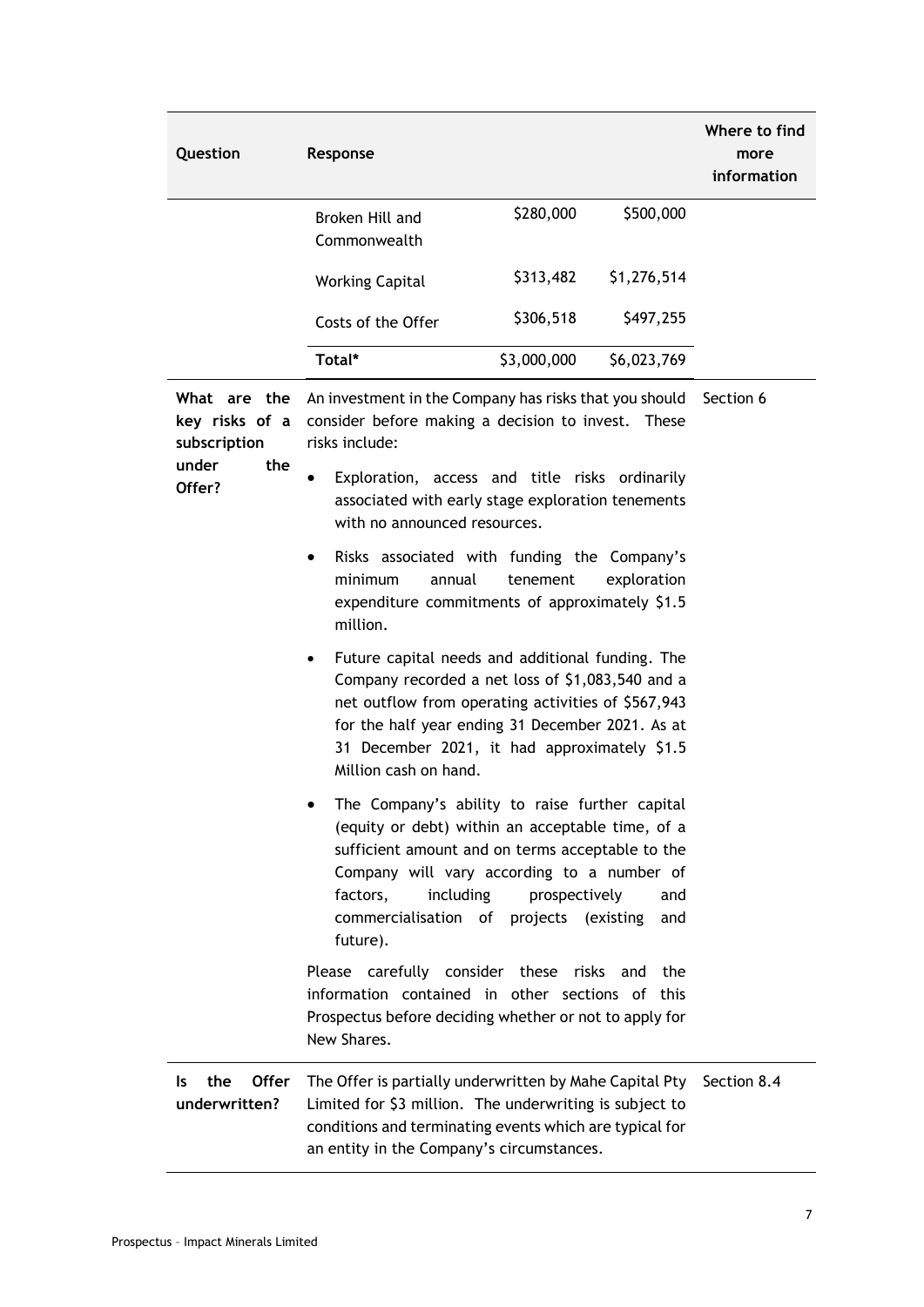| Question<br>Response                                                                                |                                                                                                                                                                                                                                                                                                                                                                                                                                                                                                                                                                                                                   | Where to find<br>more<br>information |
|-----------------------------------------------------------------------------------------------------|-------------------------------------------------------------------------------------------------------------------------------------------------------------------------------------------------------------------------------------------------------------------------------------------------------------------------------------------------------------------------------------------------------------------------------------------------------------------------------------------------------------------------------------------------------------------------------------------------------------------|--------------------------------------|
| What will<br>be<br>effect<br>the<br>οf<br><b>Offer</b><br>the<br>on<br>control of the<br>Company?   | The effect of the Offer on control of the Company will Section 5.5<br>vary with the level of Entitlements taken up by Eligible<br>Shareholders and the number of Shortfall Shares<br>placed in the Shortfall Offer.<br>No Shareholder may increase their voting power above<br>20% as a result of the Offer.                                                                                                                                                                                                                                                                                                      |                                      |
| How do I apply<br>for New Shares<br><b>Shortfall</b><br>and<br><b>Shares</b><br>under<br>the Offer? | Applications for New Shares and Shortfall Shares can<br>Section 7.2<br>be made by Eligible Shareholders completing the<br>relevant sections of the personalised Entitlement and<br>Acceptance Form and sending it to the Share Registry<br>together with payment by cheque or BPAY in the<br>amount of Entitlement and Shortfall Shares applied<br>for.                                                                                                                                                                                                                                                           |                                      |
| How will the<br><b>Shortfall Shares</b><br>be allocated?                                            | Eligible Shareholders can apply for Shortfall Shares.<br>The Directors reserve the right to place any Shortfall<br>Shares at their discretion within 3 months of the<br>Closing Date.                                                                                                                                                                                                                                                                                                                                                                                                                             | Section 8.6                          |
| How<br>can<br>L<br>obtain<br>further<br>advice?                                                     | Contact the Company Secretary on +61 8 6454 6666 at<br>any time between 8.00am and 5.00pm (Perth time)<br>Monday to Friday until the Closing Date. Alternatively,<br>consult your broker, accountant or other professional<br>adviser.                                                                                                                                                                                                                                                                                                                                                                            |                                      |
| Target<br>Determination                                                                             | Market In accordance with the design and distribution<br>obligations under the Corporations Act, the Company<br>has determined the target market for the offer of New<br>Options issued under this Prospectus. The Company<br>and the Lead Manager will only distribute this<br>Prospectus to those investors who fall within the target<br>market determination (TMD) as set out on the<br>Company's website (impactminerals.com.au).<br>By<br>making an application under the Offer, you warrant<br>that you have read and understood the TMD and that<br>you fall within the target market set out in the TMD. |                                      |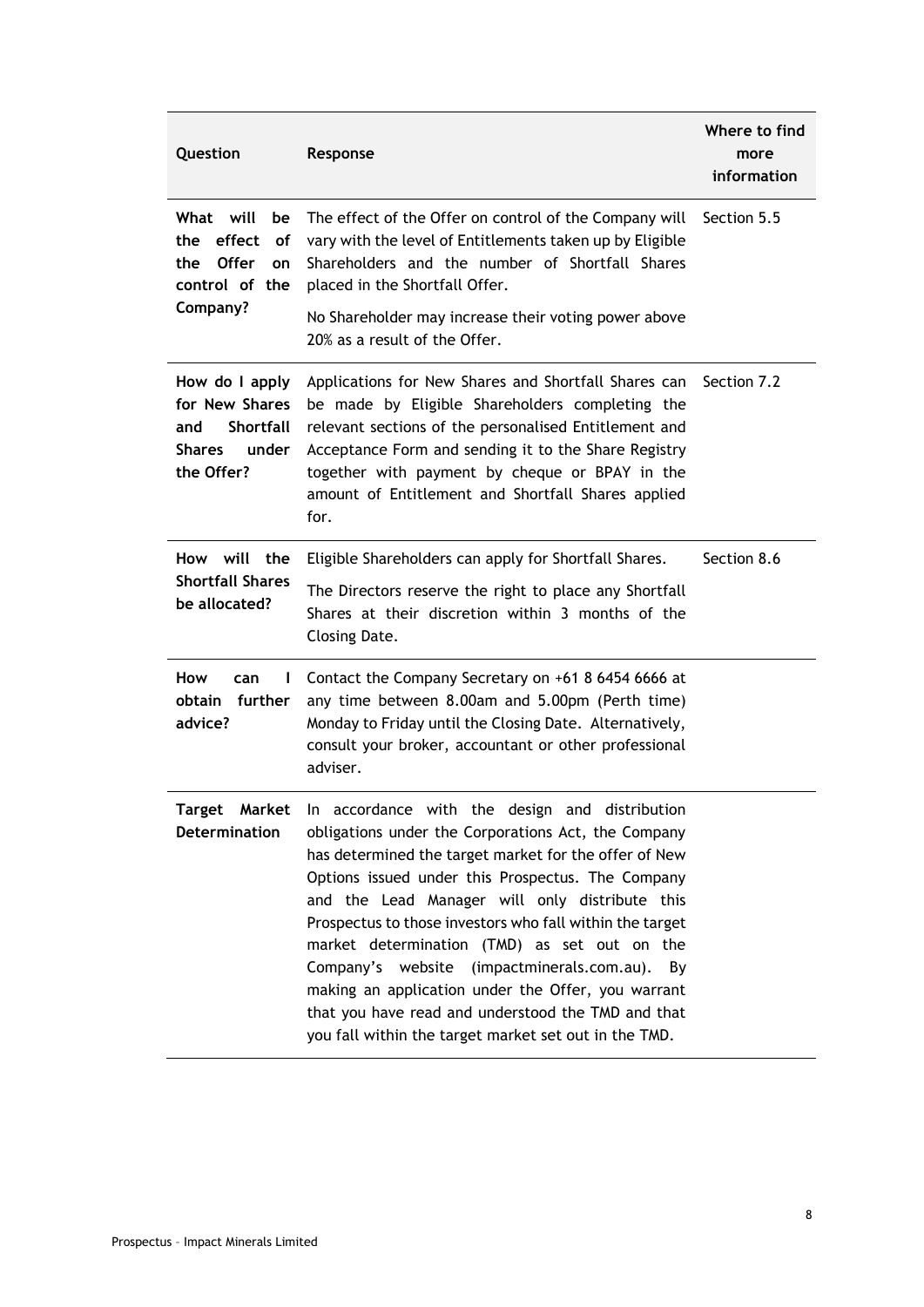## <span id="page-8-0"></span>**5 PURPOSE AND EFFECT OF THE OFFER**

#### **5.1 Introduction**

The Company is seeking to raise up to approximately \$6 million before issue costs under the Offer at a price of \$0.011 per Share on the basis of 1 New Share for every 4 Existing Shares held as at the Record Date, with 1 \$0.02 New Listed Option for every 2 New Shares issued.

Shareholders may, in addition to their Entitlement apply for Shortfall Shares.

The Offer is partially underwritten by Mahe Capital Pty Limited for \$3 million.

The Company reserves the right to, subject to the Listing Rules, take oversubscriptions.

#### <span id="page-8-1"></span>**5.2 Purpose of the Offer**

Funds raised under the Offer will be used for exploration, working capital and to meet the costs of the Offer. At the Company's flagship Arkun project a major airborne electromagnetic (EM) survey is planned for mid year together with extensive follow up soil geochemistry and ground geophysical surveys to define drill targets to be tested in late 2022 and 2023.

At the Company's Doonia and Hopetoun Projects recently completed drill programmes have delivered encouraging results, and further drilling together with soil geochemistry surveys will be completed this year.

Impact's other WA projects, including Jumbo, Narryer, Dalgaranga, Dinninup and others, are all early stage projects that require extensive soil geochemistry ground geophysical surveys to identify areas for follow up work including drilling. These will also be progressed in 2022.

At Broken Hill and Commonwealth, statutory expenditures will be maintained whilst commercial outcomes for the projects are investigated.

| Use of funds $(\frac{5}{000})$ (approx.) | Underwritten<br>Amount | Full<br>Subscription |
|------------------------------------------|------------------------|----------------------|
| Arkun Project                            | \$840,000              | \$1,500,000          |
| Doonia and Hopetoun Projects             | \$700,000              | \$1,250,000          |
| <b>WA Other Projects</b>                 | \$560,000              | \$1,000,000          |
| Broken Hill and Commonwealth             | \$280,000              | \$500,000            |
| <b>Working Capital</b>                   | \$313,482              | \$1,276,514          |
| Costs of the Offer                       | \$306,518              | \$497,255            |
| Total use of funds                       | \$3,000,000            | \$6,023,769          |

Specifically, Directors intend to apply the proceeds from the Offer as follows:

#### **Notes:**

1 This table is a statement of the proposed application of the funds raised as at the date of this Prospectus. As with any budget, intervening events and new circumstances have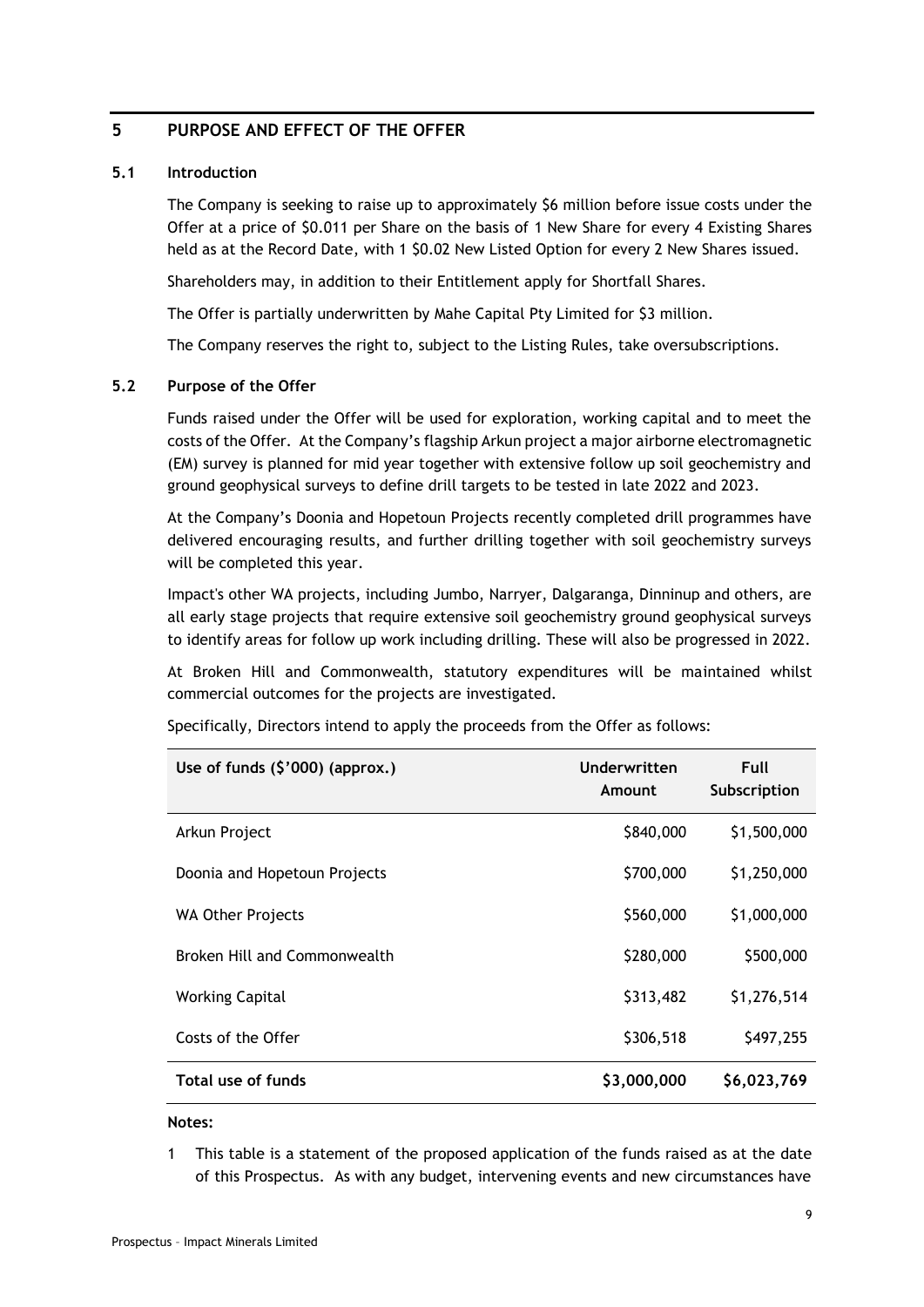the potential to affect the Company's decisions. The Company reserves the right to vary the way funds are applied.

- 2 Funds raised will, in the event less than Full Subscription is received, be allocated firstly towards the costs of the Offer and then proportionally as set out above.
- 3 General working capital is intended to accelerate and/or extend/continue the above initiative as required, and corporate administration and operating costs (including directors' fees, ASX and share registry fees, legal, tax and audit fees, insurance and travel costs).
- 4 See section [10.5](#page-36-0) for further details relating to the estimated expenses of the Offer. This assumes that no Entitlement is taken up and the Lead Manager places all Shortfall Shares. The Company has also agreed to issue to the Lead Manager 4 New Options for every \$1 raised under the Offer.

## **5.3 Statement of financial position**

Set out in section [13](#page-40-0) is the reviewed Statement of Financial Position of the Company and the Pro-Forma Statement of Financial Position, as at 31 December 2021 and on the basis of the following assumptions:

- (a) the Offer was effective on 31 December 2021;
- (b) the completion of the Placement of 166,666,667 Shares at \$0.012 per Share to raise \$2,000,000 (before costs) as announced to ASX on 11 March 2022;
- (c) no further Shares are issued other than all Shares offered under this Prospectus;
- (d) take up of the Offer assuming Underwritten Amount and Full Subscription are received; and
- (e) (cash) costs of the Offer are approximately \$306,518 and \$497,255 respectively.

The pro-forma Statement of Financial Position has been prepared to provide investors with information on the assets and liabilities of the Company and pro-forma assets and liabilities of the Company set out in section [13.](#page-40-0) The pro-forma financial information is presented in an abbreviated form, insofar as it does not include all of the disclosures required by Australian Accounting Standards applicable to annual financial statements.

## **5.4 Effect of the Offer on the Company's securities**

Assuming that no further Shares are issued prior to the Record Date, at the close of the Offer the capital structure of the Company will be:

| <b>Shares</b>                                                         | <b>Underwritten Amount</b> |       | <b>Full Subscription</b> |       |
|-----------------------------------------------------------------------|----------------------------|-------|--------------------------|-------|
|                                                                       | <b>Number</b>              | %     | <b>Number</b>            | %     |
| <b>Existing Shares</b>                                                | 2,190,461,586              | 88.93 | 2,190,461,586            | 80.00 |
| offered<br>under<br>this<br><b>Shares</b><br><b>New</b><br>Prospectus | 272,727,273                | 11.07 | 547,615,397              | 20.00 |
| <b>Total Shares</b>                                                   | 2,463,188,859              | 100   | 2,738,076,983            | 100   |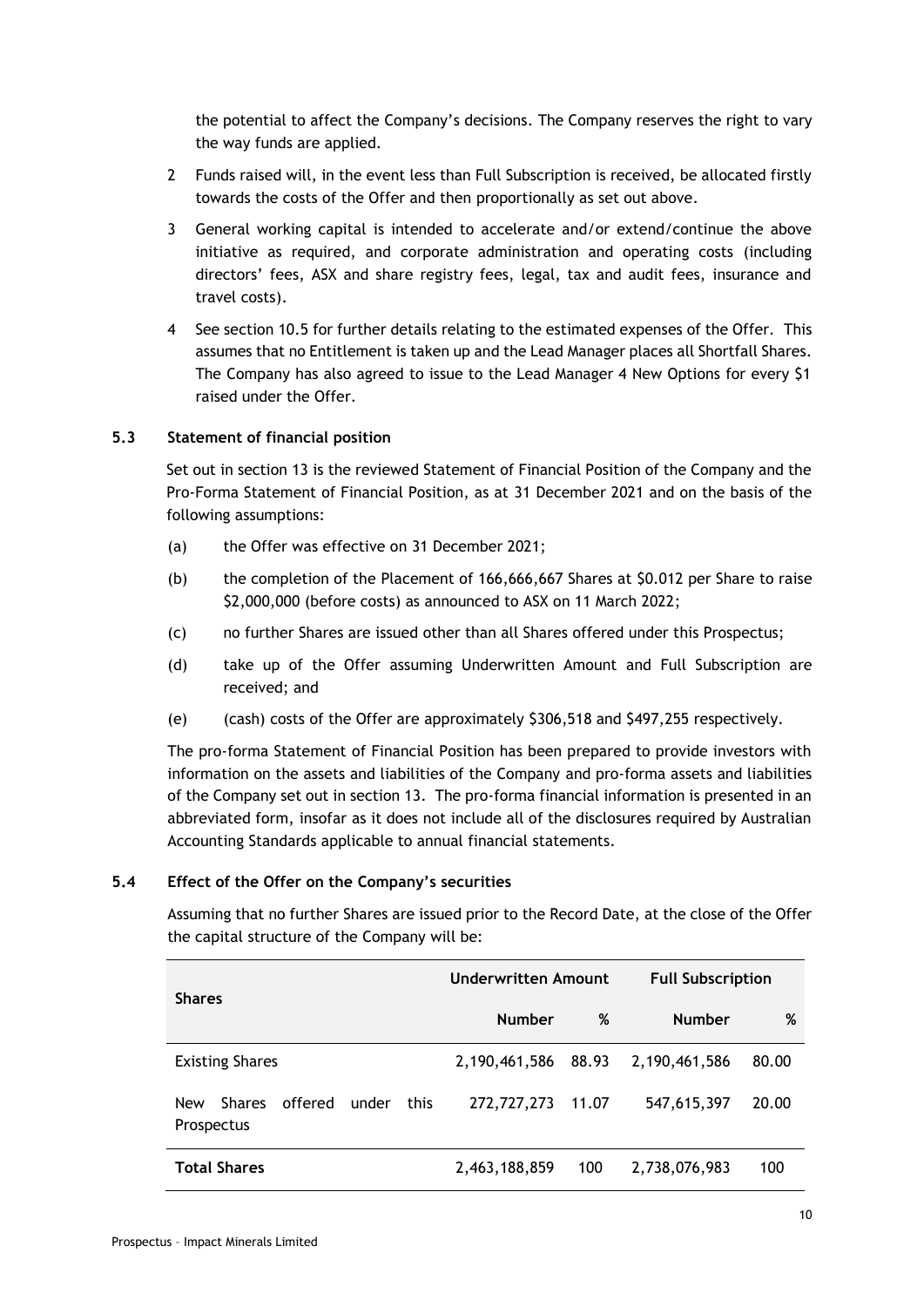Assuming that no further Options are issued prior to the Record Date, at the close of the Offer, the number of Options on issue will be:

| Convertible securities                | Underwritten Amount |       | <b>Full Subscription</b> |       |
|---------------------------------------|---------------------|-------|--------------------------|-------|
|                                       | <b>Number</b>       | %     | <b>Number</b>            | %     |
| <b>Existing Options</b>               | 207,500,000         | 58.31 | 207,500,000              | 41.06 |
| Options to be offered under the Offer | 136,363,636         | 38.32 | 273,807,698              | 54.18 |
| Options issued to the Underwriter     | 12,000,000          | 3.37  | 24,095,077               | 4.76  |
| <b>Total Options</b>                  | 355,863,636         | 100   | 505,402,776              | 100   |

#### **5.5 Effect on control**

There will be no effect on control of the Company if all Shareholders take up their Entitlement.

(a) Underwriter

As detailed in section [8.4](#page-20-1) of this Prospectus, the Underwriter has agreed to underwrite the issue of up to 272,727,273 New Shares under the Offer.

The Underwriter has advised the Company that neither it, nor any of its associates, currently has a relevant in any Shares, and will not as a result of the Offer, have a voting power of 20% or more in the Company.

The Underwriter's relevant interests in the Company following the Offer will depend upon the number of New Shares taken up and the number of New Shares subscribed for by sub-underwriters, although the maximum voting power it will acquire is 11.07%.

(b) Others

As the Offer is renounceable, for the purposes of Listing Rule 7.7.1(c), the Company has appointed Mahe Capital Pty Limited as nominee to arrange for the sale of the entitlements that would have been given to Ineligible Shareholders and to account to them for the net proceeds of the sale. The Company has not appointed a nominee in accordance with section 615 of the Corporations Act, as no person will acquire a relevant interest in 20% or more of the Company's Shares as a result of the Offer.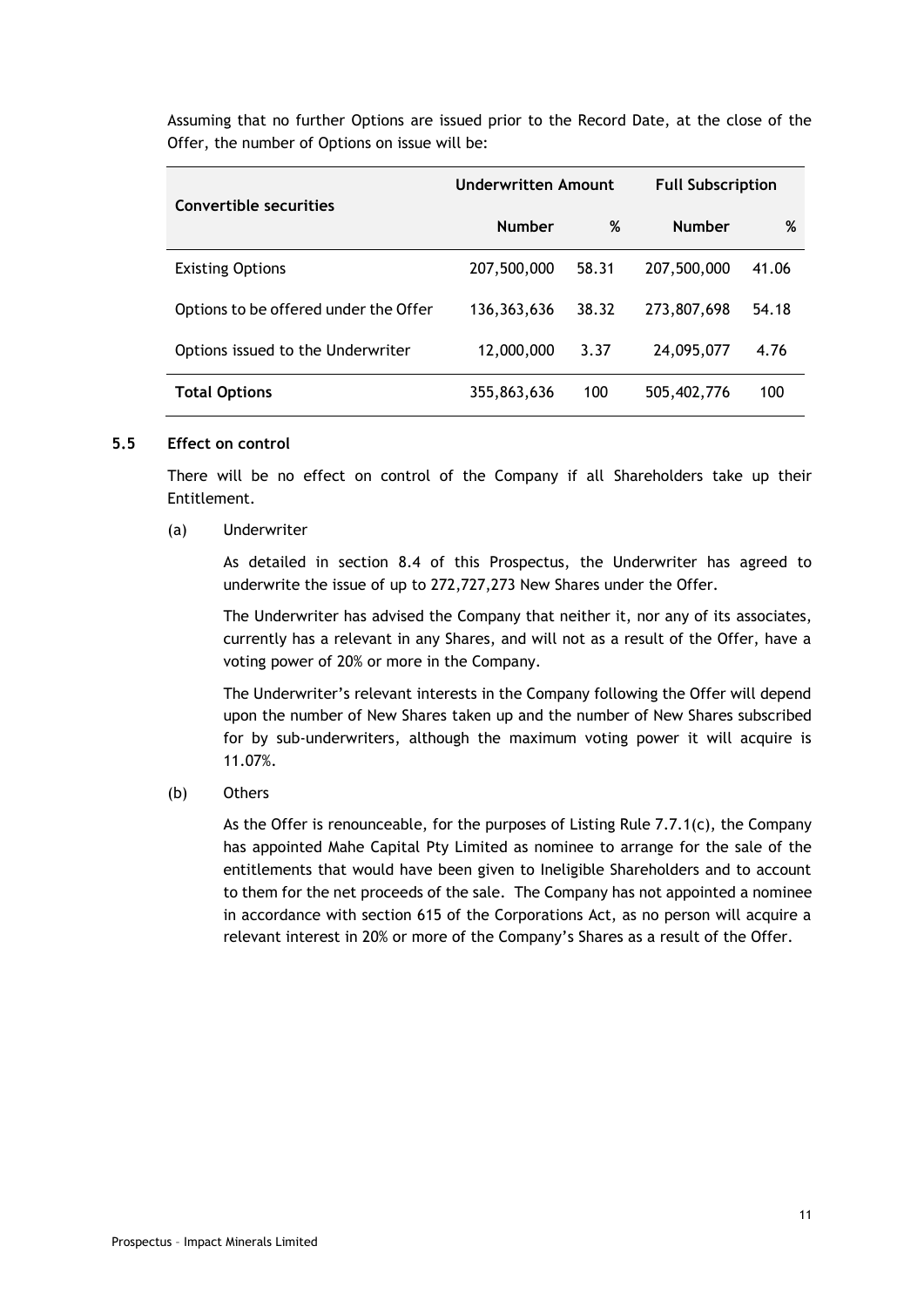# **5.6 Dilution**

Shareholders who do not participate in the Offer will have their holdings diluted. Following is a table which sets out the dilutionary effect, assuming the full amount is raised and no further Shares are issued or Options exercised:

| Holder         | Holding at<br><b>Record Date</b> |        | <b>Entitlement</b> | Holding following the Offer<br>if no Entitlement taken up |       |
|----------------|----------------------------------|--------|--------------------|-----------------------------------------------------------|-------|
|                | <b>Number</b>                    | %      |                    | <b>Number</b>                                             | %     |
|                | 219,046                          | 0.01%  | 54,762             | 219,046                                                   | 0.008 |
| $\overline{2}$ | 2,190,462                        | 0.10%  | 547,616            | 2,190,462                                                 | 0.080 |
| 3              | 21,904,616                       | 1.00%  | 5,476,154          | 21,904,616                                                | 0.800 |
| 4              | 219,046,159                      | 10.00% | 54,761,540         | 219,046,159                                               | 8.000 |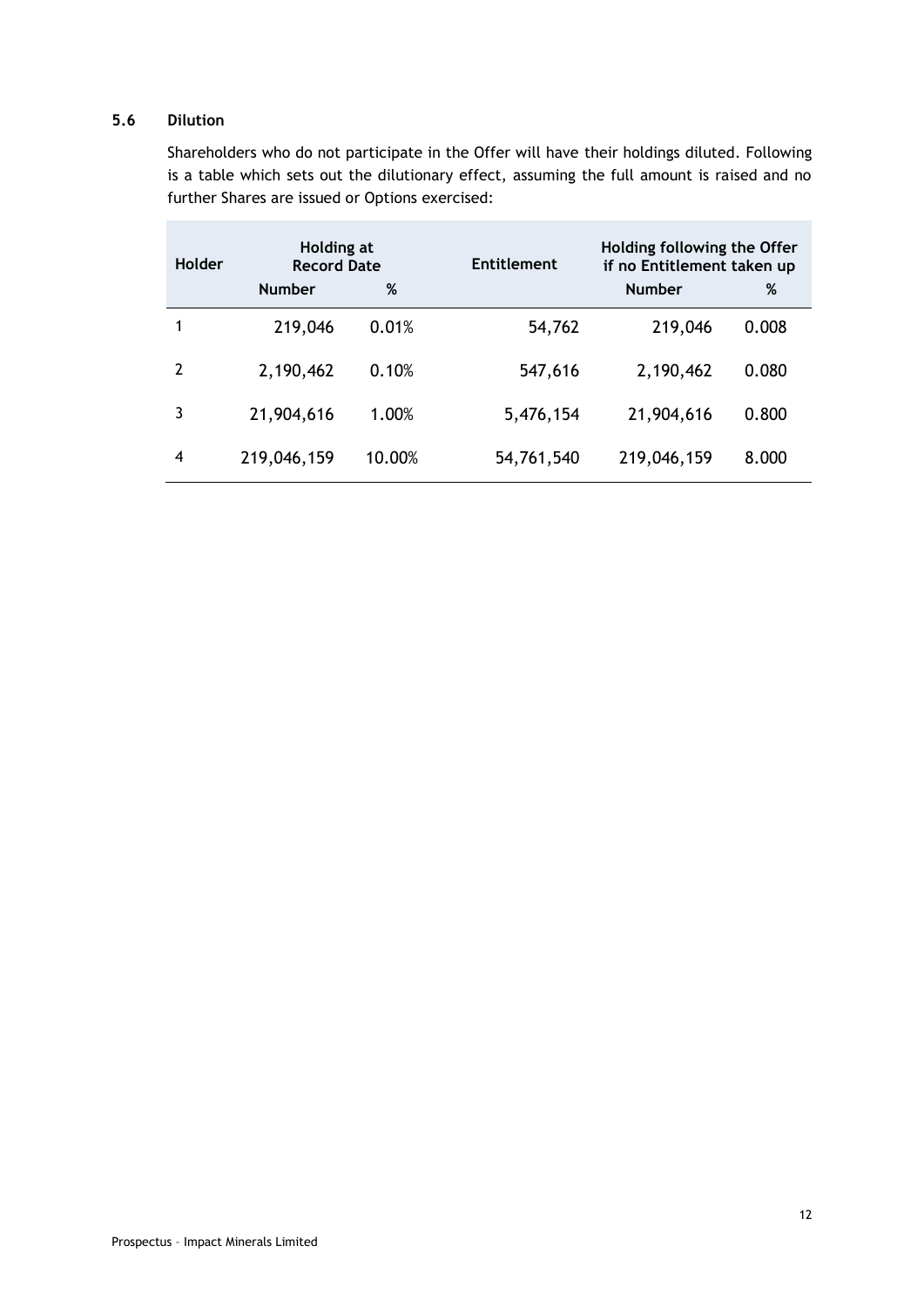## <span id="page-12-0"></span>**6 RISK FACTORS**

This section identifies the major risks the Board has identified regarding an investment in the Company. The Company's business is subject to risk factors, both specific to its business activities, and risks of a general nature. Individually, or in combination, these might affect the future operating performance of the Company and the value of an investment in the Company. There can be no guarantee that the Company will achieve its stated objectives or that any forward looking statements will be achieved. An investment in the Company should be considered in light of relevant risks, both general and specific. Each of the risks set out below could, if it eventuates, have a material adverse impact on the Company's prospects, and the market price of the Shares.

The following is not intended to be an exhaustive list of the risk factors to which the Company is exposed.

Before deciding to invest in the Company, potential investors should:

- (a) read the entire Prospectus;
- (b) consider the assumptions underlying any forward looking statements;
- (c) review these factors in light of their personal circumstances; and
- (d) seek professional advice from their accountant, stockbroker, lawyer or other professional adviser before deciding whether to invest.

#### **6.2 Risk specific to the Offer**

(a) Future funding and ability to continue as a going concern

Funds raised from the Offer will be used for the purposes mentioned under section [5.2](#page-8-1) of the prospectus. Whilst the Company believes that the Underwritten Amount will be sufficient to carry out certain exploration activities, additional funding will be required to continue both existing and proposed research activities. Raising additional capital may be dilutive to existing Shareholders.

(b) Dilution

Shareholders who do not take up their Entitlement will have their holding in the Company diluted. Details of dilution are set out in section 5.6 above.

#### **6.3 Specific Investment Risks**

(a) Exploration risks

The Company's tenements are at early stages of exploration with no announced resources. Potential investors should understand that mineral exploration and development are high-risk undertakings.

There can be no assurance that exploration of these tenements, or any other tenements that may be acquired in the future, will result in the discovery of an economic ore deposit. Even if an apparently viable deposit is identified, there is no guarantee that it can be economically exploited.

The future exploration activities of the Company may be affected by a range of factors including geological conditions, limitations on activities due to seasonal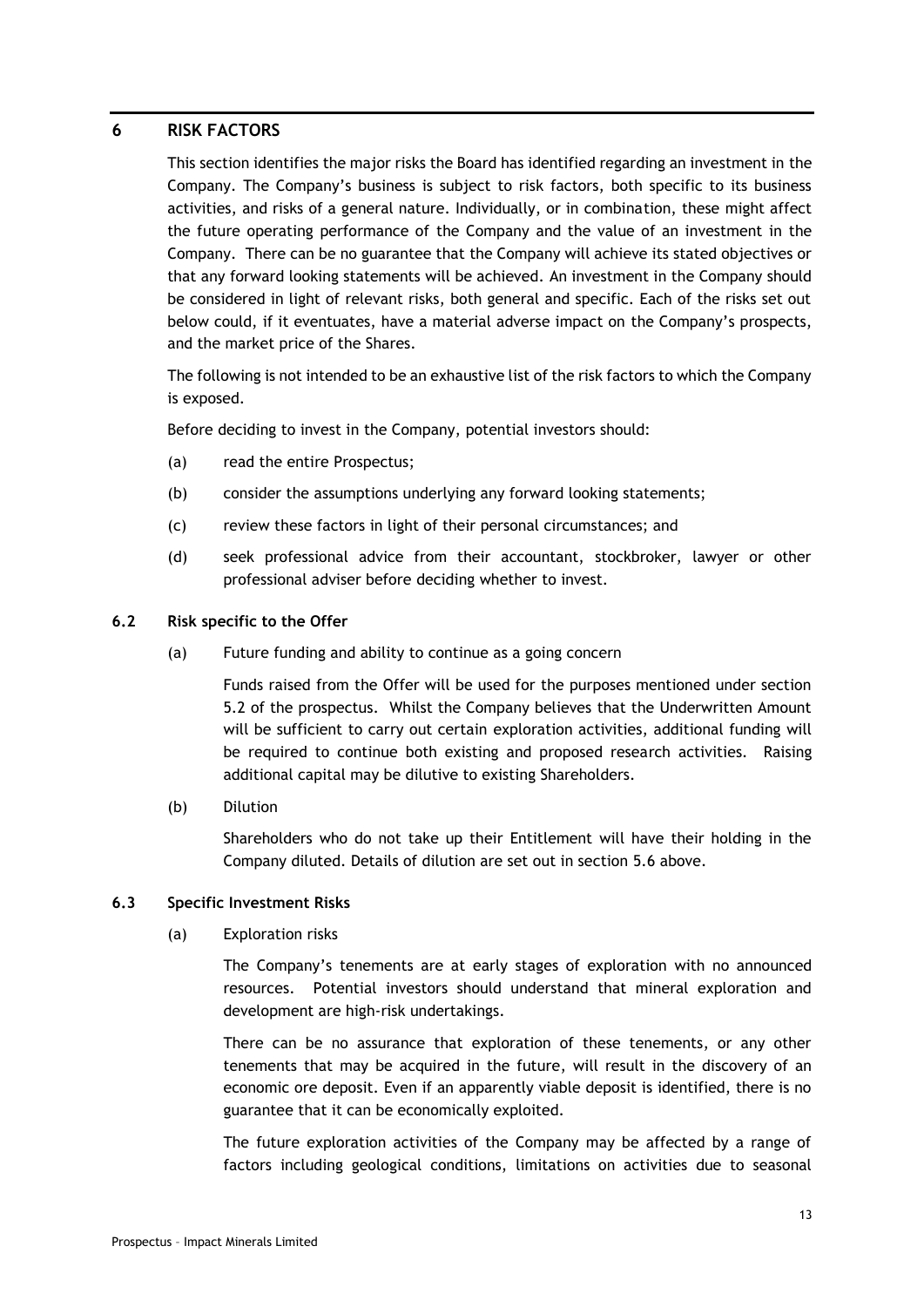weather patterns, unanticipated operational and technical difficulties, industrial and environmental accidents, native title process, changing government regulations and many other factors beyond the control of the Company.

The success of the Company will also depend upon the Company having access to sufficient development capital, being able to maintain title to its tenements and obtaining all required approvals for its activities. In the event that exploration programmes prove to be unsuccessful this could lead to a diminution in the value of the tenements, a reduction in the cash reserves of the Company and possible relinquishment of the tenements.

(b) Access risk

The Company's access to its projects may be affected by landholder and pastoralist approvals and native title rights and the terms of native title agreements.

While the Company intends to do those things necessary to minimise these risks, it cannot guarantee that the access it has to the projects in which it has an interest will remain unfettered in the future.

(c) Title risk

Interests in exploration licences are governed by state legislation in the relevant jurisdiction. The licences which grant the title to each property are subject to compliance with certain requirements, including lodgement of reports, and compliance with environmental conditions and environmental legislation. Consequently, the Company runs the risk of incurring penalties or loss of title to, or its interest in its licences, if these requirements are not met.

(d) Future capital needs and additional funding

The Company recorded a net loss of \$1,083,540 and net outflows from operating activities of \$567,943 for the half year ending 31 December 2021. At 31 December 2021, the Company had approximately \$1.5 Million cash on hand.

In order to maintain an interest in the exploration tenements in which the Company is involved, the Company is committed to meet the conditions under which the tenements were granted. The timing and amount of exploration expenditure commitments and obligations are subject to the minimum expenditure commitments required in the relevant States.

As at 31 December 2021, total exploration expenditure commitments on granted tenements held by the Company covering the following 12 month period amounted to approximately \$1.5 Million. For the period greater than 12 months to five years, commitments amount to approximately \$9.9 Million. These obligations are also subject to variations by farm-out arrangements, or sale of the relevant tenements.

The Company's ability to raise further capital (equity or debt) within an acceptable time, of a sufficient amount and on terms acceptable to the Company will vary according to a number of factors, including prospectivity of projects (existing and future), the results of exploration, subsequent feasibility studies, development and mining, stock market and industry conditions and the price of relevant commodities and exchange rates.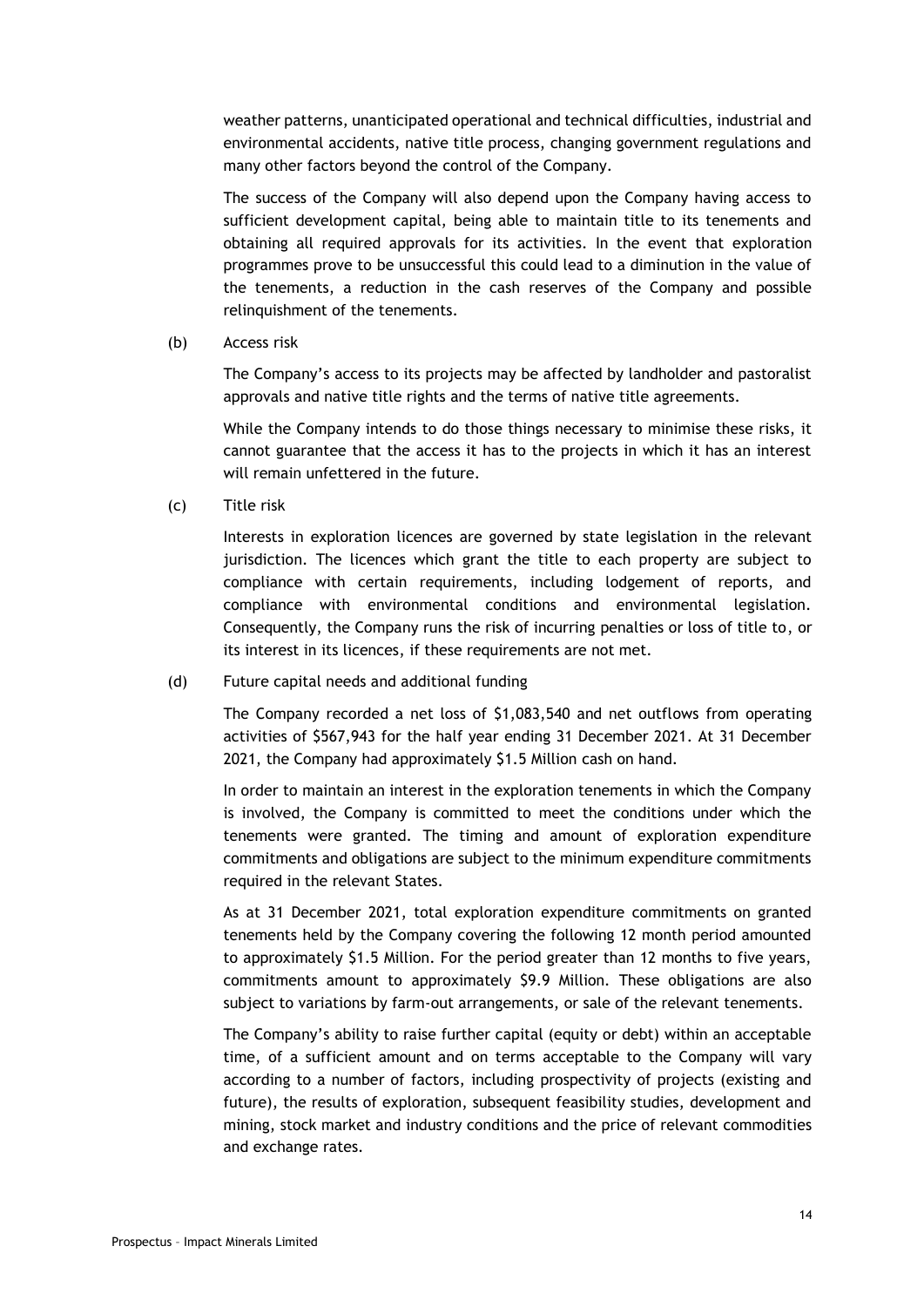No assurance can be given that future funding will be available to the Company on favourable terms (or at all). If adequate funds are not available on acceptable terms the Company may not be able to further develop its projects and it may impact on the Company's ability to continue as a going concern.

Additional equity financing, if available, may be dilutive to Shareholders and/or occur at prices lower than the market price. Debt financing, if available, may involve restrictions on financing and operating activities. If the Company is unable to obtain additional financing as needed it may be required to reduce the scope of its exploration operations.

(e) Environmental risk

The Company's operations will be subject to various regulations regarding environmental matters. Development of each of the Company's projects will be dependent on the relevant licences meeting environmental guidelines and gaining approvals by government authorities. Whilst the Company intends to conduct its activities in an environmentally responsible manner, risks arise in relation to compliance with these regulations and approvals.

(f) Joint venture parties, contractors and agents

The Company relies on continuing existing strategic relationships and has formed new relationships with other entities in the mineral exploration industry, including joint venture partners, contractors and agents. There can be no assurance that existing relationships will continue to be maintained or that new ones will be successfully formed and the Company could be materially adversely affected by changes to such relationships or difficulties in forming new ones.

As announced to ASX on 9 November 2021, the Company entered into a farm in agreement (Agreement) with IGO Limited (IGO) (ASX:IGO) whereby IGO can spend \$18 million over 8 years to earn a 75% interest in the Company's Broken Hill nickelcopper-platinum group metals Project in New South Wales. IGO can withdraw from the Agreement prior to the minimum expenditure being reached (\$500,000 in the first year) by paying the lesser amount of either the balance of unspent minimum expenditure or \$200,000. The Company is unable to guarantee that IGO will elect to continue with the Agreement.

Further, the Directors are unable to predict the risk of financial failure or default by a participant in any joint venture to which the Company is, or may become a party, or insolvency or other managerial failure by any of the contractors used by the Company in any of its activities, or insolvency or other managerial failure by any of the other service providers used by the Company for any activity.

(g) COVID

The Company has been able to progress its exploration programs to date broadly in accordance with estimated timeframes despite the impact of COVID, but there is a risk that the Company's estimated exploration timeframes and costs are impacted by COVID-related restrictions or impacts.

(h) Reliance on key personnel and consultants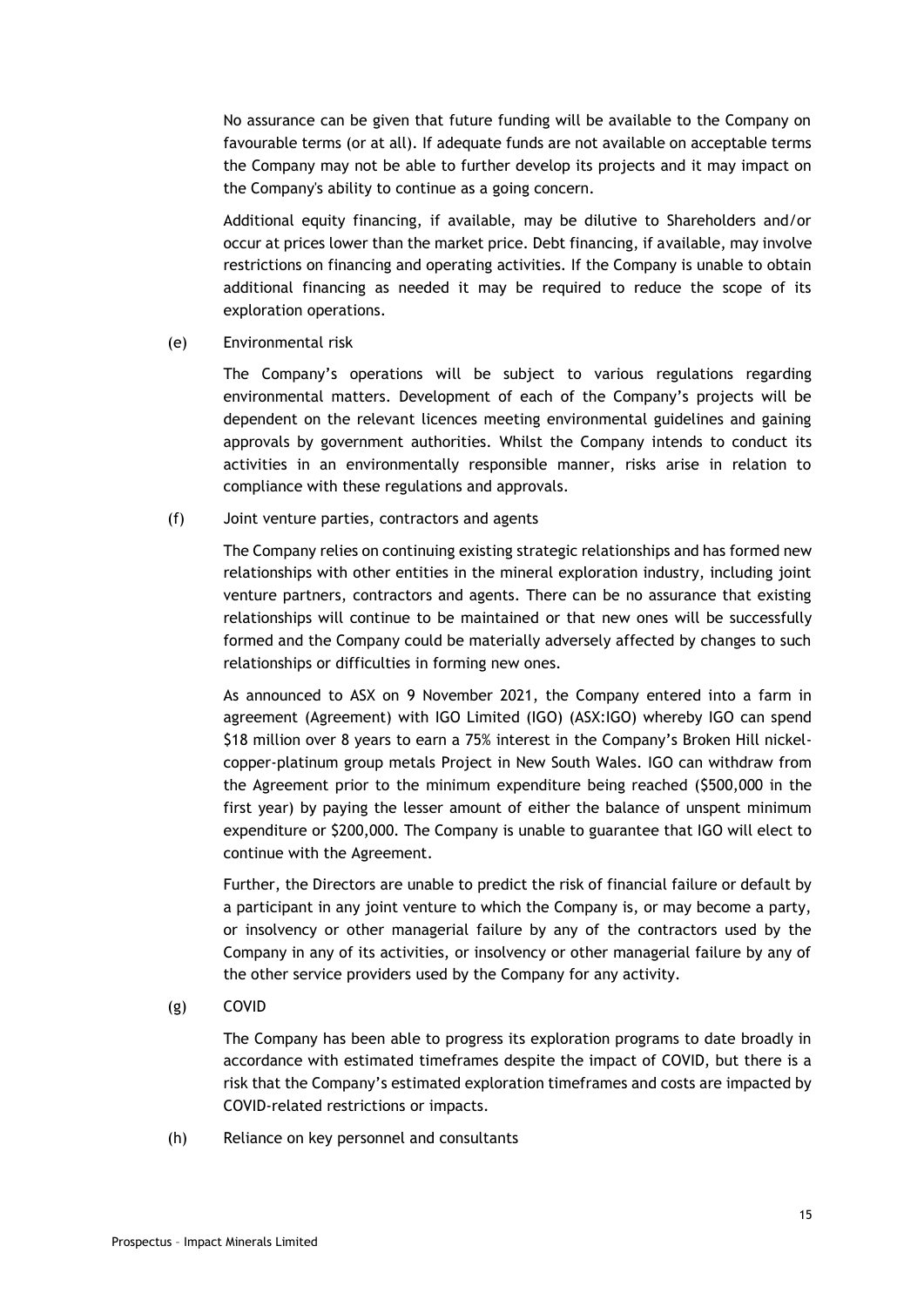The Company's success largely depends on the core competencies of its Directors, management and third party consultants and their familiarisation with, and ability to operate in, the exploration industry. The financial performance of the Company and the value of an investment in the Company partly depend on the ability of the Company to retain these key personnel and consultants.

(i) Insurance

The Company, where economically feasible, insures its operations in accordance with industry practice. However, in certain circumstances, the Company's insurance, if obtained, may not be of a nature or level to provide adequate insurance cover. The occurrence of an event that is not covered or fully covered by insurance could have a negative effect on the financial performance of the Company and the value of an investment in the Company.

(j) Speculative Nature of Investment

Any potential investor should be aware that subscribing for Shares involves various risks. The New Shares to be issued pursuant to the Offer carry no guarantees with respect to the payment of dividends, return of capital or market value.

#### **6.4 General Investment Risks**

#### (a) Share Market Investments

It is important to recognise that the price of Shares may rise or fall, and they might trade at prices below or above the Offer Price. There can also be no assurance that an active trading market will develop for the Shares.

Factors affecting the price at which the Shares are traded on ASX could include domestic and international economic conditions. In addition, the prices of many listed entities' securities are affected by factors that might be unrelated to the operating performance of the relevant company. Those fluctuations might adversely affect the price of the Shares.

(b) General Economic Conditions

The Company's operating and financial performance is influenced by a variety of general economic and business conditions including the level of inflation, interest rates and government fiscal, monetary and regulatory policies. Prolonged deterioration in general economic conditions, including an increase in interest rates, could be expected to have a corresponding adverse impact on the Company's operating and financial performance.

(c) Accounting Standards

Australian accounting standards are set by the Australian Accounting Standards Board (AASB) and are outside the Directors' and the Company's control. Changes to accounting standards issued by AASB could materially adversely affect the financial performance and position reported in the Company's financial statements.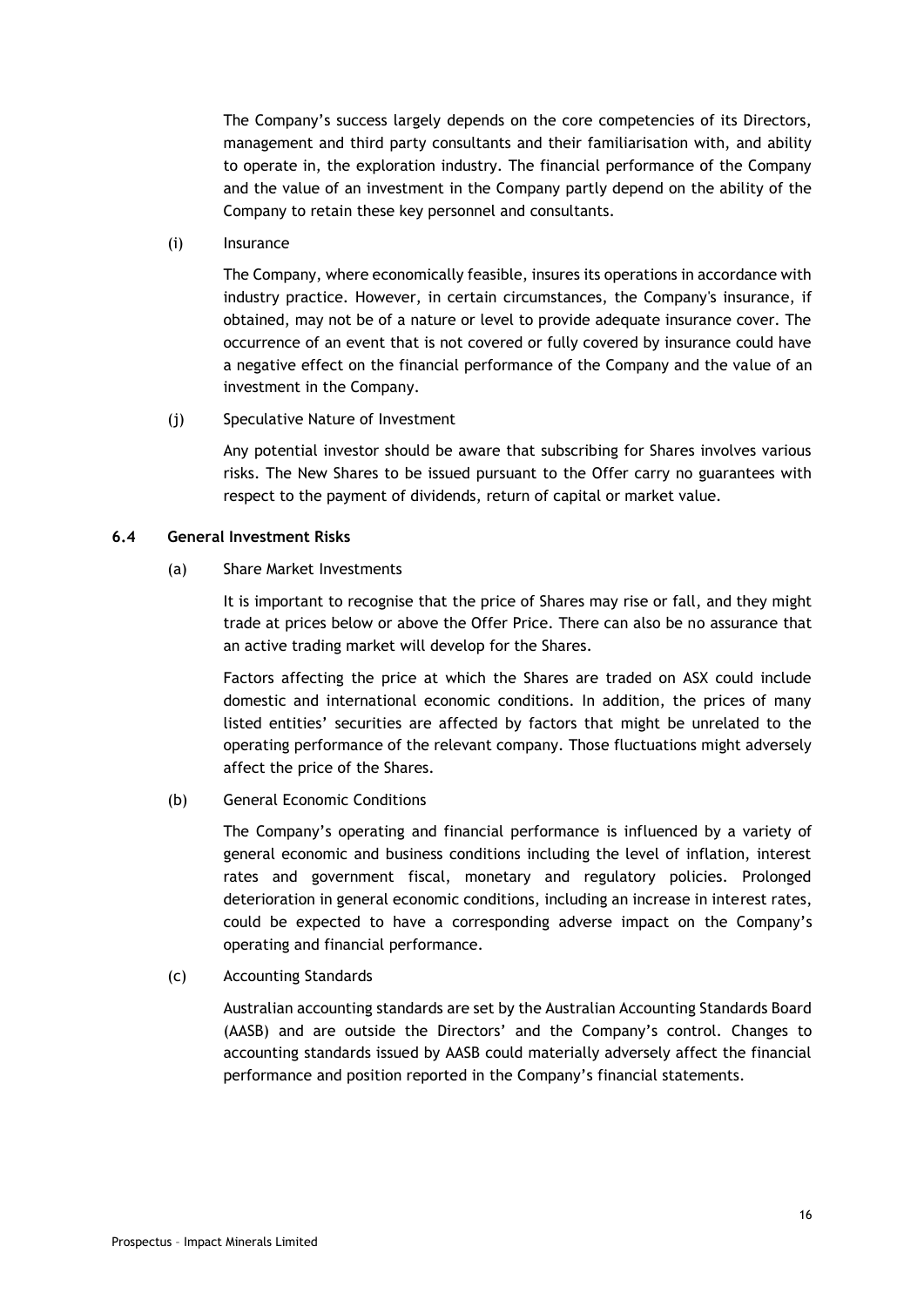## (d) Taxation Risks

Changes to the rate of taxes imposed on the Company (including in overseas jurisdictions in which the Company operates now or in the future) or tax legislation generally may affect the Company and its Shareholders. In addition, an interpretation of Australian taxation laws by the Australian Taxation Office that differs to the Company's interpretation may lead to an increase in the Company's taxation liabilities and a reduction in Shareholder returns.

Personal tax liabilities are the responsibility of each individual investor. the Company is not responsible either for taxation or penalties incurred by investors.

# <span id="page-16-0"></span>**7 ACTIONS REQUIRED BY ELIGIBLE SHAREHOLDERS**

## <span id="page-16-1"></span>**7.1 What you may do**

As an Eligible Shareholder, you may:

- (a) subscribe for all or part of your Entitlement (see section [7.2\)](#page-16-2);
- (b) subscribe for all of your Entitlement and apply for Shortfall Shares (see section [7.3\)](#page-16-3);
- (c) sell all of your Entitlement (see section [7.4\)](#page-17-0);
- (d) take up part of your Entitlement and sell the balance on ASX (see section [7.5\)](#page-17-1);
- (e) take up part of your Entitlement and transfer the balance other than on ASX (see section [7.6\)](#page-17-2); or
- (f) allow all or part of your Entitlement to lapse (see section [7.7\)](#page-17-3).

## <span id="page-16-2"></span>**7.2 Subscribe for all or part of your Entitlement**

Applicants should read this Prospectus in its entirety in order to make an informed decision on the prospects of the Company and the rights attaching to the New Shares and attaching New Options offered by this Prospectus before deciding to apply for New Shares. If you do not understand this Prospectus you should consult your stockbroker, accountant or other professional adviser in order to satisfy yourself as to the contents of this Prospectus.

If you wish to subscribe for all or part of your Entitlement, complete the accompanying Entitlement and Acceptance Form in accordance with the instructions set out on that form. The Entitlement and Acceptance Form sets out the number of New Shares and attaching New Options you are entitled to subscribe for.

# <span id="page-16-3"></span>**7.3 Subscribe for all of your Entitlement and apply for Shortfall Shares**

Eligible Shareholders who take up their Entitlement in full may, in addition to their Entitlement, apply for Shortfall Shares regardless of the size of their present holding by completing the accompanying Entitlement and Acceptance Form in accordance with the instructions set out on that form. See section [8.6](#page-23-0) for details of the manner in which Shortfall Shares will be allocated.

A cheque, bank draft or money order should be used for the application money for your Entitlement and the number of Shortfall Shares you wish to apply for as stated on the Entitlement and Acceptance Form.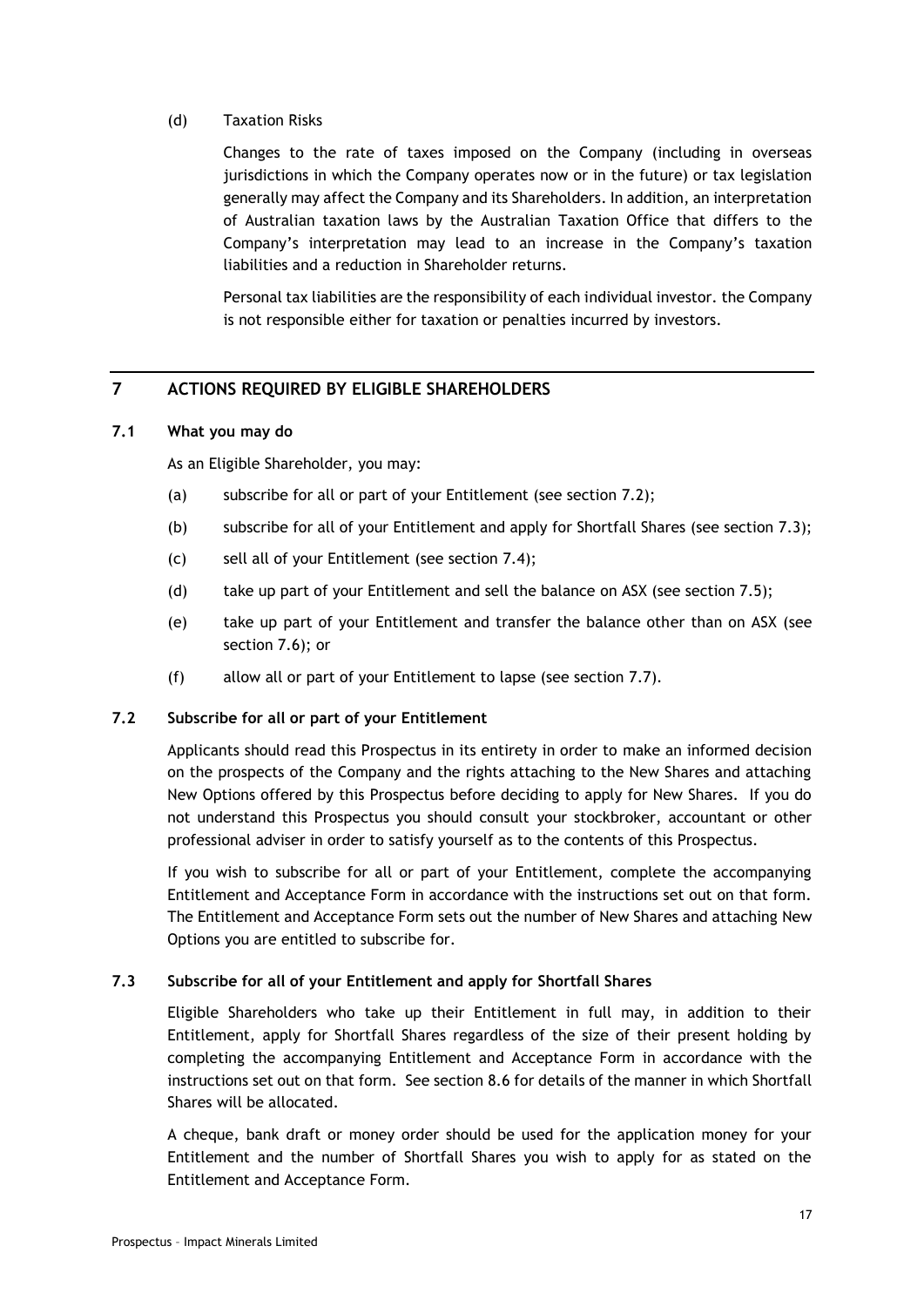Alternatively, if you are paying by BPAY®<sup>1</sup>, refer to your personalised instructions on your Entitlement and Acceptance Form. Shareholders who wish to pay by BPAY must ensure that payment is received by no later than 5pm AEST on 20 May 2022.

Any refund of application monies will be returned to Applicants as soon as practicable following the issue of all Shortfall Shares.

## <span id="page-17-0"></span>**7.4 Sell all of your Entitlement**

Provide instructions to your stockbroker regarding the entitlement you wish to sell on the ASX.

Rights trading will commence on ASX on 28 April 2022. Sale of your Rights must be completed by 13 May 2022 when Rights trading is expected to cease.

## <span id="page-17-1"></span>**7.5 Take up part of your Entitlement and sell the balance on ASX**

Please complete the Entitlement and Acceptance Form, which accompanies this Prospectus, by inserting the number of New Shares for which you wish to accept (being less than as specified on the Entitlement and Acceptance Form) and provide instructions to your stockbroker regarding the entitlement you wish to sell on the ASX.

Forward your instructions to your stockbroker together with your cheque for the total amount payable in respect of the New Shares accepted. Your stockbroker will need to ensure that the Appendix E (obtainable through your stockbroker or the Share Registry) reaches the Company's share registry, by 5 pm AEST on 20 May 2022.

Cash will not be accepted and no receipts will be issued.

Rights trading will commence on ASX on 28 April 2022. Sale of your Rights must be completed by 13 May 2022 when Rights trading is expected to cease.

## <span id="page-17-2"></span>**7.6 Take up part of your Entitlement and transfer the balance other than on ASX**

If you are a Shareholder and hold Existing Shares on the issuer sponsored sub-register, forward a completed renunciation form (obtainable through your stockbroker or the Share Registry) together with your personalised Entitlement and Acceptance Form completed by the transferee together with a cheque for the appropriate application money to reach the Company's share registry (at the postal address shown below), by 5 pm AEST on 20 May 2022.

If you are a Shareholder and hold Existing Shares registered on CHESS, you should contact your sponsoring broker.

Cash will not be accepted and no receipts will be issued.

## <span id="page-17-3"></span>**7.7 Allow all or part of your Entitlement to lapse**

If you are an Eligible Shareholder and do not wish to accept all or part of your Entitlement, you are not obliged to do anything.

If you take no action, your Entitlement will lapse. You will receive no benefit or New Shares and your Entitlement will become Shortfall Shares.

<sup>1</sup> Registered to BPAY Pty Ltd ABN 69 079 137 518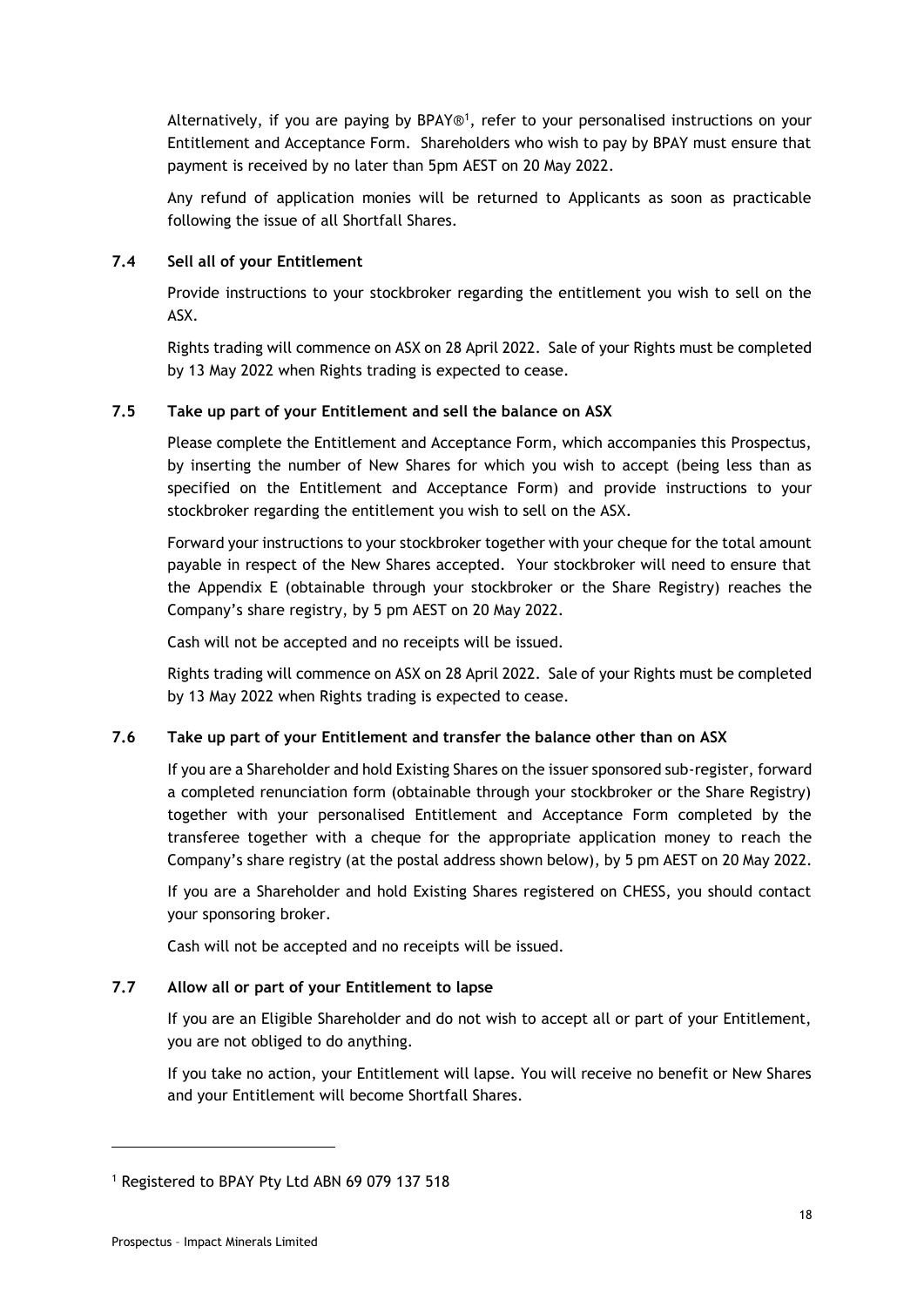The number of Existing Shares you hold as at the Record Date and the rights attached to those Existing Shares will not be affected if you choose not to accept any of your Entitlement.

#### <span id="page-18-0"></span>**7.8 Payment methods**

#### *BPAY*

If you are paying by BPAY, refer to your personalised instructions on your Entitlement and Acceptance Form. Shareholders who wish to pay by BPAY do not need to complete and return the Entitlement and Acceptance Form; however must ensure that payment is received by no later than 5.00pm AEST on the Closing Date.

You should be aware that your own financial institution may implement earlier cut-off times with regard to electronic payment, and you should therefore take this into consideration when making payment. It is your responsibility to ensure that funds submitted through BPAY are received by 5.00pm AEST on the Closing Date.

If you have more than one shareholding and consequently receive more than one Entitlement and Acceptance Form, when taking up your Entitlement in respect of one of those shareholdings only use the Customer Reference Number specific to that shareholding as set out in the applicable Entitlement and Acceptance Form. Do not use the same Customer Reference Number for more than one of your shareholdings. This can result in your application monies being applied to your Entitlement in respect of only one of your shareholdings (with the result that any application in respect of your remaining shareholdings will not be recognised as valid).

The Company shall not be responsible for any postal or delivery delays or delay in the receipt of the BPAY payment.

## **Cheque, bank draft or money order**

Alternatively, if you are paying by cheque, bank draft or money order, the completed Entitlement and Acceptance Form must be accompanied by a cheque, bank draft or money order made payable to 'Impact Minerals Limited' and crossed 'Not Negotiable' for the appropriate application money in Australian dollars calculated at \$0.011 per New Share accepted. Your cheque, bank draft or money order must be paid in Australian currency and be drawn on an Australian branch of an Australian financial institution. The Company will present the cheque or bank draft on the day of receipt of the Entitlement and Acceptance Form. You must ensure that your cheque account has sufficient funds to cover your payment, as your cheque will be presented for payment on receipt. If your bank dishonours your cheque your application will be rejected. Dishonoured cheques will not be represented.

If the amount of your cheque(s), bank draft(s) or money order(s) for application money (or the amount for which those cheque(s) or bank draft(s) clear in time for allocation) is insufficient to pay for the number of New Shares you have applied for in your Entitlement and Acceptance Form, you may be taken to have applied for such lower number of New Shares as your cleared application money will pay for (and to have specified that number of New Shares in your Entitlement and Acceptance Form) or your Application may be rejected.

The Entitlement and Acceptance Form must be received by the Registry at the following addresses by no later than 5.00pm (AEST) on the Closing Date:

**By Post To:**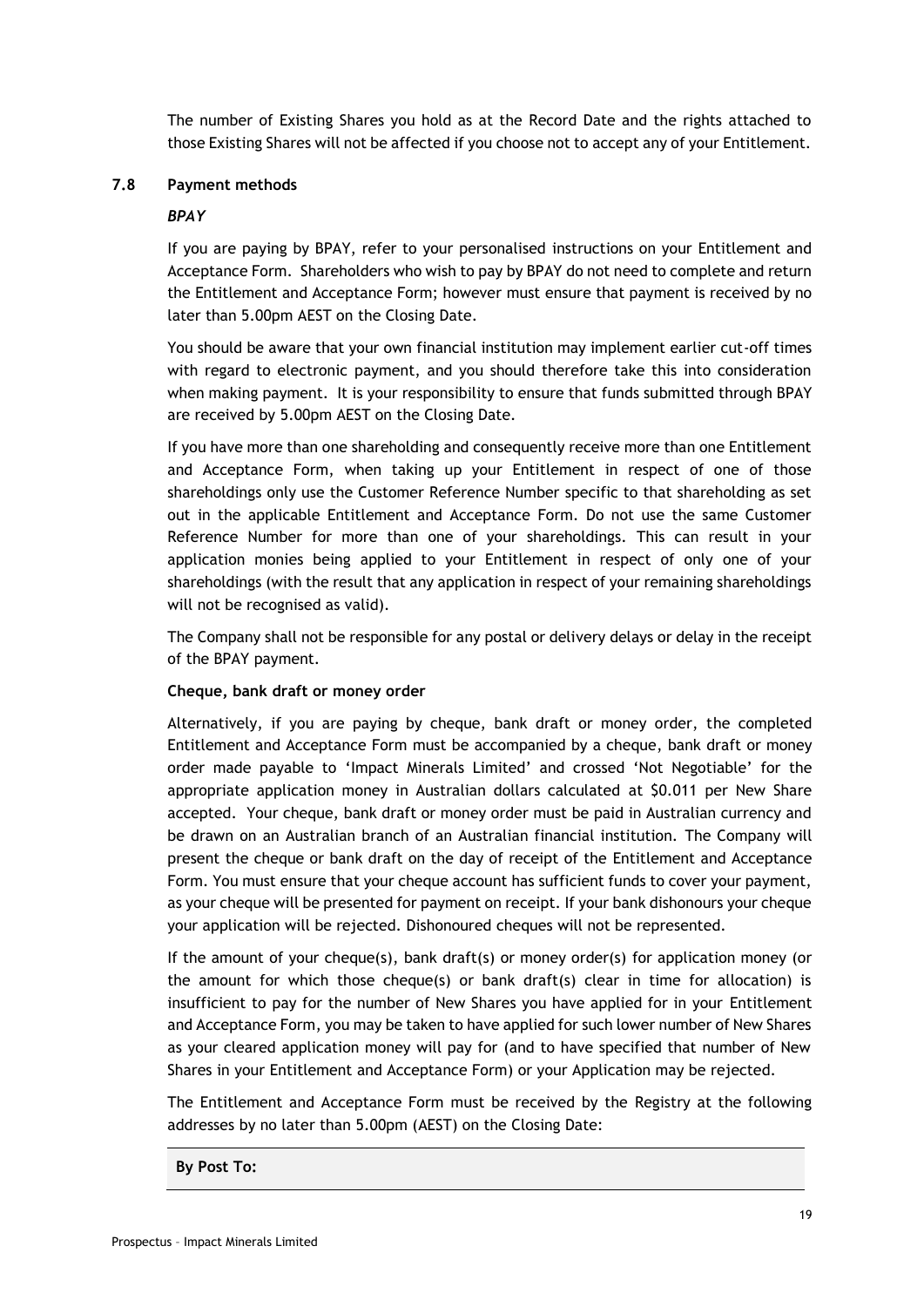Impact Minerals Limited C/- Computershare Investor Services Pty Limited GPO Box 505 Melbourne Victoria 3001

## **7.9 Entitlement and Acceptance Form is binding**

Receipt of a completed and lodged Entitlement and Acceptance Form together with a cheque, bank draft or money order for the application monies, or by making a payment in respect of an Application by BPAY, constitutes a binding offer to acquire New Shares on the terms and conditions set out in this Prospectus and, once lodged, cannot be withdrawn.

By completing and returning your Entitlement and Acceptance Form with the requisite application monies, or by making a payment in respect of an Application by BPAY, you will be deemed to have represented that you are an Eligible Shareholder. In addition, you will also be deemed to have represented and warranted on behalf of yourself or each person on whose account you are acting that the law in your place of residence and/or where you have been given the Prospectus, does not prohibit you from being given the Prospectus and that you:

- (a) agree to be bound by the terms of the Offer;
- (b) declare that all details and statements in the Entitlement and Acceptance Form are complete and accurate;
- (c) declare that you are over 18 years of age and have full legal capacity and power to perform all your rights and obligations under the Entitlement and Acceptance Form;
- (d) authorise the Company and its respective officers or agents, to do anything on your behalf necessary for the New Shares and New Options to be issued to you, including to act on instructions of the Company's share registry upon using the contact details set out in the Entitlement and Acceptance Form;
- (e) declare that you are the current registered holder of Shares and are an Australian or New Zealand resident, and you are not in the United States or a US Person, or acting for the account or benefit of a US Person;
- (f) acknowledge that the information contained in, or accompanying, the Prospectus is not investment or financial product advice or a recommendation that New Shares are suitable for you given your investment objectives, financial situation or particular needs; and
- (g) acknowledge that the New Shares have not, and will not be, registered under the securities laws in any other jurisdictions outside Australia and New Zealand and accordingly, the New Shares may not be offered, sold or otherwise transferred except in accordance with an available exemption from, or in a transaction not subject to, the registration requirements of applicable securities laws in particular the US Securities Act.

The Entitlement and Acceptance Form does not need to be signed to be a valid application. An Application will be deemed to have been accepted by the Company upon the issue of the New Shares and New Options.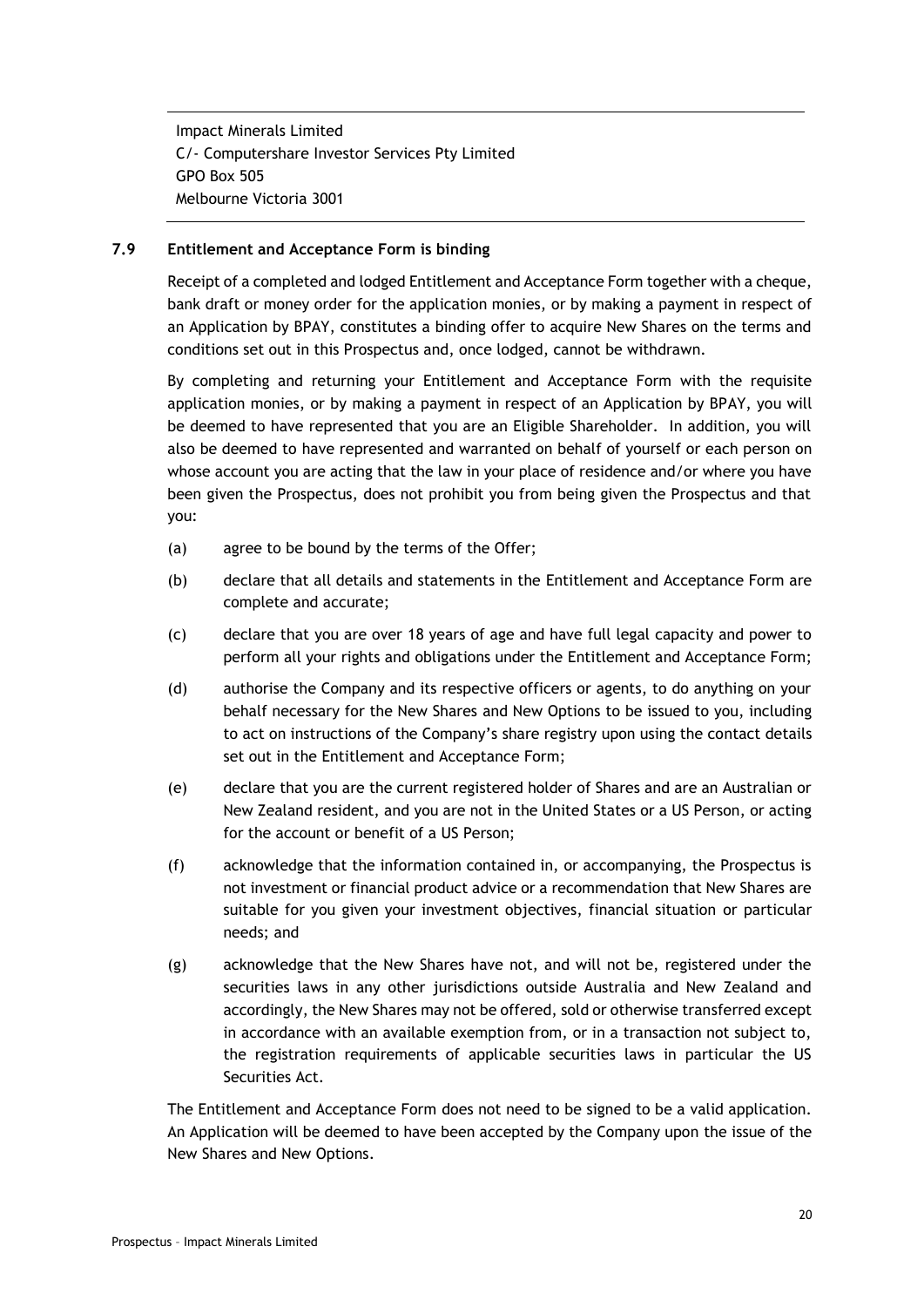If the Entitlement and Acceptance Form is not completed correctly or if the accompanying payment of the application monies is for the wrong amount, it may still be treated as a valid application for New Shares. The Directors' decision whether to treat an acceptance as valid and how to construe, amend or complete the Entitlement and Acceptance Form is final. However, an Applicant will not be treated as having applied for more Shares than is indicated by the amount of the application monies received by the Company.

# <span id="page-20-0"></span>**8 DETAILS OF THE OFFER**

## **8.1 Shares offered for subscription**

By this Prospectus the Company makes a renounceable pro rata offer to Eligible Shareholders on the basis of 1 New Share for every 4 Existing Shares held as at the Record Date at a price of \$0.011 per New Share, with 1 \$0.02 New Listed Option for every 2 New Shares issued, to raise up to approximately \$6 million before issue costs. Fractional entitlements will be rounded down to the nearest whole number.

The Offer is only open to Eligible Shareholders. The Company reserves the right to reject any application that it believes comes from a person who is not an Eligible Shareholder.

Details of how to apply for New Shares are set out at section [7.](#page-16-0)

All New Shares offered under this Prospectus will rank equally with Existing Shares. The rights and liabilities of the New Shares offered under this Prospectus are summarised in section [9.](#page-27-0) The rights and Liabilities of the New Options are summarised in section 9.2

## **8.2 Minimum subscription**

As the Offer is partially underwritten, there is no minimum subscription.

## **8.3 Acceptances**

This Offer may be accepted in whole or in part prior to the Closing Date subject to the rights of the Company to extend the Offer period or close the Offer early.

Instructions for accepting your Entitlement are set out in section [7](#page-16-0) and on the Entitlement and Acceptance Form which accompanies this Prospectus.

## <span id="page-20-1"></span>**8.4 Underwriting**

The Underwriter has agreed to underwrite the issue of 272,727,273 Shares (**Underwritten Securities**) in accordance with an underwriting agreement dated 26 April 2022 (**Underwriting Agreement**). The Underwriter will be paid the following fees:

- (a) A lead manager's fee of \$60,000. The Underwriter has the right to have this fee satisfied through the issue of Shares on the same terms as under the Offer;
- (b) 4 New Options for every \$1 raised under this Prospectus;
- (c) A management fee of 1% of the total amount raised under the Offer. The Underwriter has the right to have this fee satisfied through the issue of Shares on the same terms as under the Offer;
- (d) An underwriting fee of 5% of the Underwritten Amount; and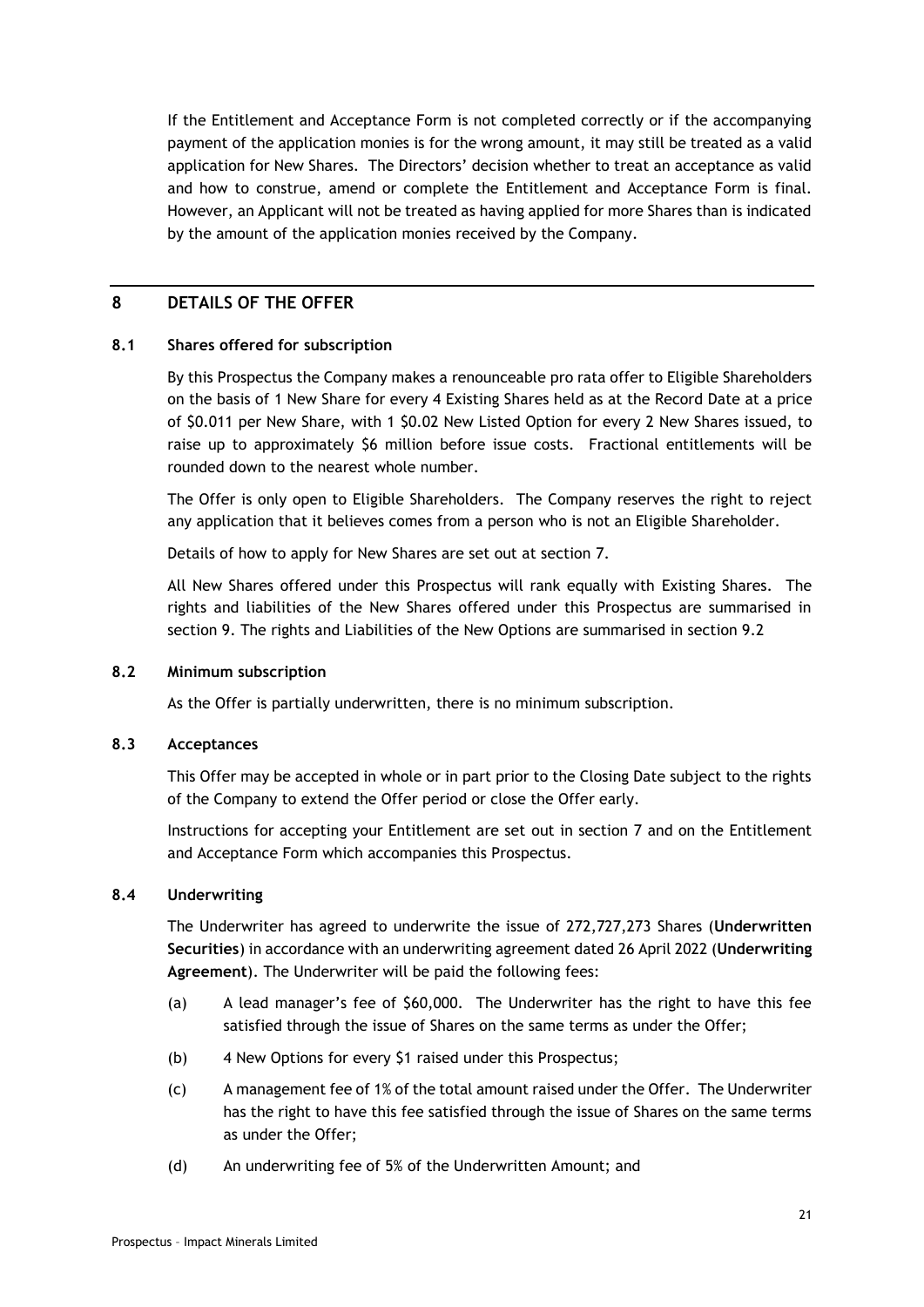(e) A placement fee of 5% of any Shortfall and other securities placed by the Underwriter beyond the Underwritten Amount.

The Underwriter will, in the event the Underwriting Agreement is terminated in certain circumstances, be entitled to a termination fee of \$30,000.

The Company will also be required to reimburse the Underwriter for all of the reasonable costs incurred by the Underwriter in relation to the Offer.

The underwriting of the Offer is conditional upon the satisfaction or waiver by the Underwriter of the certain conditions ordinarily found in an agreement of this type, including that:

- (a) the Underwriter being satisfied with the due diligence investigations by the Company in relation to the Offer; and
- (b) the Company's solicitors providing the Underwriter with a legal sign off letter in relation to the due diligence investigations.

In accordance with the Underwriting Agreement and as is customary with these types of arrangements:

- (a) the Company has (subject to certain limitations, including where the loss arises through the Underwriter performing its underwriting obligation) agreed to indemnify the Underwriter, its officers, employees, advisers and related bodies corporate, and the officers, employees and advisers of any of its related bodies corporate against losses suffered or incurred in connection with the Offer;
- (b) the Company and the Underwriter have given representations, warranties and undertakings in connection with (among other things) the conduct of the Offer;
- (c) the Underwriter may (in certain circumstances, including having regard to the materiality of the relevant event) terminate the Underwriting Agreement and be released from their obligations under it on the occurrence of certain events, including (but not limited to) where:
	- (i) (Indices fall): the S&P ASX 200 Index is at any time after the date of the Underwriting Agreement 7% or more below its respective level as at the close of business on the Business Day prior to the date of the Underwriting Agreement;
	- (ii) (Commodities): the price of COMEX gold or NYMEX WTI crude is at any time after the date of the Underwriting Agreement 7% or more below its respective level as at the close of business on the Business Day prior to the date of the Underwriting Agreement;
	- (iii) (Price): the Price is greater than the volume weighted average price of Shares calculated over three consecutive trading days after the date of the Underwriting Agreement;
	- (iv) (Misleading Announcement): it transpires that the Company has made a statement via the ASX that is misleading or deceptive or likely to mislead or deceive.
	- (v) (Adverse change): an event occurs which gives rise to a Material Adverse Effect or any adverse change or any development including a likely Material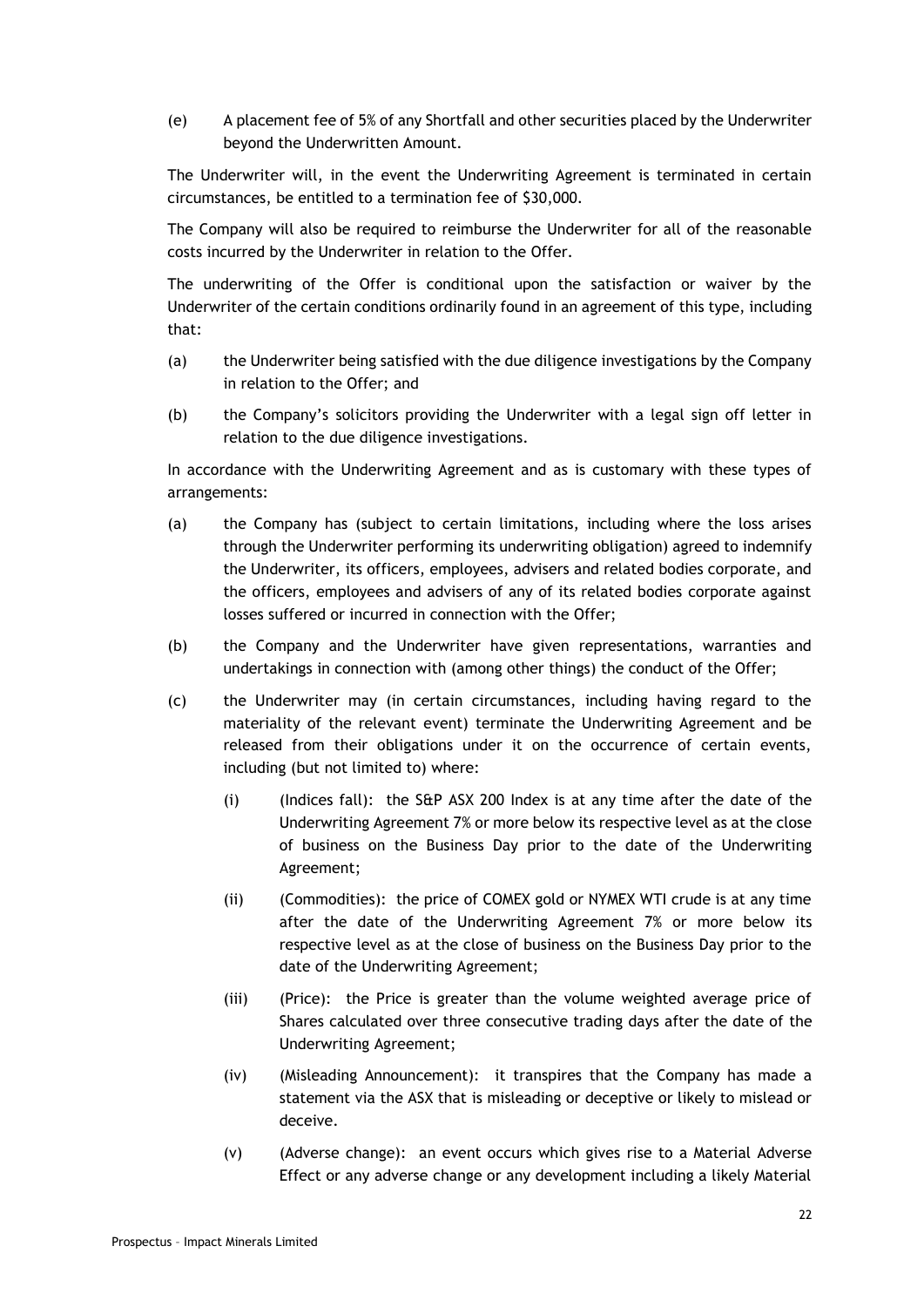Adverse Effect after the date of the Underwriting Agreement in the assets, liabilities, financial position, trading results, profits, forecasts, losses, prospects, business or operations of any Relevant Company including, without limitation, if any forecast in the Prospectus becomes incapable of being met or in the Underwriter's reasonable opinion, unlikely to be met in the projected time. Material Adverse Event means:

- (A) a material adverse effect on the outcome of the Offer or on the subsequent market for the Underwritten Securities (including, without limitation, matters likely to have a material adverse effect on a decision of an investor to invest in Underwritten Securities); or
- (B) a material adverse effect on the assets, condition, trading or financial position and performance, profits and losses, results, prospects, business or operations of the Company and its Subsidiaries either individually or taken as a whole;
- (vi) (Board and senior management composition): there is a change in the composition of the Board or a change in the senior management of the Company before the date of issue of the Underwritten Securities without the prior written consent of the Underwriter, such consent not to be unreasonably withheld;
- (vii) (Change in shareholdings): there is a material change in the major or controlling shareholdings of a Relevant Company (other than as a result of the Offer or a matter disclosed in the Prospectus) or a takeover offer or scheme of arrangement pursuant to Chapter 5 or 6 of the Corporations Act is publicly announced in relation to a Relevant Company;
- (viii) (Market Conditions): a suspension or material limitation in trading generally on ASX occurs or any material adverse change or disruption occurs in the existing financial markets, political or economic conditions of Australia, Japan, the United Kingdom, the United States of America or other international financial markets.

For the purposes of section 706 of the Corporations Act, the Company offers the Underwriter four New Options for every \$1 raised under this Prospectus. This offer may only be accepted by the Underwriter or (subject to the Corporations Act and Listing Rules) its nominees by completing a personalised application form which accompanies this Prospectus. The Company relies upon its 15% capacity under Listing Rule 7.1 to issue these New Options to the Underwriter and its nominees.

## **8.5 Entitlement to Offer**

The Offer is made to Eligible Shareholders, who are those Shareholders that:

- (a) are the registered holder of Shares as at 7.00pm (AEST) on the Record Date; and
- (b) have a registered address in Australia or New Zealand.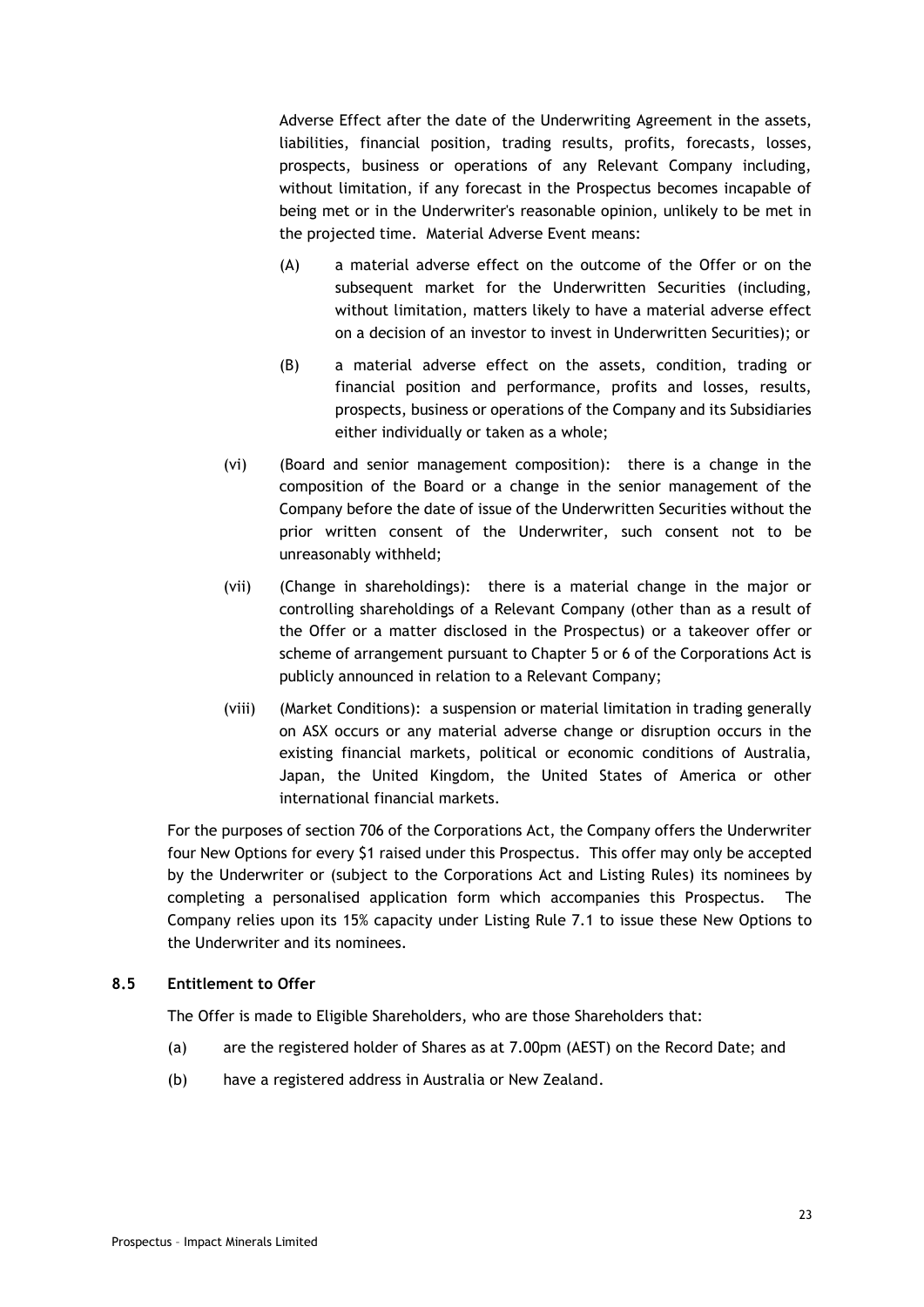## <span id="page-23-0"></span>**8.6 Shortfall**

Any New Shares not applied for under the Offer will become Shortfall Shares. The Directors reserve the right to issue any Shortfall Shares at their discretion within 3 months after the Closing Date (**Shortfall Offer**).

The Shortfall Offer is, to the extent it is made in Australia, made under this Prospectus. To the extent the Shortfall Offer is made outside Australia, the Shortfall Offer is made without disclosure, a prospectus, lodgement, filing or registration, or other requirements of any applicable securities law, and only in circumstances where it is lawful to do so (such as to institutional or sophisticated investors).

Eligible Shareholders may apply for Shortfall Shares by completing the accompanying Entitlement and Acceptance Form in accordance with the instructions set out on that form. Other investors who are not Eligible Shareholders may apply for Shortfall Shares using the Shortfall Application Form attached to this Prospectus. Persons outside Australia doing so represent to the Company that they can apply for Shortfall Shares in circumstances which do not require the offer for Shortfall Shares or this Prospectus to be registered.

It is possible that there may be no Shortfall Shares available for issue.

Subject to the above, the Directors reserve the right at their absolute discretion and subject to the Corporations Act and Listing Rules, to:

- (a) issue Shortfall Shares at their discretion by applying a policy of allocating Shortfall Shares in a manner that is in the Company's best interests; and
- (b) to reject any application for Shortfall Shares or to issue a lesser number of Shortfall Shares than that applied for.

It is an express term of the Shortfall Offer that applicants for Shortfall Shares will be bound to accept a lesser number of Shortfall Shares allocated to them than applied for. If a lesser number is allocated, excess application money will be refunded without interest as soon as practicable after the Closing Date.

## **8.7 New Zealand Shareholders**

The Offer contained in this Prospectus to Eligible Shareholders with registered addresses in New Zealand is made in reliance on the Securities Act (Overseas Companies) Exemption Notice 2013 (New Zealand). Members of the public in New Zealand who are not existing Shareholders on the Record Date are not entitled to apply for any New Shares. This Prospectus has not been registered, filed or approved by any New Zealand regulatory authority. This Prospectus is not an investment statement or prospectus under New Zealand law and is not required to, and may not, contain all the information that an investment statement or prospectus under New Zealand law is required to contain.

## <span id="page-23-1"></span>**8.8 Treatment of Ineligible Shareholders and sale for Ineligible Shareholders' Entitlement**

Given the small number of Ineligible Shareholders and the cost of complying with applicable regulations outside Australia and New Zealand, the Company has decided that it would be unreasonable to extend the Offer to Ineligible Shareholders. The Prospectus will not be sent to those Shareholders.

This Prospectus does not constitute an offer of securities in any jurisdiction where, or to any person to whom, it would not be lawful to issue the Prospectus or make the Offer. No action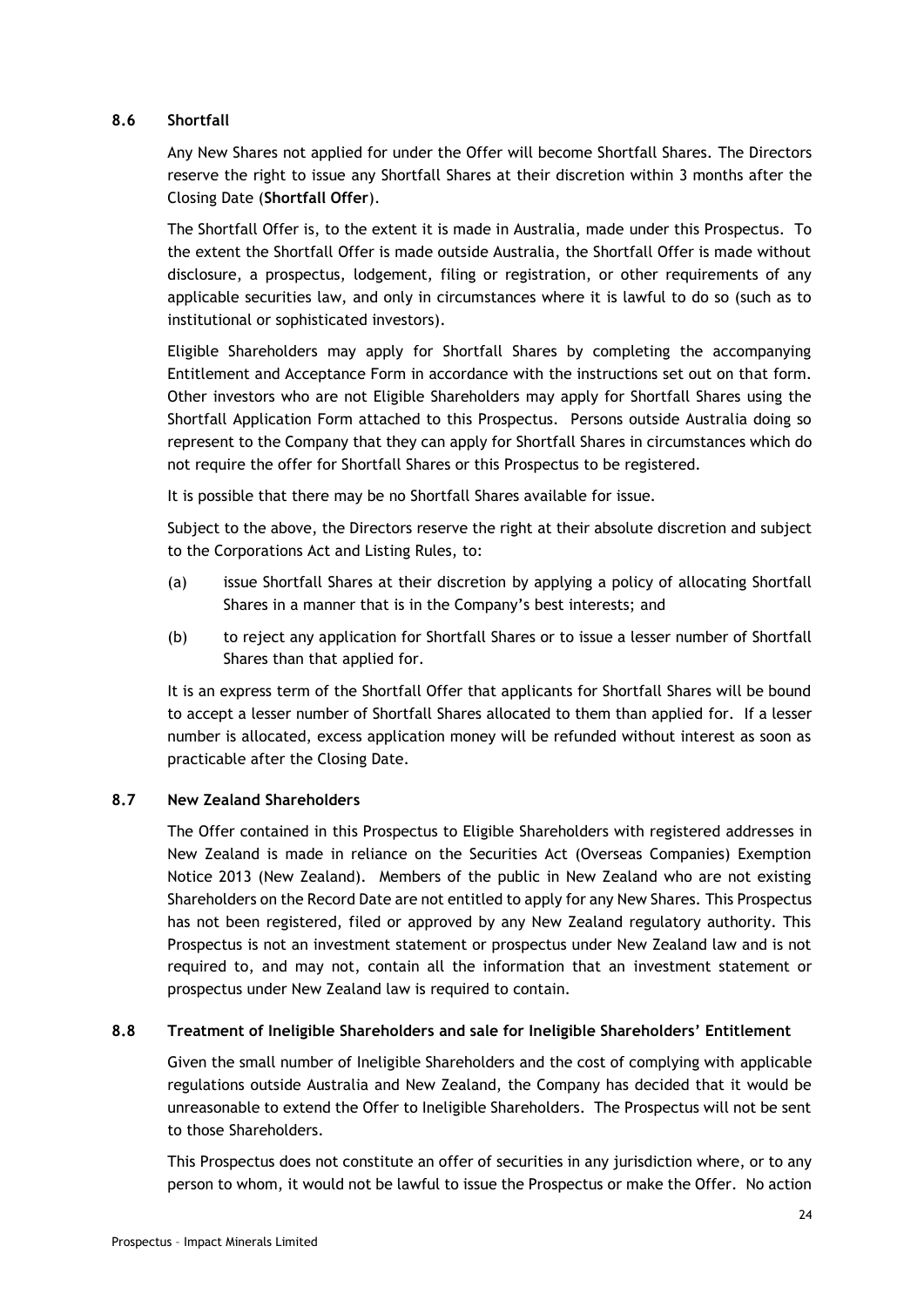has been taken to register or qualify the New Shares or the Offer or otherwise to permit an offering of the New Shares in any jurisdiction other than as set out in this section.

This document is not for publication or distribution, directly or indirectly, in or into the United States of America (including its territories and possessions, any state of the US and the District of Columbia). This document is not an offer of securities for sale into the United States or to, or for the account or benefit of, US Persons. The securities referred to herein have not been and will not be registered under the US Securities Act, and may not be offered or sold in the United States or to, or for the account or benefit of, US Persons. No public offering of securities is being made in the United States.

Recipients may not send or otherwise distribute this Prospectus or the Entitlement and Acceptance Form to any person outside Australia or New Zealand (other than to Eligible Shareholders).

For the purposes of Listing Rule 7.7.1(c), the Company has appointed the Underwriter as nominee to arrange for the sale of the Non-Eligible Foreign Shareholders' Entitlements and to account to them for the net proceeds of the sale.

The proceeds of sale (in Australian dollars) will be distributed to the Non-Eligible Foreign Shareholders for whose benefits the Rights have been sold in proportion to their shareholdings as at the Record Date (after deducting the costs of the sale).

#### **8.9 Beneficial holders, nominees, trustees and custodians**

The foreign selling restrictions under the Offer summarised in section [8.8](#page-23-1) of this Prospectus apply to the underlying beneficial holder. Nominees, trustees and custodians must not apply on behalf of any beneficial holder that would not itself be an Eligible Shareholder. Shareholders who are nominees, trustees or custodians are advised to seek independent advice as to how they should proceed. Shareholders who hold Shares on behalf of persons whose registered address is not in Australia or New Zealand are responsible for ensuring that applying for New Shares does not breach securities laws in the relevant overseas jurisdictions.

Nominees and custodians that hold Shares should note that the Offer is available only to Eligible Shareholders. The Company is not required to determine whether or not any registered holder is acting as a nominee or the identity or residence of any beneficial owners of securities. If any nominee or custodian is acting on behalf of a foreign person, that holder, in dealing with its beneficiary, will need to assess whether indirect participation by the beneficiary in the Offer is compatible with applicable foreign laws.

#### **8.10 Allotment and application money**

New Shares will be issued only after all application money has been received and ASX has granted permission for the New Shares to be quoted. It is expected that New Shares will be issued on 27 May 2022 and normal trading of the New Shares on ASX is expected to commence on 30 May 2022.

All application monies will be deposited into a separate bank account of the Company and held in trust for Applicants until the Shares are issued or application monies returned. Any interest that accrues will be retained by the Company and will not be paid to Applicants.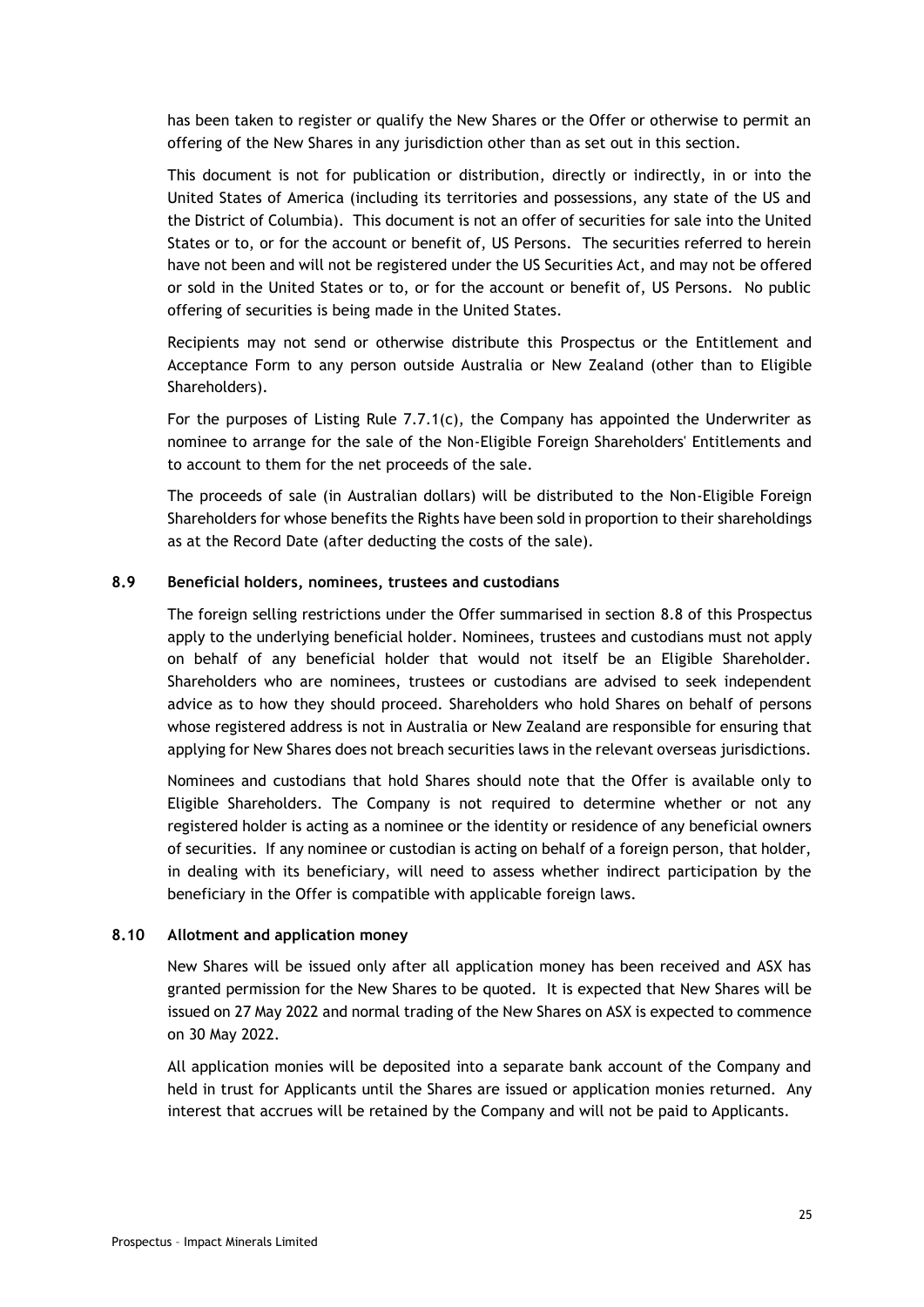## **8.11 Quotation**

The Company will apply to ASX within 7 days after the date of this Prospectus for quotation of the New Shares and New Options offered by this Prospectus on ASX. If ASX does not grant permission for the quotation of the New Shares offered under this Prospectus within 3 months after the date of this Prospectus, or such longer period as modified by ASIC, none of the New Shares offered by this Prospectus will be allotted or issued. In these circumstances, all Applications will be dealt with in accordance with the Corporations Act including the return of all application monies without interest.

A decision by ASX to grant official quotation of the New Shares is not to be taken in any way as an indication of ASX's view as to the merits of the Company or of the New Shares.

Quotation, if granted, of the New Shares and New Options offered by this Prospectus will commence as soon as practicable after statements of holdings of the New Shares are dispatched.

#### **8.12 Market prices of Existing Shares on ASX**

The highest and lowest market sale price of the Existing Shares, which are on the same terms and conditions as the New Shares being offered under this Prospectus, during the 3 months immediately preceding the lodgement of this Prospectus with the ASIC, and the last market sale price on the date before the lodgement date of this Prospectus, are set out below.

|             | 3 month high                | 3 month low                                                          | Last market sale price |
|-------------|-----------------------------|----------------------------------------------------------------------|------------------------|
| Price $(5)$ | \$0.017                     | \$0.011                                                              | \$0.015                |
| Date        | 20, 21 and 22 April<br>2022 | 25, 28 February 2022,<br>1, 15, 16, 17, 18, 21,<br>22, 23 March 2022 | 22 April 2022          |

## **8.13 CHESS**

The Company participates in the Clearing House Electronic Subregister System (**CHESS**). CHESS is operated by ASX Settlement Pty Ltd (**ASPL**), a wholly owned subsidiary of ASX.

Under CHESS, the Company does not issue certificates to investors. Instead, security holders will receive a statement of their holdings in the Company, including New Shares and New Options issued under this Prospectus. If an investor is broker sponsored, ASPL will send a CHESS statement.

The CHESS statement will set out the number of New Shares issued under this Prospectus, provide details of your holder identification number and give the participation identification number of the sponsor.

If you are registered on the issuer sponsored sub register, your statement will be dispatched by the Company's share registrar and will contain the number of New Shares and New Options ssued to you under this Prospectus and your security holder reference number.

A CHESS statement or issuer sponsored statement will routinely be sent to Shareholders at the end of any calendar month during which the balance of their shareholding changes.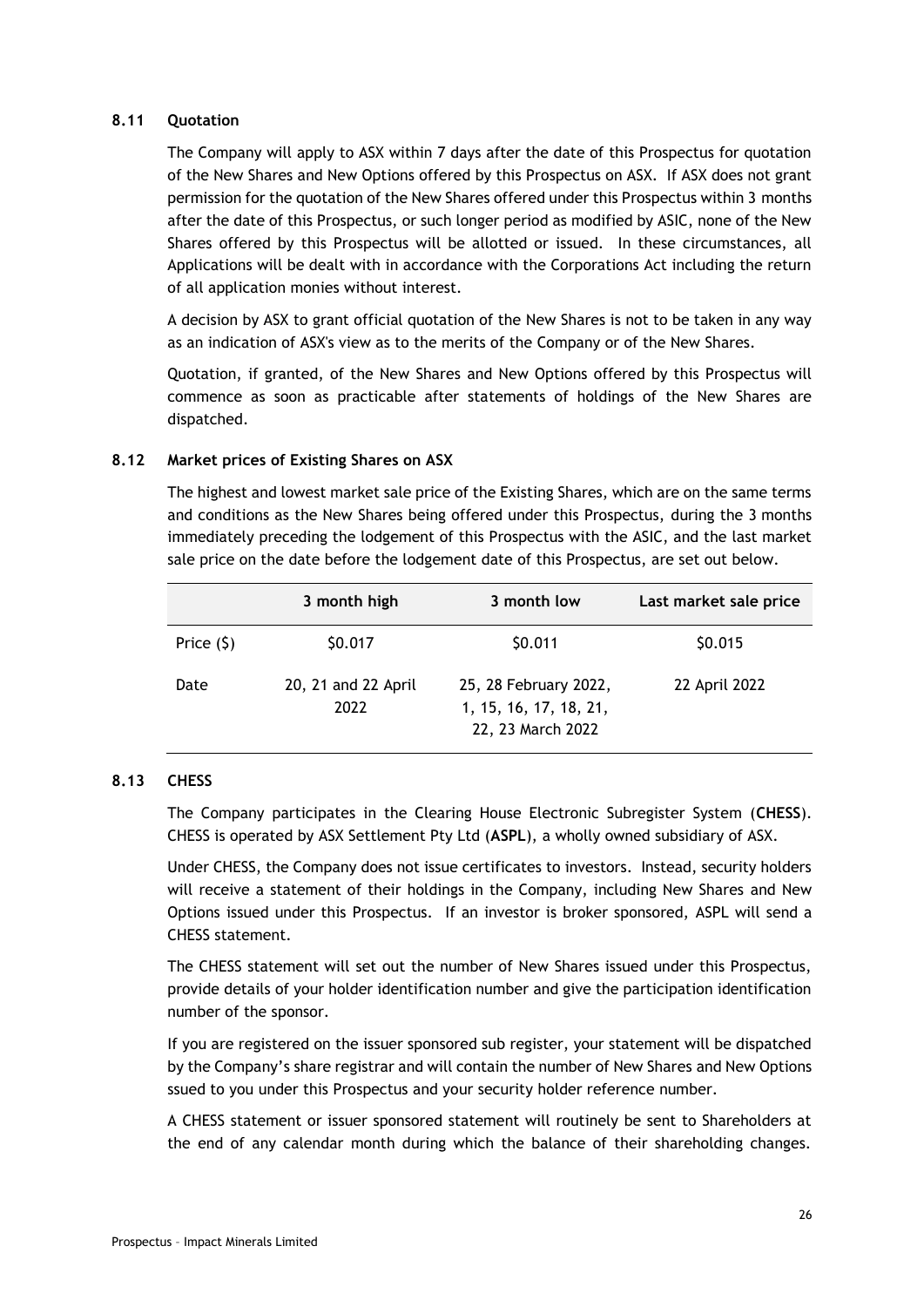Shareholders may request a statement at any other time, however, a charge may be made for additional statements.

#### **8.14 Taxation and duty implications**

The Directors do not consider that it is appropriate to give Shareholders advice regarding the taxation consequences of the Company conducting the Offer or Shareholders applying for New Shares under this Prospectus, as it is not possible to provide a comprehensive summary of the possible taxation positions of Shareholders. The Company, its advisers and officers, do not accept any responsibility or liability for any taxation consequences to Shareholders in the Offer. Shareholders should, therefore, consult their own professional tax adviser in connection with the taxation implications of the Offer.

No brokerage or stamp duty is payable by Applicants in respect of Applications for New Shares under this Prospectus.

#### <span id="page-26-0"></span>**8.15 Privacy**

The Company collects information about each Applicant provided on an Entitlement and Acceptance Form for the purposes of processing the Application and, if the Application is successful, to administer the Applicant's security holding in the Company.

By submitting an Entitlement and Acceptance Form, each Applicant agrees that the Company may use the information provided by an Applicant on the Entitlement and Acceptance Form for the purposes set out in this privacy disclosure statement and may disclose it for those purposes to the Share Registry, the Company's related body corporates, agents, contractors and third party service providers, including mailing houses and professional advisers, and to ASX and regulatory authorities.

The Corporations Act requires the Company to include information about the Shareholder (including name, address and details of the Shares held) in its public register. The information contained in the Company's public register must remain there even if that person ceases to be a Shareholder. Information contained in the Company's register is also used to facilitate distribution payments and corporate communications (including the Company's financial results, annual reports and other information that the Company may wish to communicate to its security holders) and compliance by the Company with legal and regulatory requirements.

If you do not provide the information required on the Entitlement and Acceptance Form, the Company may not be able to accept or process your Application. An Applicant has the right to gain access to the information that the Company holds about that person subject to certain exceptions under law. A fee may be charged for access. Such requests must be made in writing to the Company's registered office.

#### **8.16 Enquiries**

Any queries regarding the Offer or Entitlement and Acceptance Form should be directed to the Company Secretary on +61 8 6454 6666.

You can also contact your stockbroker or professional adviser with any queries in relation to the Offer.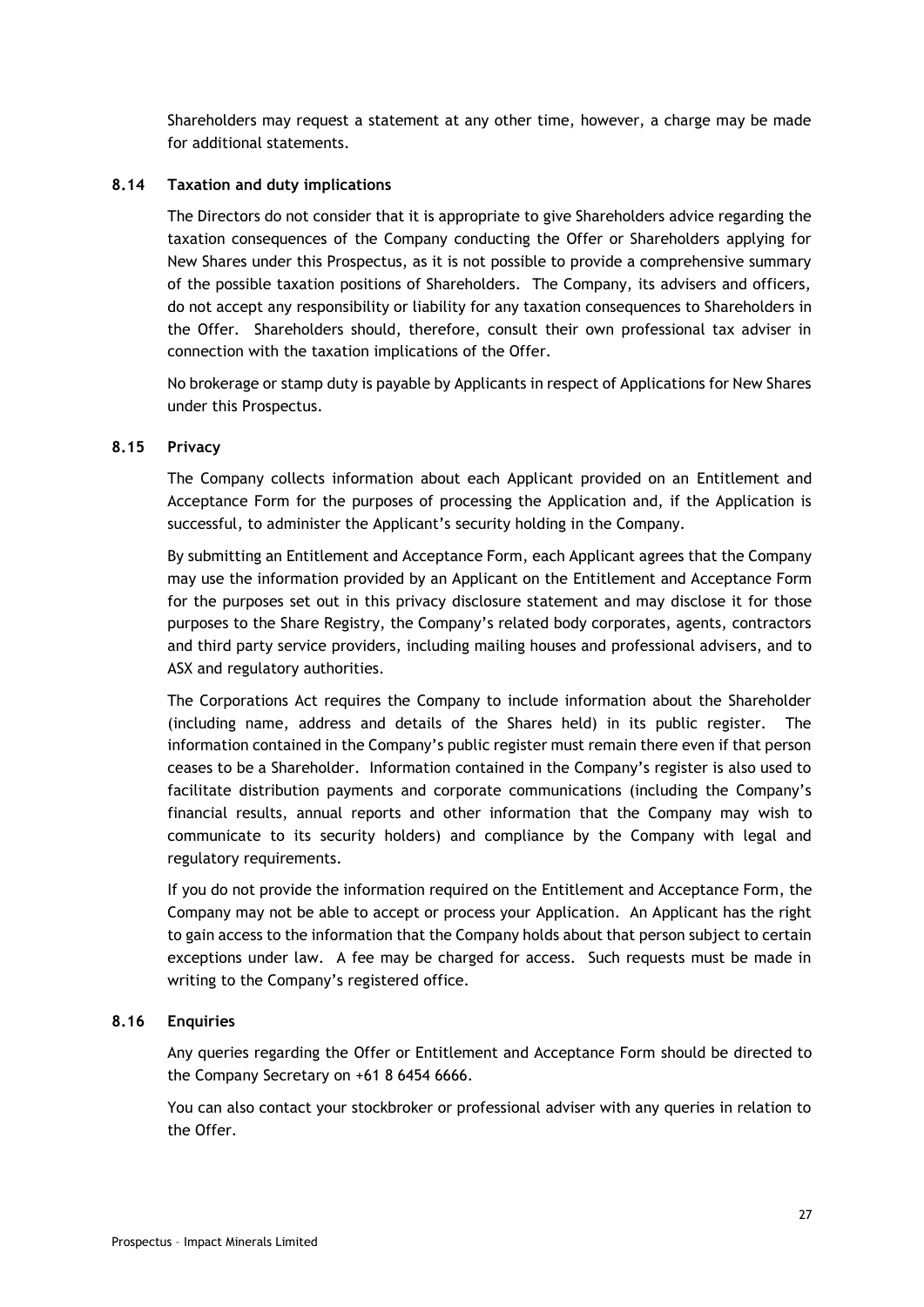# <span id="page-27-0"></span>**9 RIGHTS AND LIABILITIES ATTACHING TO SECURITIES**

## **9.1 Rights and liability attaching to the New Shares**

Full details of the rights and liabilities attaching to the New Shares are:

- detailed in the Constitution, a copy of which can be inspected, free of charge, at the registered office of the Company during normal business hours; and
- in certain circumstances, regulated by the Corporations Act, the Listing Rules and the general law.

The following is a summary of the more significant rights and liabilities attaching to the New Shares. This summary is not exhaustive and does not constitute a definitive statement of the rights and liabilities of Shareholders. To obtain such a statement, persons should seek independent legal advice.

(a) Voting rights

Subject to any rights or restrictions for the time being attached to any class or classes of shares, at a general meeting of members every member has one vote on a show of hands and one vote per Share on a poll. Voting may be in person or by proxy, attorney or representative.

(b) Dividends

Except as otherwise required by the Corporations Act and to the terms on which shares are on issue and the rights and restrictions attaching to shares, the Directors may from time to time:

- (i) declare dividends (whether final or interim) to be paid to members on such terms, including the amount and the time for and the method of payment, as the Directors think fit; or
- (ii) determine that a dividend is payable, fix the amount and time for payment.
- (c) Future issues of securities

Subject to the Corporations Act and the Listing Rules, the Directors may issue, grant options over, or otherwise dispose of unissued shares in the Company at the times and on the terms that the Directors think proper and a share may be issued with preferential or special rights.

(d) Transfer of Shares

A Shareholder may transfer Shares by a market transfer in accordance with any computerised or electronic system established or recognised by ASX for the purpose of facilitating transfers in Shares or by an instrument in writing in a form approved by ASX or the Board.

(e) Meetings and notices

Each Shareholder is entitled to receive notice of, and to attend, general meetings for the Company and to receive all notices, accounts and other documents required to be sent to shareholders under the Constitution, the Corporations Act or the Listing Rules.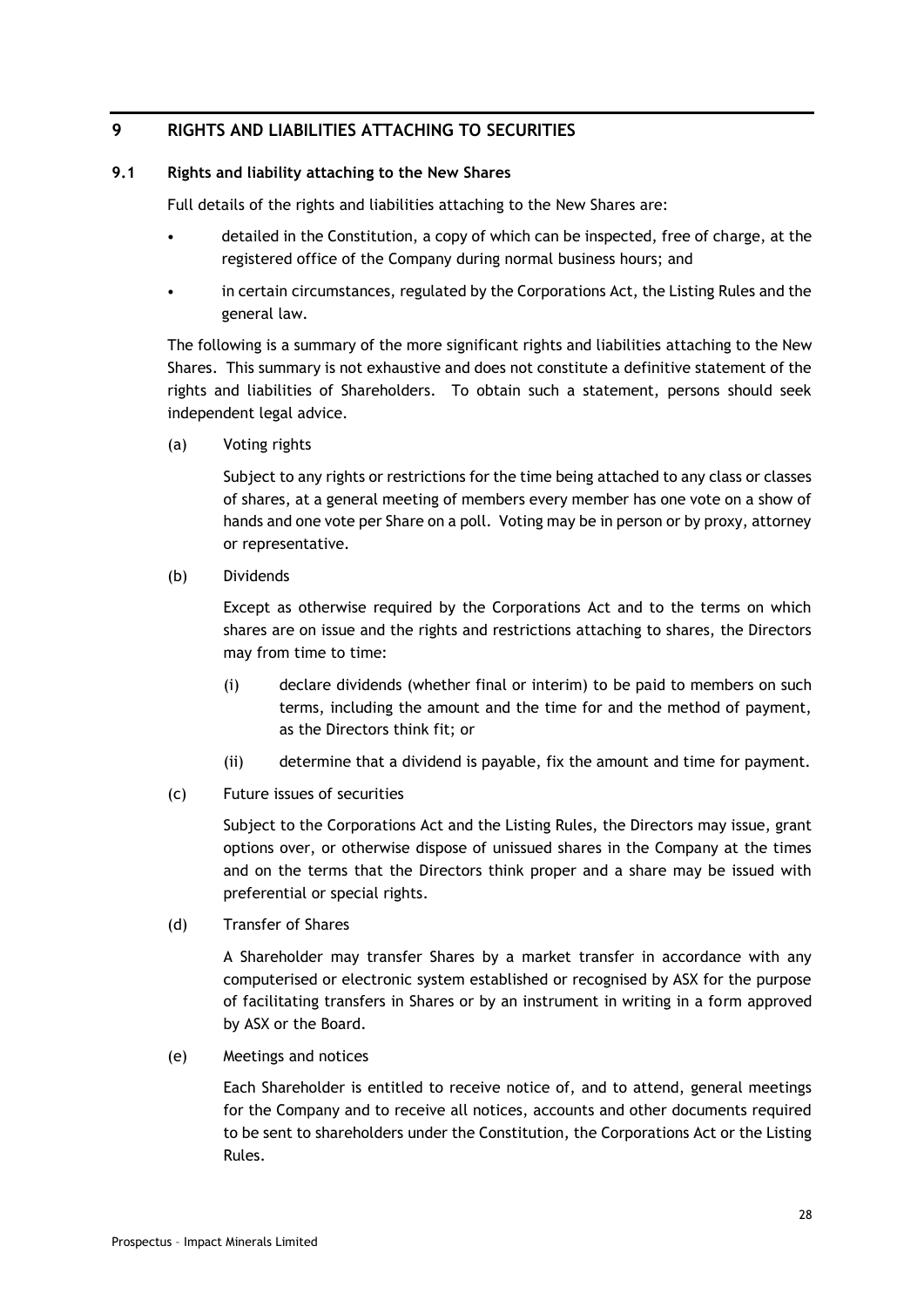Shareholders may requisition meetings in accordance with the Corporations Act.

(f) Liquidation rights

The Company has one class of share on issue, ordinary shares. Each ordinary Share ranks equally in the event of liquidation.

(g) Variation of rights

Subject to the Corporations Act and Listing Rules, the rights attached to the Shares may be varied in accordance with the Corporations Act

(h) Election of directors

At every annual general meeting one third of the Directors (rounded up to the nearest whole number) must retire from office. Any Director who would have held office for more than 3 years if that Director remains in office until the next general meeting must retire. These retirement rules do not apply to certain appointments including the managing director.

(i) Indemnities

To the extent permitted by law the Company must indemnify each past and present Director and secretary against any liability incurred by that person as an officer of the Company and any legal costs incurred in defending an action in respect of such liability.

(j) Winding up

Subject to the Corporations Act, the ASX Listing Rules and any rights or restrictions attached to a class of shares, on a winding up of the Company any surplus must be divided among the shareholders of the Company.

(k) Shareholder liability

As the Shares offered under the Prospectus are fully paid Shares, they are not subject to any calls for money by the Directors and will therefore not become liable for forfeiture.

# (l) Alteration to the Constitution

The Constitution can only be amended by a special resolution passed by at least three quarters of shareholders present and voting at the general meeting. At least 28 days written notice specifying the intention to propose the resolution as a special resolution must be given.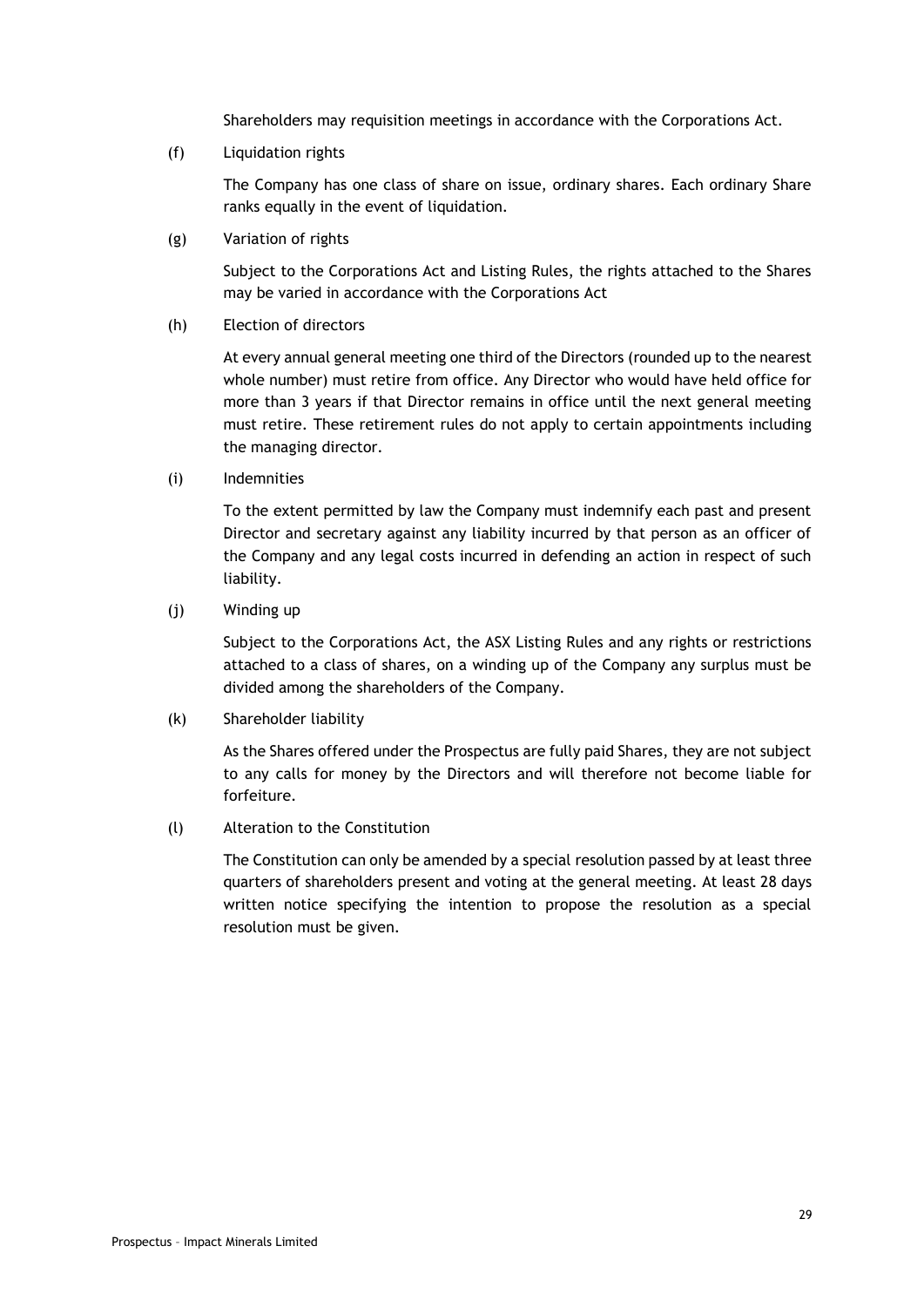## (m) Listing Rules

The Company has been admitted to trading on the Official List of ASX. Accordingly, despite anything in the Constitution, if the Listing Rules prohibit an act being done, the act must not be done. Nothing in the Constitution prevents an act being done that the Listing Rules require to be done. If the Listing Rules require an act to be done or not to be done, authority is given for that act to be done or not to be done (as the case may be). If the Listing Rules require the Constitution to contain a provision and it does not contain such a provision, the Constitution is deemed to contain that provision. If the Listing Rules require the Constitution not to contain a provision and it contains such a provision, the Constitution is deemed not to contain that provision. If a provision of the Constitution is or becomes inconsistent with the Listing Rules, the Constitution is deemed not to contain that provision to the extent of the inconsistency.

## **9.2 Rights and liability attaching to the New Options**

The New Options offered under this Prospectus are subject to the following terms:

- (a) Each New Option entitles the holder to be issued one Share.
- (b) The exercise price of the New Options is \$0.02 each.
- (c) The expiry date of the New Options is 2 years from issue.
- (d) The New Options may be exercised at any time prior to the expiry date, in whole or in part, upon payment of the exercise price per Option.
- (e) The Company currently intends to apply for quotation of the New Options on the official list of the ASX. Quotation of the New Options is not guaranteed or automatic but will depend on ASX exercising its discretion under the Listing Rules.
- (f) The New Options are freely transferable subject to any restriction or escrow arrangements imposed by the Corporations Act and the ASX Listing Rules.
- (g) The holder of a New Option may not exercise less than 100,000 Options at any one time unless the holder has less than 100,000 Options in which event the Holder must exercise all of the Options together.
- (h) The Company will provide to each New Option holder a notice that is to be completed when exercising the Options (Notice of Exercise). The New Options may be exercised by the Option holder by completing the Notice of Exercise and forwarding the same to the Share Registry to be received prior to the expiry date. The Notice of Exercise must state the number of New Options exercised, the consequent number of Shares to be issued and the identity of the proposed subscribers. The Notice of Exercise by an Option holder must be accompanied by payment in full for the relevant number of Shares being subscribed, being an amount of the exercise price per Share.
- (i) Subject to the Listing Rules, the Company will issue Shares upon exercise of the New Options within 15 business days of receipt of a completed Notice of Exercise and full subscription payment.
- (j) All Shares issued upon the exercise of the New Options will rank equally in all respects with the Company's then issued Shares. The Company must apply to the ASX in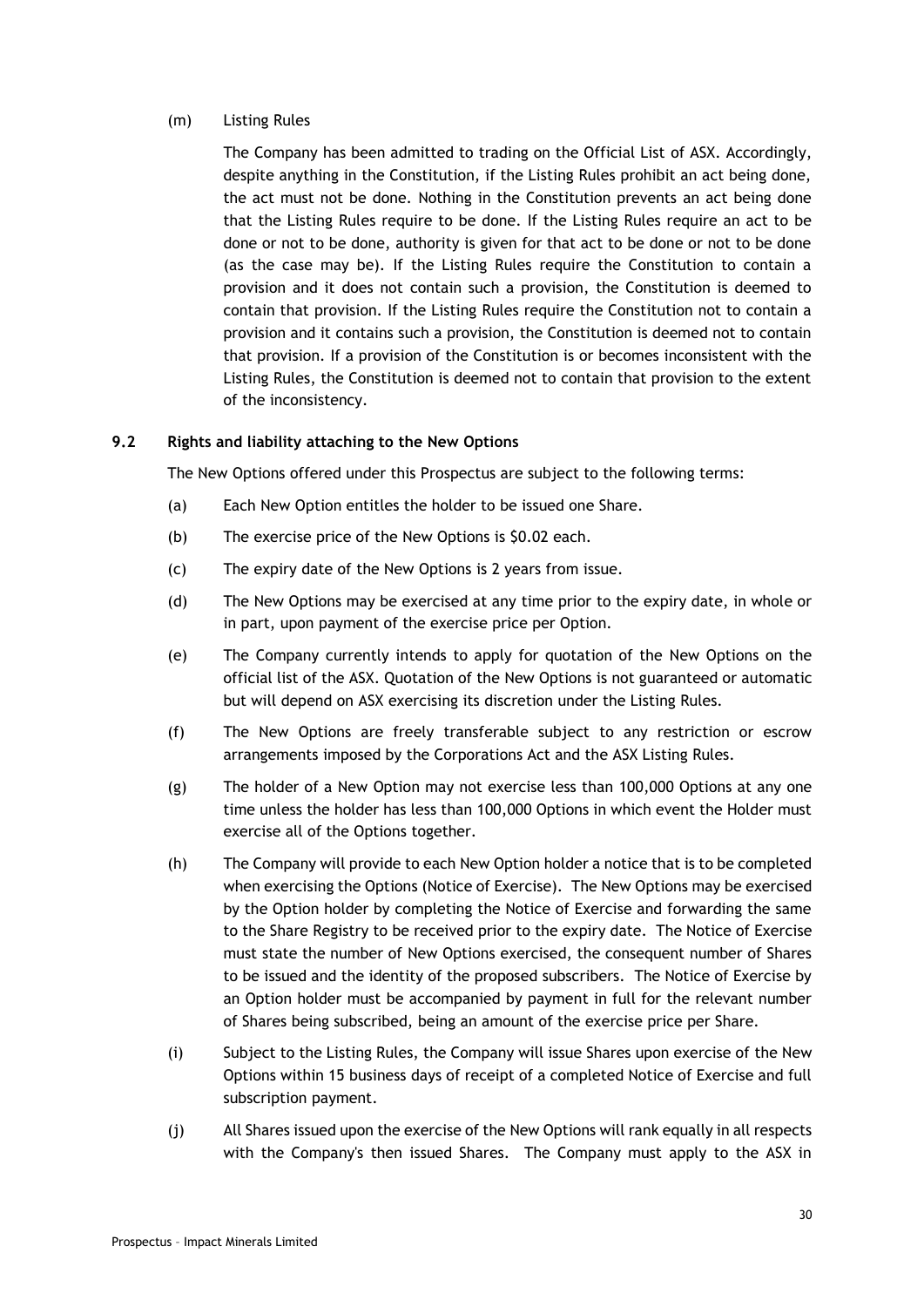accordance with the Listing Rules for all Shares pursuant to the exercise of the New Options to be admitted to quotation.

- (k) There are no participating rights or entitlements inherent in the New Options and the holders will not be entitled to participate in new issues or pro-rata issues of capital to Shareholders during the term of the New Options. Thereby, the Option holder has no rights to a change in:
	- (i) the exercise price of the New Option; or
	- (ii) period of exercise of the New Option; or
	- (iii) except in the event of a Bonus Issue (defined below), a change to the number of underlying securities over which the Option can be exercised.
- (l) The Company may ensure, for the purposes of determining entitlements to any issue, that the New Option holder will be notified of a proposed issue after the issue is announced. This will give New Option holders the opportunity to exercise their Options prior to the date for determining entitlements to participate in such issues.
- (m) If from time to time on or prior to the Expiry Date the Company makes a bonus issue of securities to holders of Shares in the Company (Bonus Issue), then upon exercise of his or her New Options a holder will be entitled to have issued to him or her (in addition to the Shares which he or she is otherwise entitled to have issued to him or her upon such exercise) the number of securities which would have been issued to him or her under that Bonus Issue if the New Options had been exercised before the record date for the Bonus Issue.
- (n) In the event of any reconstruction (including consolidation, subdivisions, reduction or return) of the authorised or issued capital of the Company, all rights of the Option holder shall be reconstructed (as appropriate) in accordance with the ASX Listing Rules.

## <span id="page-30-0"></span>**10 ADDITIONAL INFORMATION**

## **10.1 Continuous disclosure obligations**

The Company is a 'disclosing entity' (as defined in section 111AC of the Corporations Act) for the purposes of section 713 of the Corporations Act and, as such, is subject to regular reporting and disclosure obligations. Specifically, like all listed companies, the Company is required to continuously disclose any information it has to the market which a reasonable person would expect to have a material effect on the price or the value of the Company's securities. The New Shares which will be issued pursuant to this Prospectus are in the same class of Shares that have been quoted on the Official List during the 12 months prior to the issue of this Prospectus.

This Prospectus is a "transaction specific prospectus" to which the special content rules under section 713 of the Corporations Act apply. That provision allows the issue of a more concise prospectus in relation to an offer of securities in a class which has been continuously quoted by ASX in the three months prior to the date of the prospectus. In general terms "transaction specific prospectuses" are only required to contain information in relation to the effect of the issue of New Shares on the Company and the rights attaching to the New Shares. It is not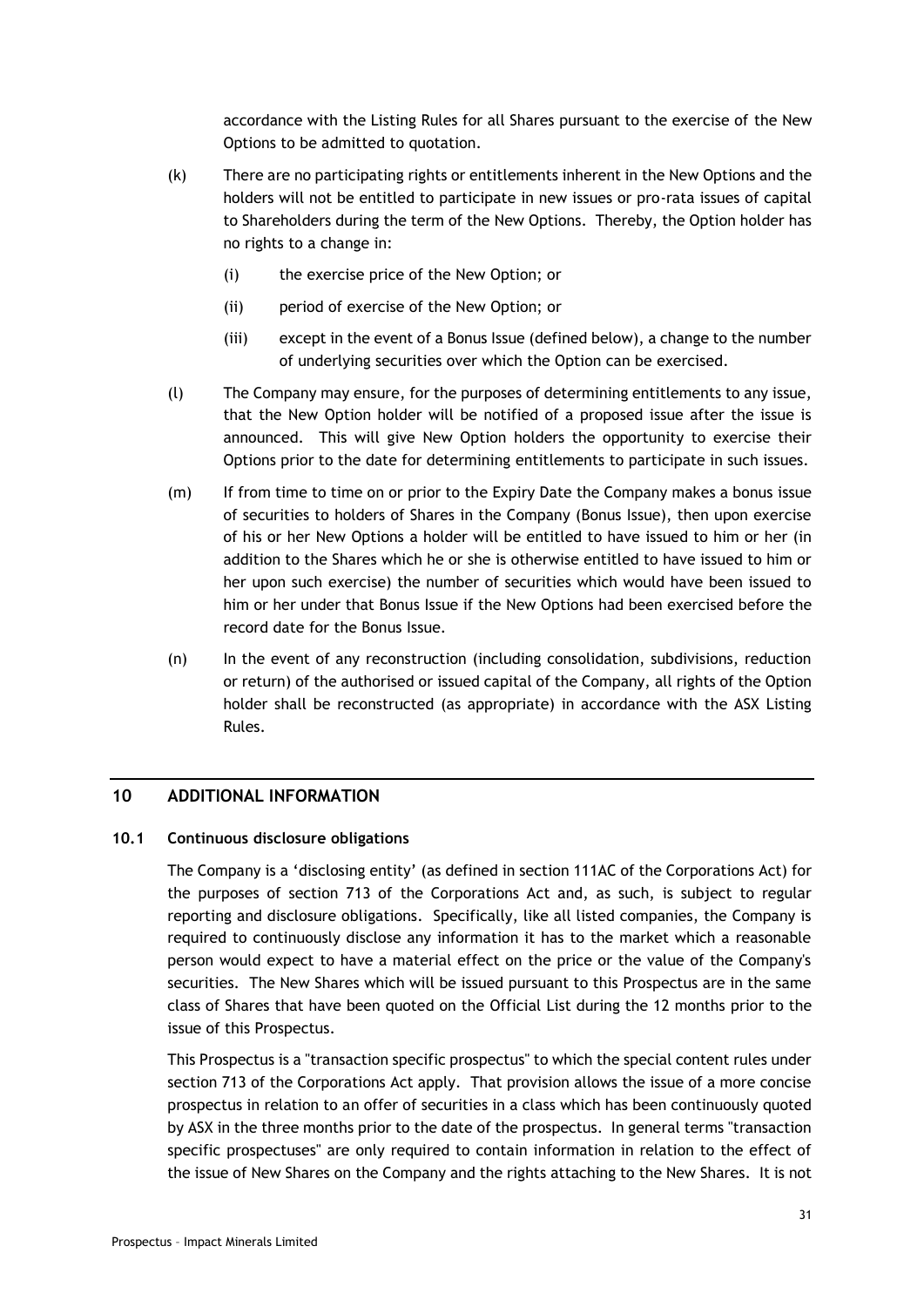necessary to include general information in relation to all of the assets and liabilities, financial position, profits and losses or prospects of the issuing company.

This Prospectus is intended to be read in conjunction with the publicly available information in relation to the Company which has been notified to ASX and does not include all of the information that would be included in a prospectus for an initial public offering of securities in an entity that is not already listed on a stock exchange. Investors should therefore have regard to the other publicly available information in relation to the Company before making a decision whether or not to invest.

Having taken such precautions and having made such enquires as are reasonable, the Company believes that it has complied with the general and specific requirements of ASX as applicable from time to time throughout the period from lodgement of the Company's annual financial statements of the Company for the financial year ended 30 June 2021 to the issue of this Prospectus which required the Company to notify ASX of information about specified events or matters as they arise for the purpose of ASX making that information available to the securities exchange conducted by ASX.

The Company confirms that, to the extent to which it is reasonable for investors and their professional advisers to expect to find the information in this Prospectus, there is no information

- (a) that has been excluded from a continuous disclosure notice in accordance with ASX Listing Rules; and
- (b) is information that investors and their professional advisers would reasonably require for the purpose of making an informed assessment of:
	- (i) the assets and liabilities, financial position and performance, profits and losses and prospects of the Company; and
	- (ii) the rights and liabilities attaching to New Shares.

Information that is already in the public domain has not been reported in this Prospectus other than that which is considered necessary to make this Prospectus complete.

The Company, as a disclosing entity under the Corporations Act states that:

- (a) it is subject to regular reporting and disclosure obligations;
- (b) copies of documents lodged with the ASIC in relation to the Company (not being documents referred to in section 1274(2)(a) of the Corporations Act) may be obtained from, or inspected at, the offices of the ASIC; and
- (c) it will provide a copy of each of the following documents, free of charge, to any person on request between the date of issue of this Prospectus and the Closing Date:
	- (i) the annual financial statements of the Company for the financial year ended 30 June 2021 being the last financial statements for a financial year, of the Company lodged with the ASIC before the issue of this Prospectus;
	- (ii) the half-year financial report lodged with ASIC by the Company for the half year ending 31 December 2021; and
	- (iii) any continuous disclosure notices given by the Company after the lodgement of the financial statements referred to in paragraph (i) and before the lodgement of this Prospectus with ASIC.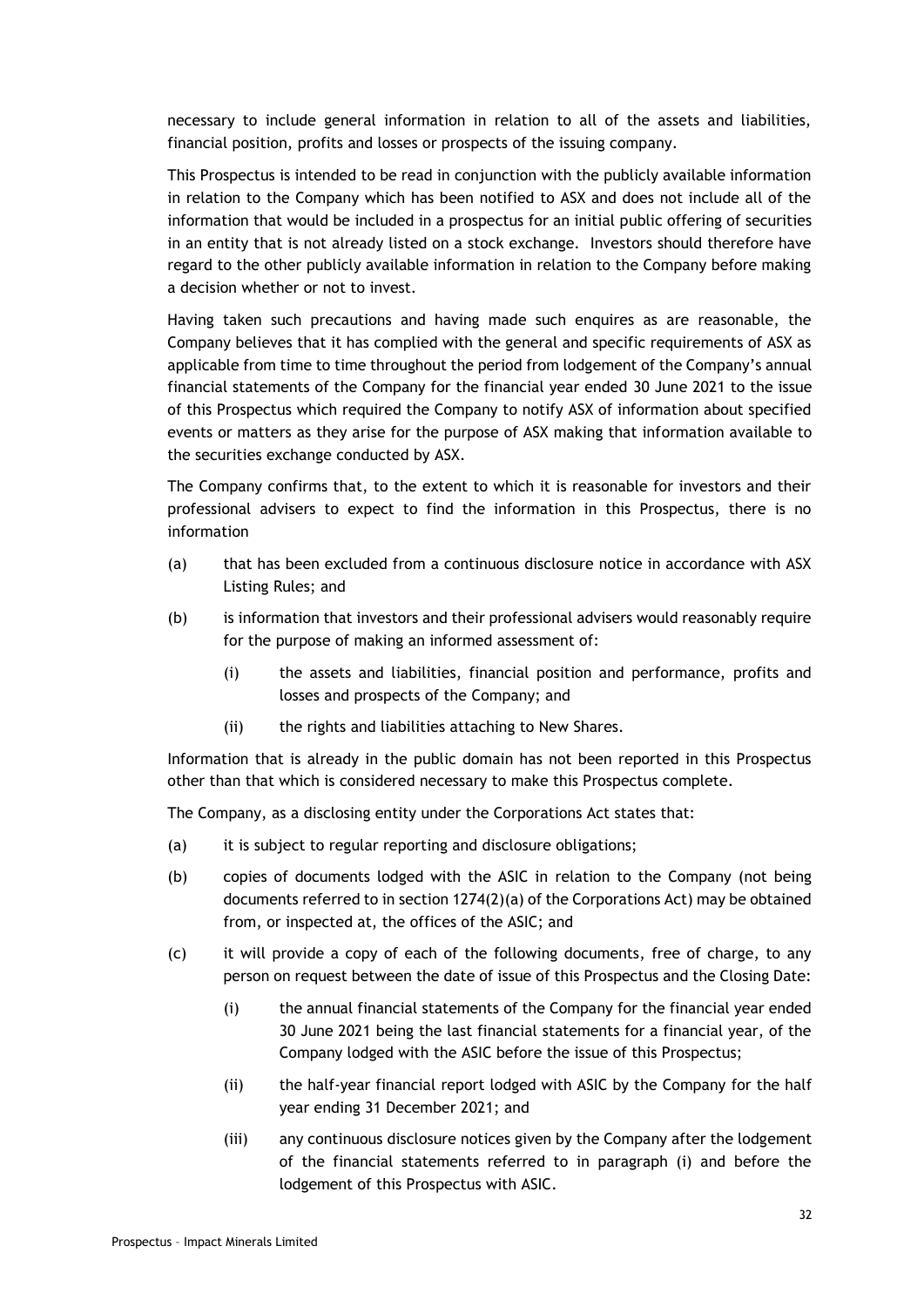Copies of all documents lodged with the ASIC in relation to the Company can be obtained free of charge from the Company's registered office during normal office hours or from asx.com.au.

The Company has lodged the following announcements with ASX since its 2021 annual report was lodged with ASX on 29 October 2021:

| Date        | Announcement                                             |
|-------------|----------------------------------------------------------|
| 22 Apr 2022 | Notification regarding unquoted securities - IPT         |
| 22 Apr 2022 | New Project for Battery and Strategic Metals in WA       |
| 21 Apr 2022 | Notification regarding unquoted securities - IPT         |
| 20 Apr 2022 | Company Update - Amended                                 |
| 19 Apr 2022 | Company Update - Lithium Identified at Hopetoun Project  |
| 7 Apr 2022  | <b>Battery Minerals Conference Presentation</b>          |
| 24 Mar 2022 | Company Presentation - Mining and Minerals Conference    |
| 23 Mar 2022 | Diamond Drill Programme Underway at the Hopetoun Project |
| 16 Mar 2022 | Section 708A Cleansing Notice                            |
| 16 Mar 2022 | Notification regarding unquoted securities - IPT         |
| 16 Mar 2022 | Application for quotation of securities - IPT            |
| 11 Mar 2022 | Half Yearly Report and Accounts                          |
| 11 Mar 2022 | Proposed issue of securities - IPT                       |
| 11 Mar 2022 | Placement Raises \$2 Million                             |
| 9 Mar 2022  | <b>Trading Halt</b>                                      |
| 8 Mar 2022  | Outstanding Soil Geochemistry Results for Jumbo Project  |
| 3 Mar 2022  | Large Strong EM Conductor Identified at Platinum Springs |
| 1 Feb 2022  | Appendix 3Z - Elsasser                                   |
| 31 Jan 2022 | Quarterly Activities/Appendix 5B Cash Flow Report        |
| 28 Jan 2022 | <b>Retirement of Director</b>                            |
| 27 Jan 2022 | 2022 Exploration Programmes Underway                     |
| 21 Dec 2021 | Company Update - Drill Programmes                        |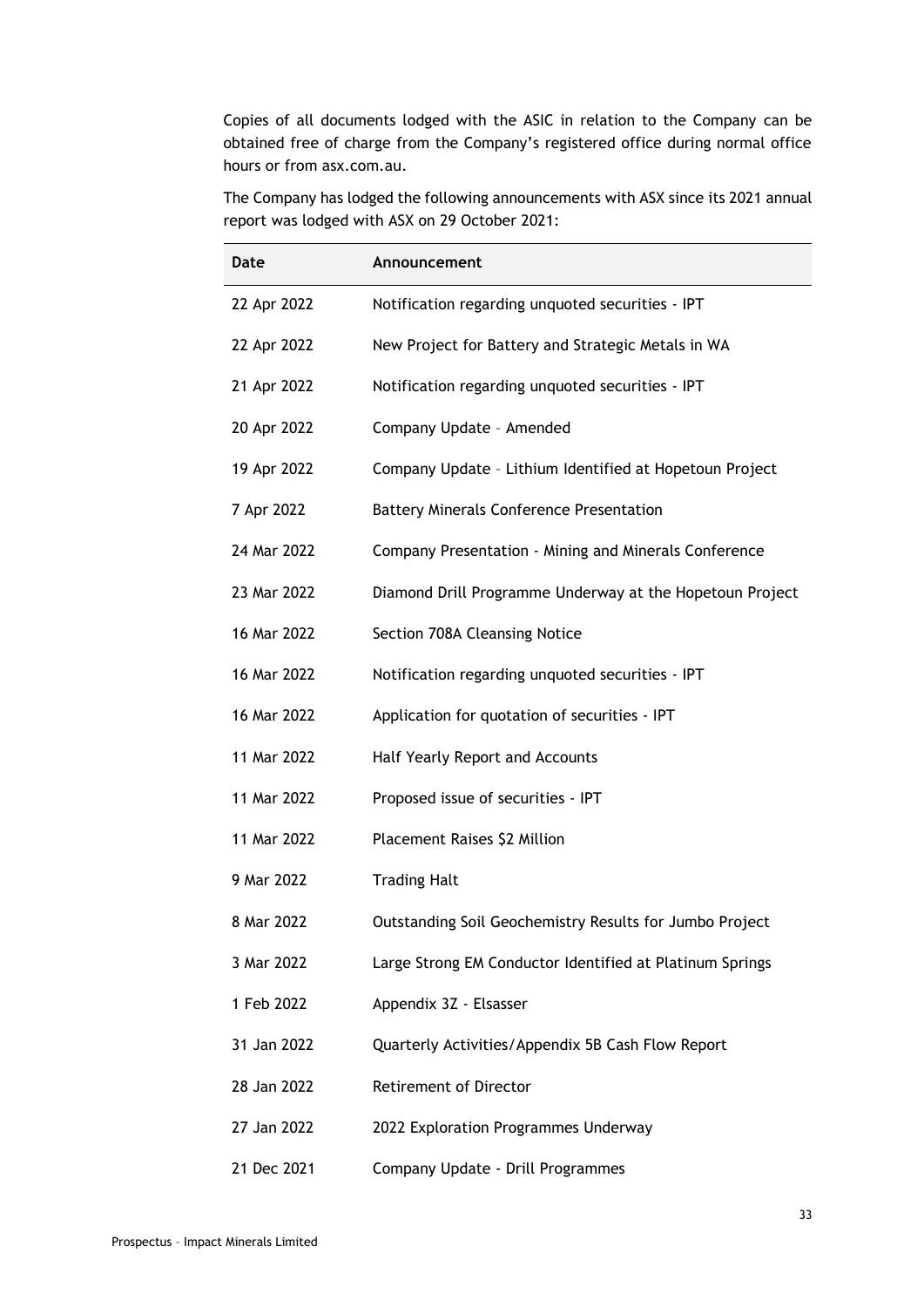| Date        | Announcement                                        |  |  |  |  |
|-------------|-----------------------------------------------------|--|--|--|--|
| 8 Dec 2021  | Impact Significantly Expands its WA Projects        |  |  |  |  |
| 7 Dec 2021  | Appendix 3Y x 5                                     |  |  |  |  |
| 6 Dec 2021  | Notification regarding unquoted securities - IPT    |  |  |  |  |
| 1 Dec 2021  | Appendix 3Y x 4                                     |  |  |  |  |
| 1 Dec 2021  | Notification of cessation of securities - IPT       |  |  |  |  |
| 30 Nov 2021 | Results of Annual General Meeting                   |  |  |  |  |
| 30 Nov 2021 | Terms of Director Options                           |  |  |  |  |
| 30 Nov 2021 | 2021 AGM Presentation                               |  |  |  |  |
| 11 Nov 2021 | Noosa Mining Conference Investor Presentation       |  |  |  |  |
| 9 Nov 2021  | IGO to Farm In to the Broken Hill Ni-Cu-PGM Project |  |  |  |  |
| 29 Oct 2021 | Proposed issue of securities - IPT                  |  |  |  |  |
| 29 Oct 2021 | Letter to Shareholders                              |  |  |  |  |

ASX maintains files containing publicly available information for all listed companies. The Company's file is available for inspection at ASX during normal office hours or from www.asx.com.au.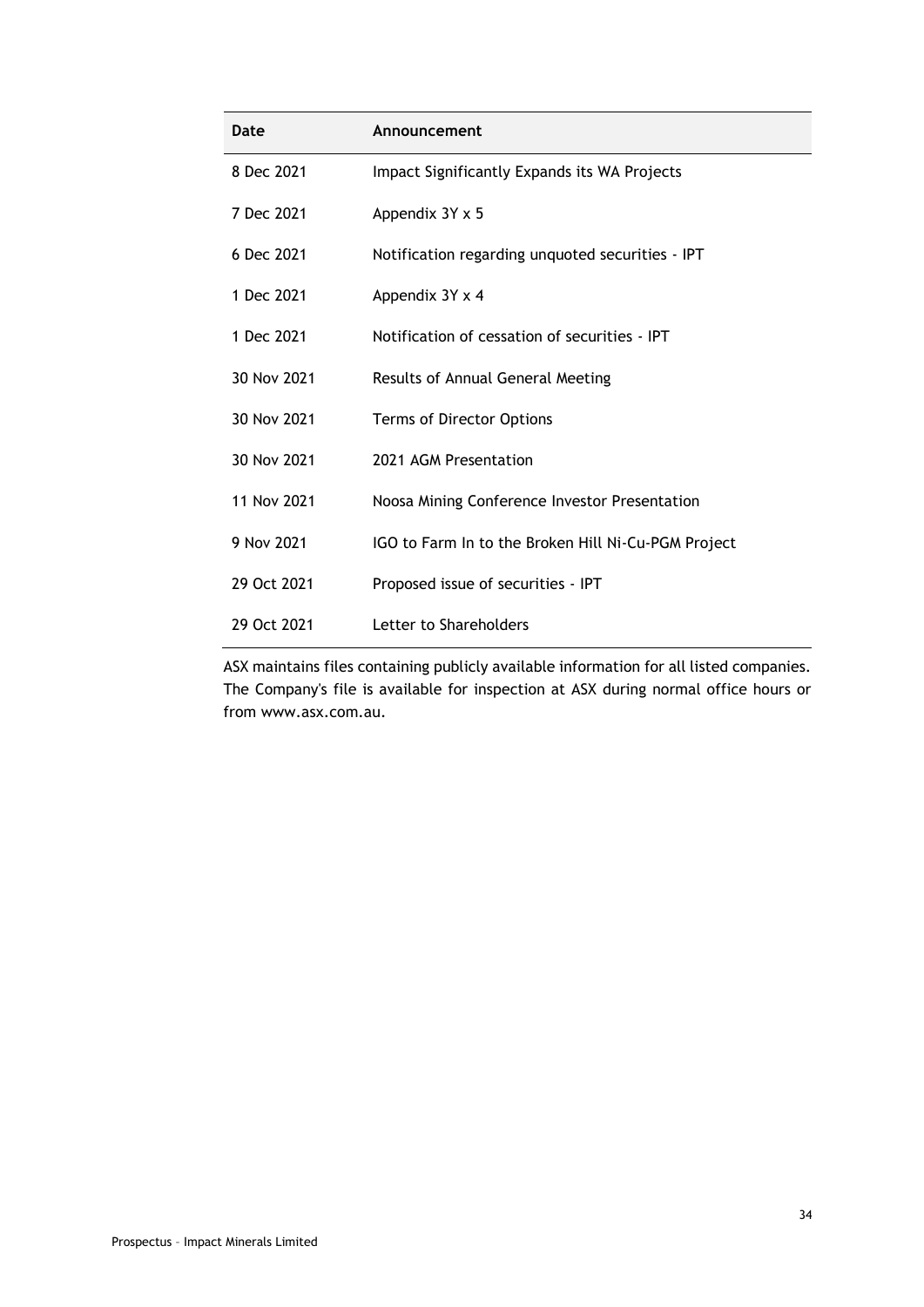#### **10.2 Directors' interests**

As at the date of this Prospectus the Directors have a relevant interest in securities of the Company and remuneration as set out below.

|                                      | Annual<br>Remuneration | <b>Shares</b> | <b>Options</b> | Entitlement |
|--------------------------------------|------------------------|---------------|----------------|-------------|
|                                      | (30 June 2021)         |               |                |             |
| Peter Unsworth                       | 61,583                 | 15,994,098    | 35,000,000     | 3,998,525   |
| Michael Jones                        | 246,879                | 7,715,052     | 71,000,000     | 1,928,763   |
| Paul Ingram                          | 31,300                 | 580,680       | 20,000,000     | 145,170     |
| Frank Bierlein                       | Nil                    | Nil           | 8,000,000      | Nil         |
| 13<br>(appointed<br>October<br>2021) |                        |               |                |             |

#### **Notes:**

1 The Chairman and non-executive Directors are currently entitled to annual directors' fees of \$65,297 and \$36,164 (inclusive of statutory superannuation) respectively.

Further details of the Directors' remuneration is set out in the Company's 2021 annual report.

The Constitution provides that the Directors may be paid for their services as Directors. Nonexecutive directors may only be paid a sum not exceeding such fixed sum per annum as may be determined by the Company in general meeting, to be divided among the non-executive directors and in default of agreement then in equal shares.

The Company also pays premiums to insure all of the Directors against liabilities for costs and expenses incurred by them in defending legal proceedings arising from their conduct whilst acting in the capacity as a Director of the Company.

Other than as set out above or elsewhere in this Prospectus, no Director or proposed Director holds at the date of this Prospectus, or held at any time during the last 2 years before the date of lodgement of this Prospectus with ASIC, any interest in:

- (a) the formation or promotion of the Company; or
- (b) any property acquired or proposed to be acquired by the Company in connection with its formation or promotion of the Company or the Offer; or
- (c) the Offer,

and no amounts have been paid or agreed to be paid and no benefits have been given or agreed to be given:

- (d) to a Director or proposed Director or to any firm which any such Director is a partner, to induce him or her to become, or to qualify as, a Director; or
- (e) for services provided by a Director or proposed Director or to any firm which any such Director is a partner, in connection with the formation or promotion of the Company or the Offer.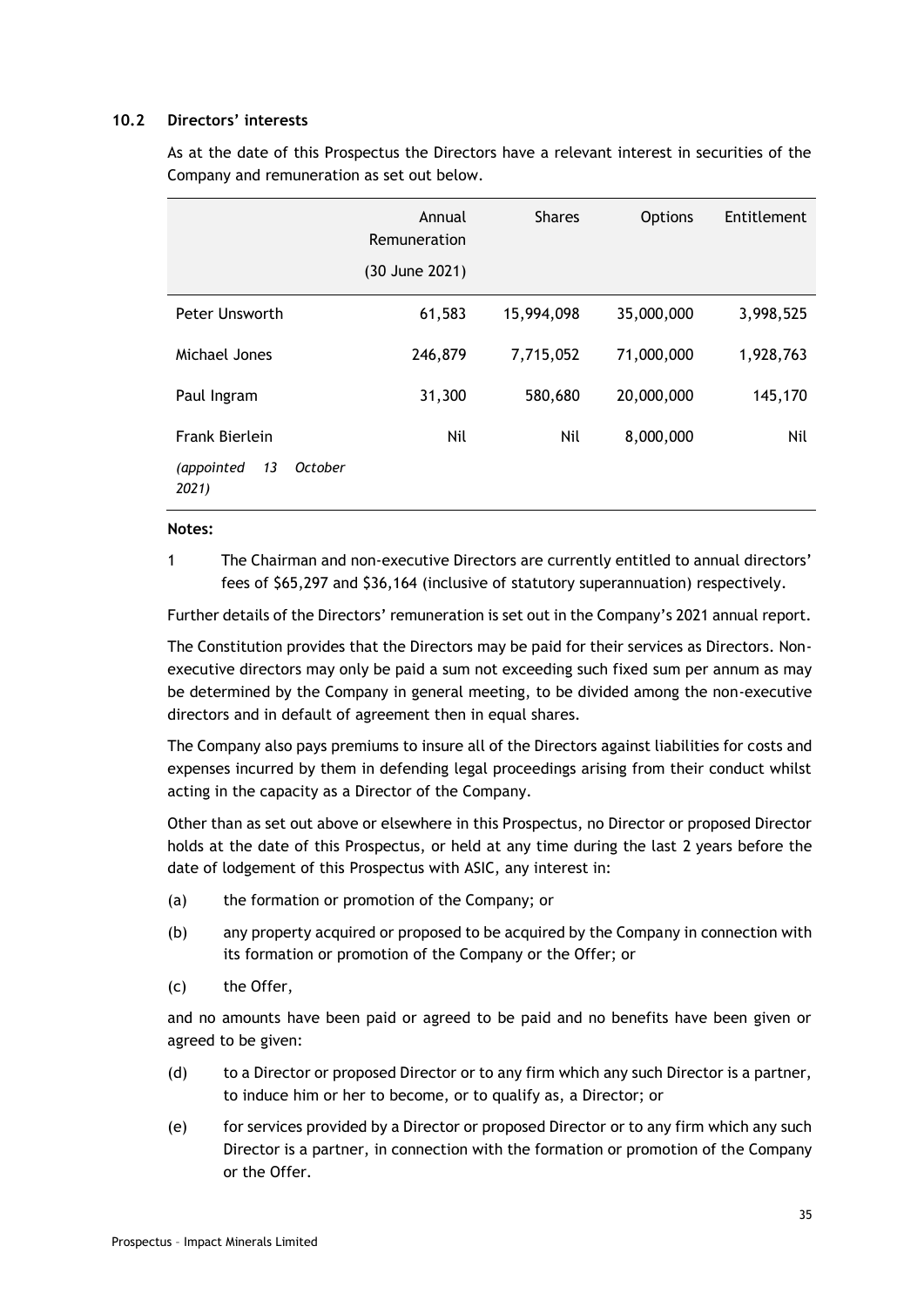#### **10.3 Interests of promoters and named persons**

Except as disclosed in this Prospectus, no expert, promoter or any other person named in this Prospectus as performing a function in a professional advisory or other capacity in connection with the preparation or distribution of the Prospectus, nor any firm in which any of those persons is or was a partner nor any company in which any of those persons is or was associated with, has now, or has had, in the 2 year period ending on the date of this Prospectus, any interest in:

- (a) the formation or promotion of the Company; or
- (b) property acquired or proposed to be acquired by the Company in connection with its formation or promotion or the Offer; or
- (c) the Offer.

Hall Chadwick WA Audit Pty Limited has acted as auditor for the Company's half year accounts for the period ending 31 December 2021. In respect of this work, Hall Chadwick WA Audit Pty Limited was paid approximately \$13,500. Hall Chadwick WA Audit Pty Limited has received \$34,498 for services to the Company in the 2 years prior to the date of this Prospectus.

Mahe Capital Pty Limited has acted as lead manager and underwriter to the Offer. The fees to be paid for this service are set out in section [8.4.](#page-20-1) Mahe Capital Pty Limited has not received any fees for services to the Company in the 2 years prior to the date of this Prospectus.

Atkinson Corporate Lawyers has acted as solicitor to the Offer. In respect of this work, the Company will pay approximately \$10,000 exclusive of GST. Subsequently fees will be paid in accordance with normal hourly rates. Atkinson Corporate Lawyers has not received any fees for services to the Company in the 2 years prior to the date of this Prospectus.

## **10.4 Consents**

Each of the persons referred to in this section:

- (a) has given and has not, before the date of lodgement of this Prospectus with ASIC withdrawn their written consent:
	- (i) to be named in the Prospectus in the form and context which it is named; and
	- (ii) where applicable, to the inclusion in this Prospectus of the statement(s) and/or reports (if any) by that person in the form and context in which it appears in this Prospectus;
- (b) has not caused or authorised the issue of this Prospectus;
- (c) has not made any statement in this Prospectus or any statement on which a statement in this Prospectus is based, other than specified below;
- (d) to the maximum extent permitted by law, expressly disclaims all liability in respect of, makes no representation regarding, and takes no responsibility for, any part of this Prospectus, other than the references to their name and the statement(s) and/or report(s) (if any) specified below and included in this Prospectus with the consent of that person.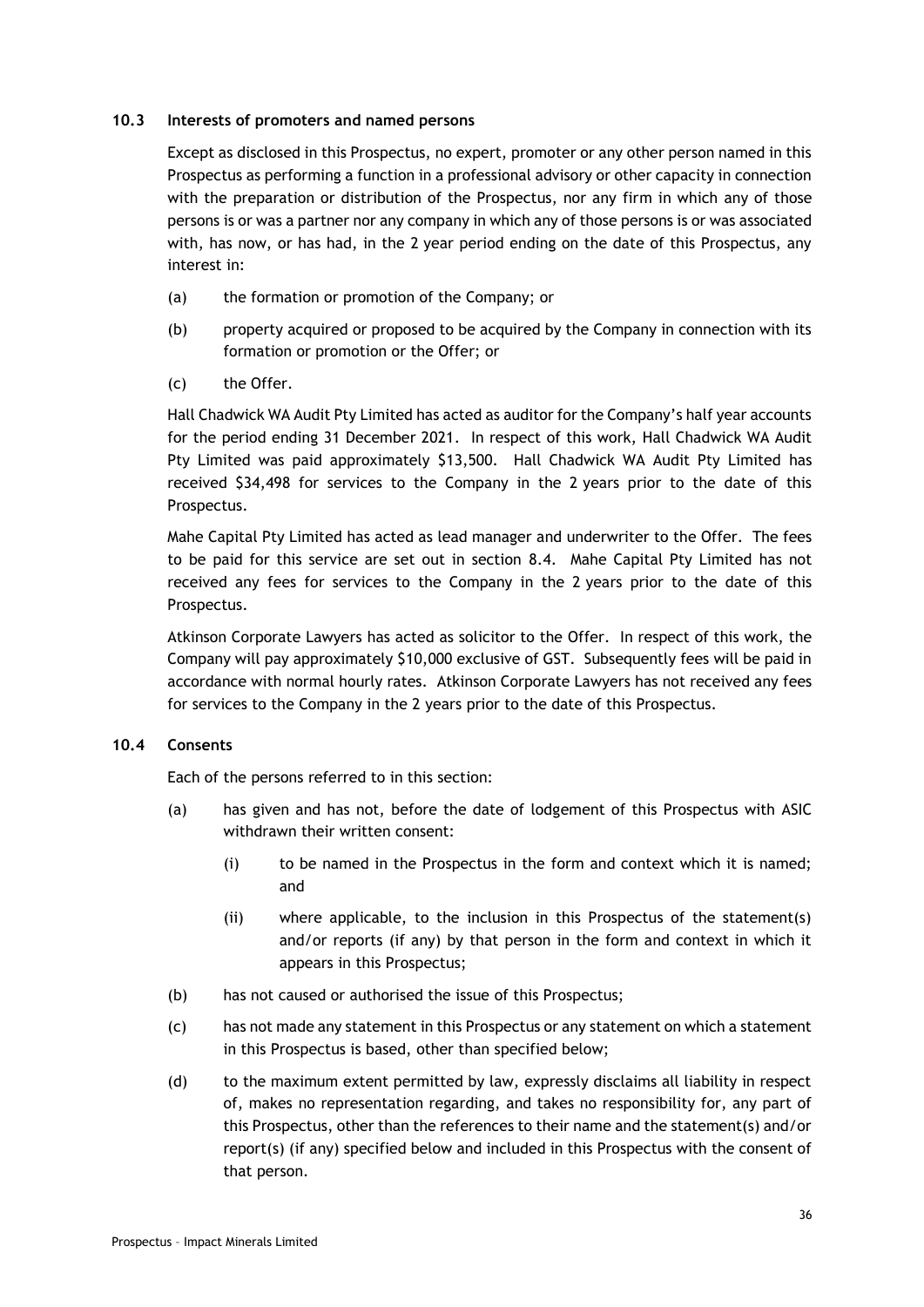| <b>Name</b>                        | Role                         |
|------------------------------------|------------------------------|
| Mahe Capital Pty Limited           | Lead Manager and Underwriter |
| <b>Atkinson Corporate Lawyers</b>  | Lawyer                       |
| Hall Chadwick WA Audit Pty Limited | Auditor                      |

## <span id="page-36-0"></span>**10.5 Expenses of the Offer**

The total (cash) expenses of the Offer (assuming the full amount is raised and no further Shares are issued or Options exercised) are estimated to be up to \$497,255, consisting of the following:

| $Cost1(\xi)$                         | Underwritten Amount | <b>Full Subscription</b> |
|--------------------------------------|---------------------|--------------------------|
| Legal fees                           | 10,000              | 10,000                   |
| ASX and ASIC fees                    | 26,518              | 35,830                   |
| Capital raising fees                 | 240,000             | 421,425                  |
| Printing, postage and other expenses | 30,000              | 30,000                   |
| <b>Total</b>                         | 306,518             | 497,255                  |

1 These expenses have or will be paid by the Company.

2 This assumes that no Entitlement is taken up and the Lead Manager places all Shortfall Shares. The Company has also agreed to issue to the Lead Manager 4 New Options for every \$1 raised under the Offer.

## **10.6 Litigation**

As at the date of this Prospectus, the Company is not involved in any other legal proceedings of a material nature and the Directors are not aware of any other legal proceedings pending or threatened against the Company.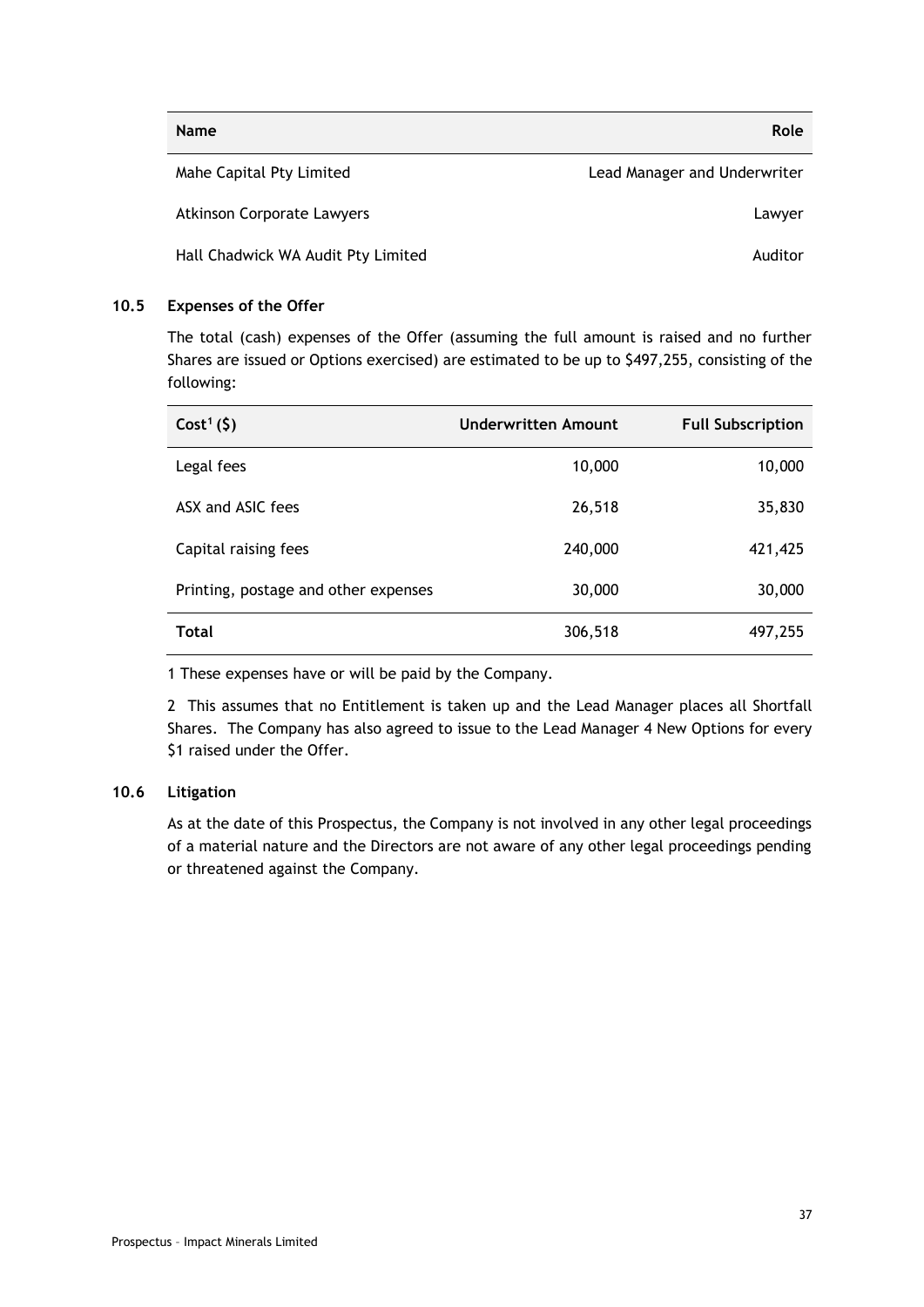# <span id="page-37-0"></span>**11 DIRECTORS' RESPONSIBILITY AND CONSENT**

Each Director has consented to the lodgement of this Prospectus with the ASIC and has not withdrawn that consent.

Dated: 26 April 2022

Wilhael Long

...................................... Signed for and on behalf of Impact Minerals Limited

By Dr Mike Jones Managing Director Impact Minerals Limited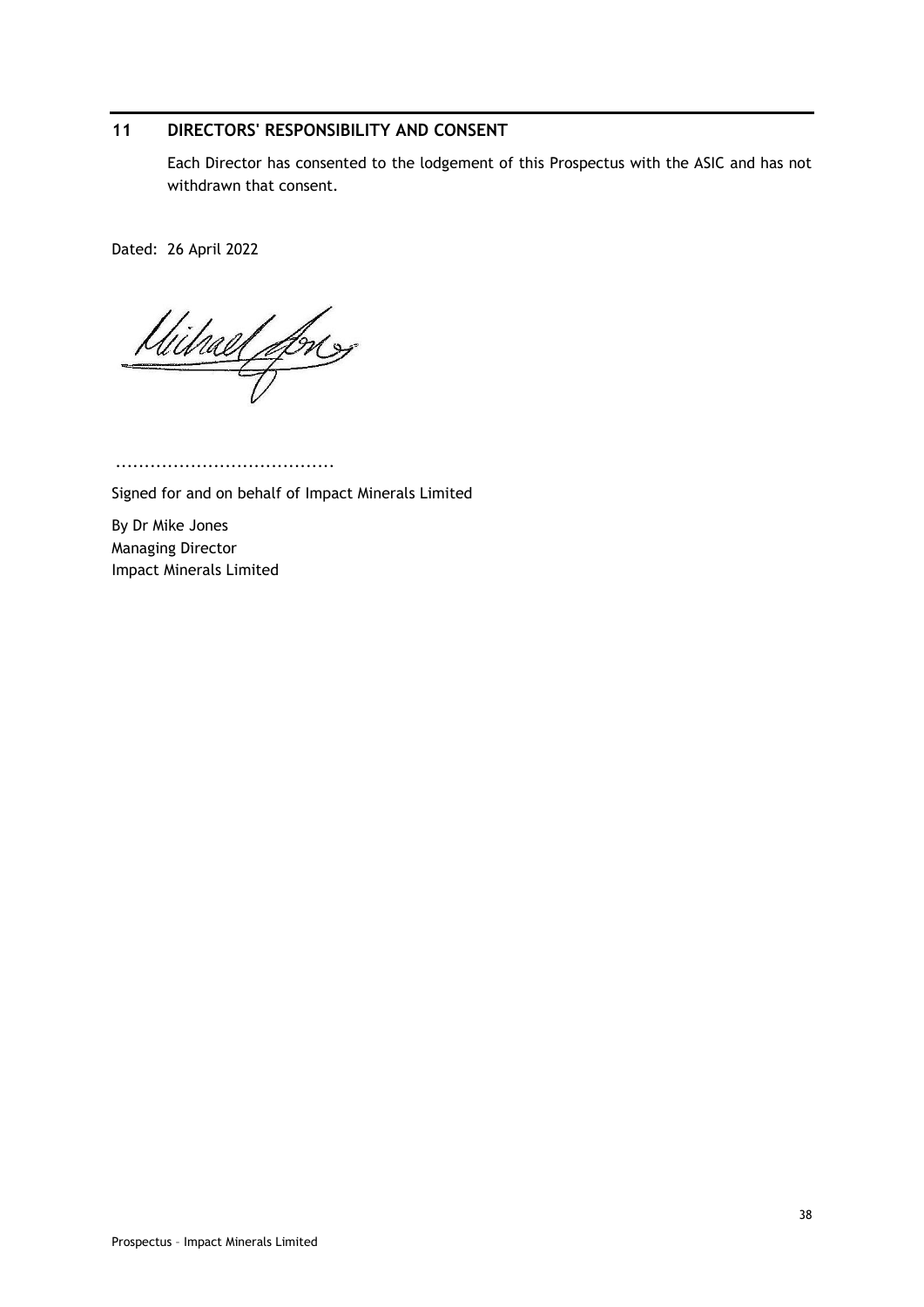# <span id="page-38-0"></span>**12 GLOSSARY**

Where the following terms are used in this Prospectus they have the following meanings:

| \$, A\$ or Dollars                        | Australian dollars unless otherwise stated.                                                                                   |  |  |  |  |
|-------------------------------------------|-------------------------------------------------------------------------------------------------------------------------------|--|--|--|--|
| <b>AEST</b>                               | Australian Eastern Standard Time                                                                                              |  |  |  |  |
| <b>Applicant</b>                          | a person who submits a valid Entitlement and Acceptance<br>Form pursuant to this Prospectus.                                  |  |  |  |  |
| <b>Application</b>                        | a valid application made on an Entitlement and Acceptance<br>Form to subscribe for New Shares pursuant to this<br>Prospectus. |  |  |  |  |
| <b>ASIC</b>                               | the Australian Securities & Investments Commission.                                                                           |  |  |  |  |
| <b>ASX</b>                                | ASX Limited ACN 008 624 691 and where the context<br>permits the Australian Securities Exchange operated by<br>ASX Limited.   |  |  |  |  |
| <b>Board</b>                              | the board of Directors.                                                                                                       |  |  |  |  |
| <b>Business Day</b>                       | Monday to Friday inclusive, except any day that ASX<br>declares is not a business day.                                        |  |  |  |  |
| <b>Closing Date</b>                       | the date set out in section 1.                                                                                                |  |  |  |  |
| <b>Company or IPT</b>                     | Impact Minerals Limited (ACN 119 062 261).                                                                                    |  |  |  |  |
| Constitution                              | the constitution of the Company.                                                                                              |  |  |  |  |
| <b>Corporations Act</b>                   | the Corporations Act 2001 (Cth).                                                                                              |  |  |  |  |
| <b>Director</b>                           | a director of the Company.                                                                                                    |  |  |  |  |
| <b>Eligible Shareholders</b>              | a Shareholder as at the Record Date with a registered<br>address in Australia or New Zealand.                                 |  |  |  |  |
| <b>Entitlement or Right</b>               | a Shareholder's entitlement to subscribe for New Shares<br>offered by this Prospectus.                                        |  |  |  |  |
| <b>Entitlement and Acceptance</b><br>Form | the<br>personalised entitlement and acceptance form<br>attached to this Prospectus.                                           |  |  |  |  |
| Ex Date                                   | the date set out in section 1.                                                                                                |  |  |  |  |
| <b>Existing Share</b>                     | a Share issued as at 5.00pm (AEST) on the Record Date.                                                                        |  |  |  |  |
| <b>Full Subscription</b>                  | \$6,023,769 before costs.                                                                                                     |  |  |  |  |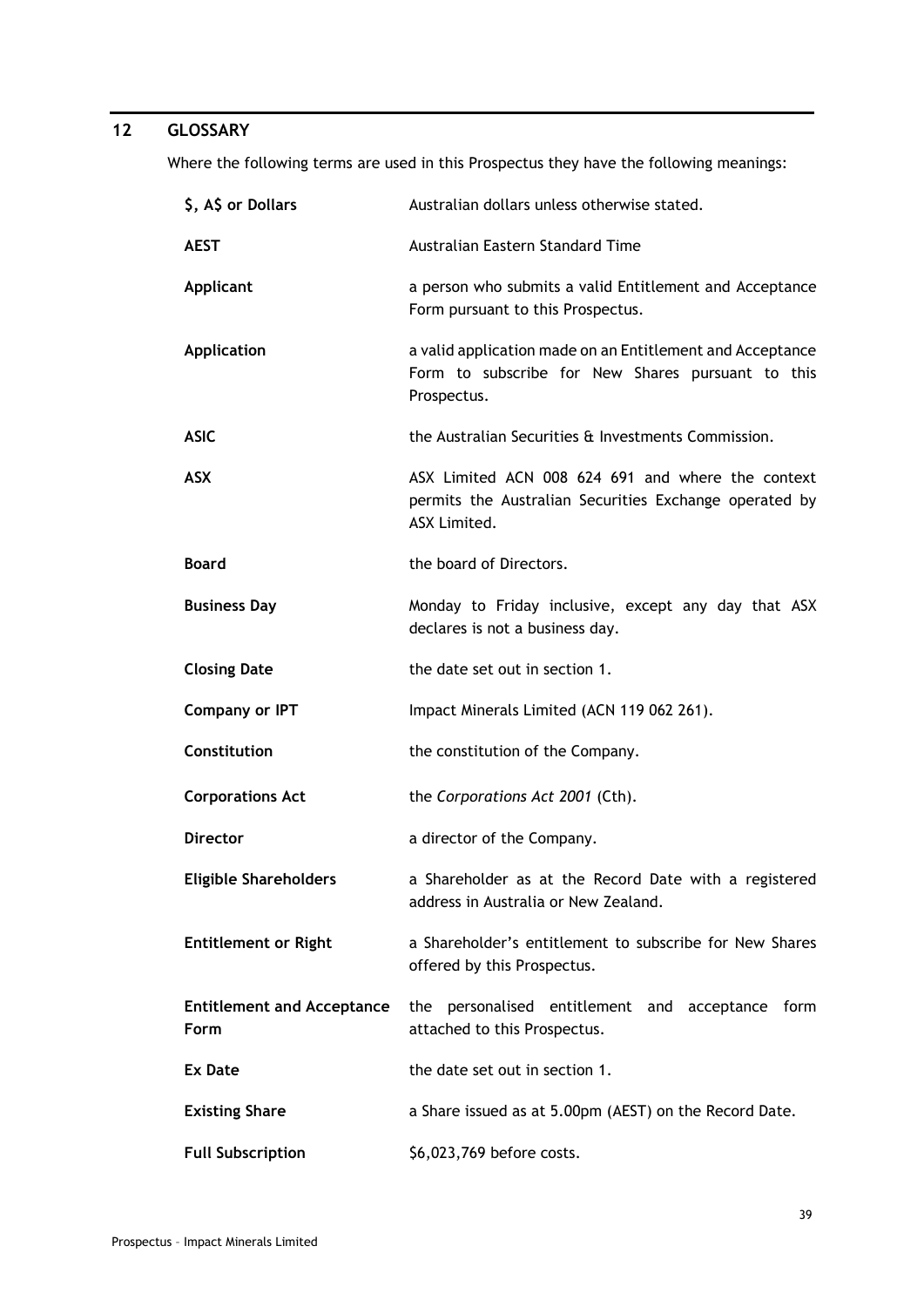| Ineligible Shareholder         | a Shareholder who is not an Eligible Shareholder.                                         |  |  |
|--------------------------------|-------------------------------------------------------------------------------------------|--|--|
| <b>Listing Rules</b>           | the listing rules of the ASX.                                                             |  |  |
| <b>New Option</b>              | means an Option on the terms set out in section 9.2 and<br>offered under this Prospectus. |  |  |
| <b>New Shares</b>              | Shares issued pursuant to this Prospectus.                                                |  |  |
| <b>Offer</b>                   | an offer made under this Prospectus to subscribe for New<br>Shares.                       |  |  |
| <b>Official List</b>           | the official list of the ASX.                                                             |  |  |
| <b>Opening Date</b>            | the date set out in section 1.                                                            |  |  |
| <b>Option</b>                  | an option to be issued a Share.                                                           |  |  |
| Prospectus                     | this Prospectus and includes the electronic prospectus.                                   |  |  |
| <b>Record Date</b>             | the date set out in section 1.                                                            |  |  |
| <b>Share</b>                   | a fully paid ordinary share in the Company.                                               |  |  |
| <b>Share Registry</b>          | Computershare Investor Services Pty Limited.                                              |  |  |
| Shareholder                    | the registered holder of Shares in the Company.                                           |  |  |
| <b>Shortfall Offer</b>         | has the meaning given in section 8.6.                                                     |  |  |
| <b>Shortfall Shares</b>        | New Shares applied for in excess of Entitlement.                                          |  |  |
| <b>Underwriting Agreement</b>  | has the meaning given in section 8.4.                                                     |  |  |
| <b>Underwritten Amount</b>     | means \$3,000,000.                                                                        |  |  |
| <b>Underwritten Securities</b> | has the meaning given in section 8.4.                                                     |  |  |
| US person                      | has the meaning given to that term in Regulation S under<br>the US Securities Act.        |  |  |
| <b>US Securities Act</b>       | the United States Securities Act of 1933, as amended.                                     |  |  |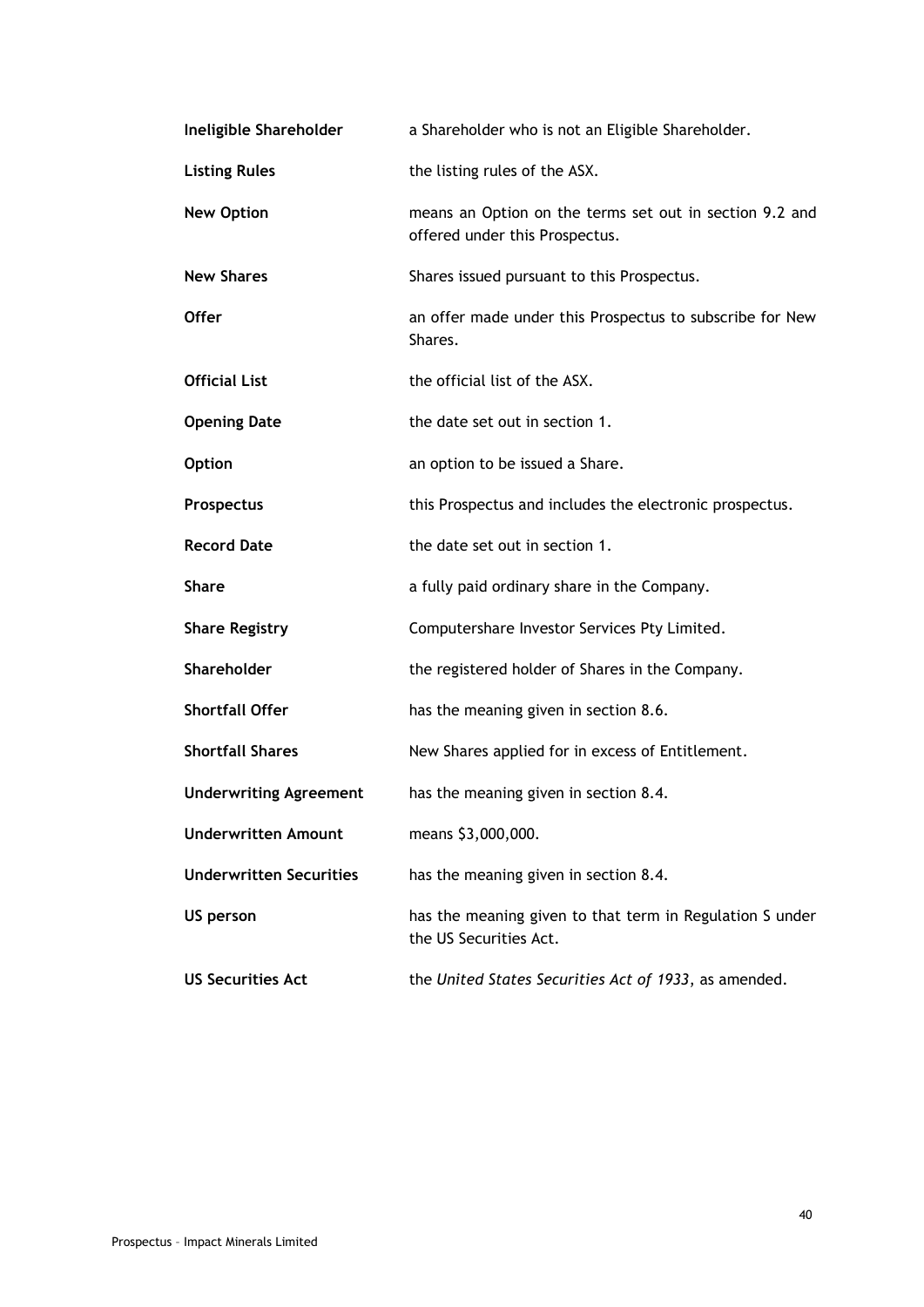# **13 PRO FORMA STATEMENT OF FINANCIAL POSITION**

<span id="page-40-0"></span>

|                                 | Reviewed     | <b>Pro Forma</b> | <b>Pro Forma</b> | Pro Forma     | Pro Forma     |
|---------------------------------|--------------|------------------|------------------|---------------|---------------|
|                                 | 31-Dec-21    | Adjustment (a)   | 31-Dec-21        | 31-Dec-21 (b) | 31-Dec-21 (c) |
|                                 |              |                  |                  | (Underwritten | (Full         |
|                                 |              |                  |                  | Amount)       | Subscription) |
|                                 | \$           | \$               | \$               | \$            | \$            |
| <b>Current Assets</b>           |              |                  |                  |               |               |
| Cash and cash equivalents       | 1,479,003    | 1,856,397        | 3,335,400        | 6,028,882     | 8,861,914     |
| Trade and other receivables     | 94,889       |                  | 94,889           | 94,889        | 94,889        |
| Other current assets            | 27,049       |                  | 27,049           | 27,049        | 27,049        |
| <b>Total Current assets</b>     | 1,600,941    | 1,856,397        | 3,457,338        | 6,150,820     | 8,983,852     |
| <b>Non-Current Assets</b>       |              |                  |                  |               |               |
| Financial assets                | 562,500      |                  | 562,500          | 562,500       | 562,500       |
| Property, plant and equipment   | 22,281       |                  | 22,281           | 22,281        | 22,281        |
| Exploration expenditure         | 13,490,809   |                  | 13,490,809       | 13,490,809    | 13,490,809    |
| Other non-current assets        | 277,555      |                  | 277,555          | 277,555       | 277,555       |
| <b>Total Non-Current Assets</b> | 14, 353, 145 |                  | 14,353,145       | 14,353,145    | 14, 353, 145  |
| <b>TOTAL ASSETS</b>             | 15,954,086   | 1,856,397        | 17,810,483       | 20,503,965    | 23,336,997    |

Prospectus – Impact Minerals Limited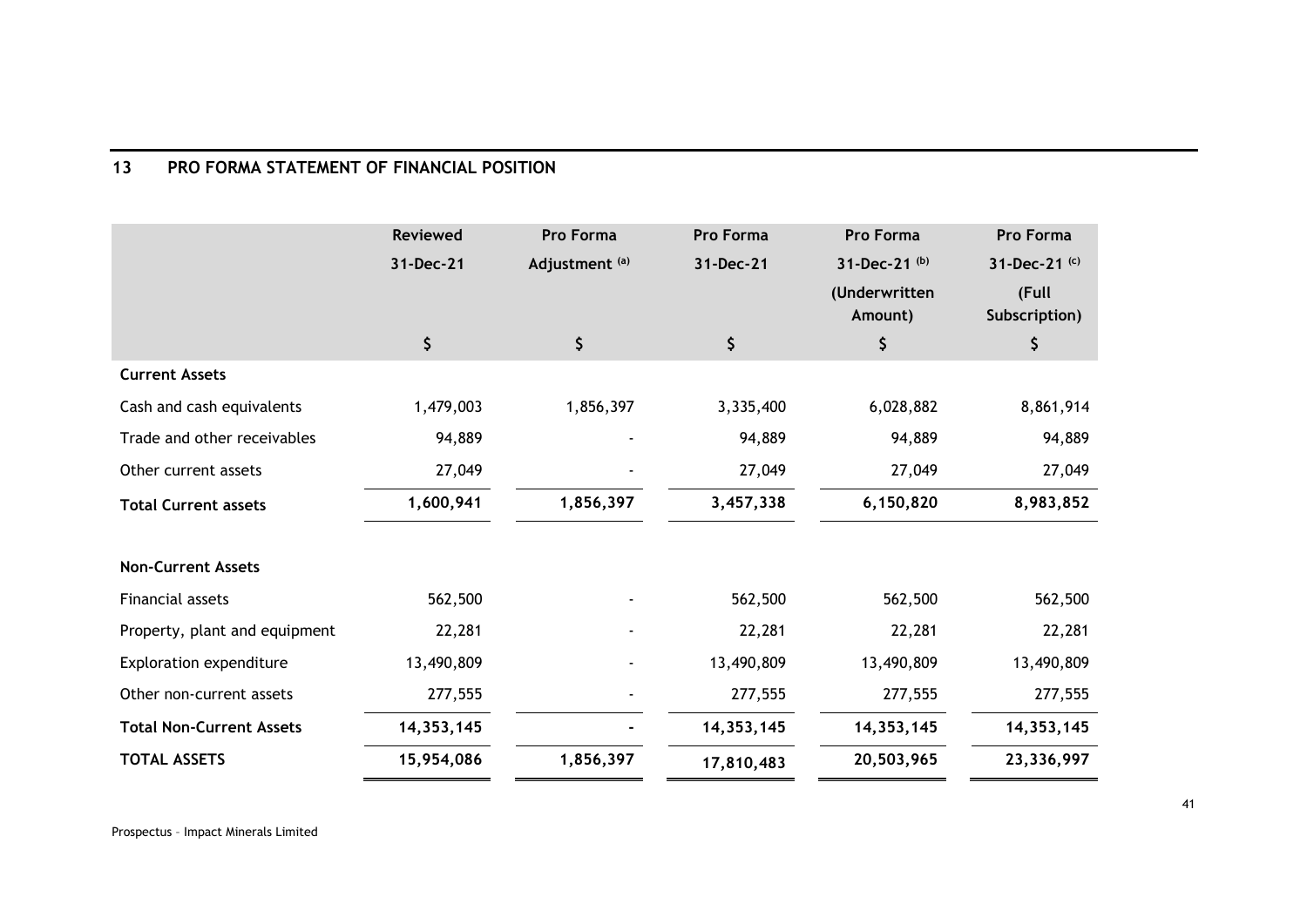|                                   | <b>Reviewed</b> | Pro Forma                 | <b>Pro Forma</b> | Pro Forma      | Pro Forma      |
|-----------------------------------|-----------------|---------------------------|------------------|----------------|----------------|
|                                   | 31-Dec-21       | Adjustment <sup>(a)</sup> | 31-Dec-21        | 31-Dec-21 (b)  | 31-Dec-21 (c)  |
|                                   |                 |                           |                  | (Underwritten  | (Full          |
|                                   |                 |                           |                  | Amount)        | Subscription)  |
|                                   | \$              | \$                        | \$               | \$             | \$             |
|                                   |                 |                           |                  |                |                |
| <b>Current Liabilities</b>        |                 |                           |                  |                |                |
| Trade and other payables          | 324,010         |                           | 324,010          | 324,010        | 324,010        |
| Short-term provisions             | 132,340         |                           | 132,340          | 132,340        | 132,340        |
| <b>Total Current Liabilities</b>  | 456,350         |                           | 456,350          | 456,350        | 456,350        |
| <b>TOTAL LIABILITIES</b>          | 456,350         |                           | 456,350          | 456,350        | 456,350        |
| <b>NET ASSETS</b>                 | 15,497,736      | 1,856,397                 | 17,354,133       | 20,047,615     | 22,880,647     |
| <b>EQUITY</b>                     |                 |                           |                  |                |                |
| Issued capital                    | 53,787,639      | 1,856,397                 | 55,644,036       | 58,337,518     | 61,170,550     |
| Option reserve                    | 1,330,196       |                           | 1,330,196        | 1,330,196      | 1,330,196      |
| Financial asset reserve           | 412,500         |                           |                  | 412,500        | 412,500        |
| Transactions with non-controlling |                 |                           |                  |                |                |
| interest                          | (1, 161, 069)   |                           | (1, 161, 069)    | (1, 161, 069)  | (1, 161, 069)  |
| <b>Accumulated losses</b>         | (38, 871, 530)  |                           | (38, 871, 530)   | (38, 871, 530) | (38, 871, 530) |
| <b>TOTAL EQUITY</b>               | 15,497,736      | 1,856,397                 | 17,354,133       | 20,047,615     | 22,880,647     |